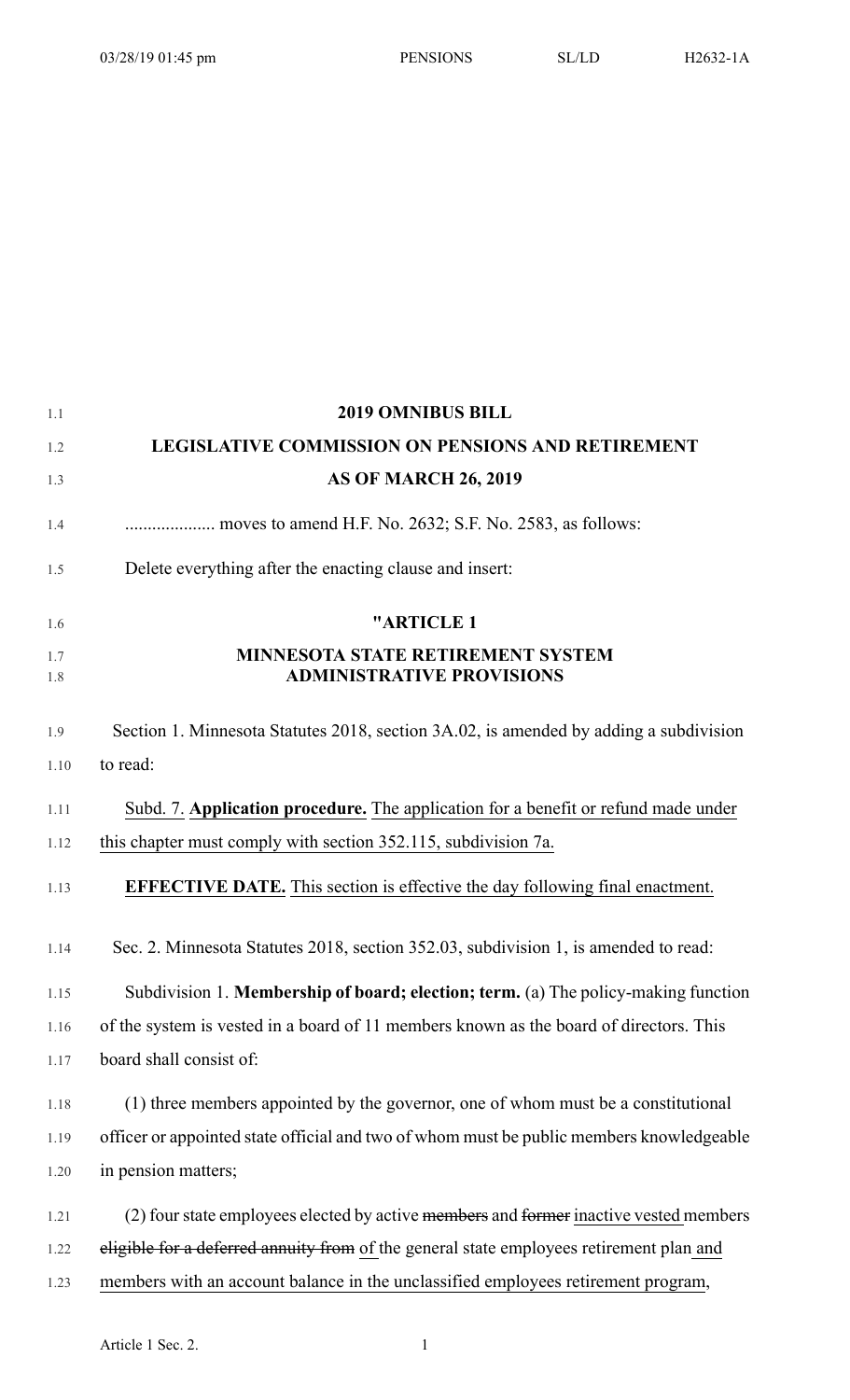2.1 excluding employees and deferred annuitants inactive vested members for whom a board 2.2 member is designated under clause (3);

2.3 (3) one employee of the Metropolitan Council's transit operations or its successor agency 2.4 designated by the executive committee of the labor organization that is the exclusive 2.5 bargaining agent representing employees of the transit division;

2.6 (4) one employee who is a member of the State Patrol retirement plan elected by active 2.7 members and former inactive vested members eligible for a deferred annuity from of that 2.8 plan;

2.9 (5) one employee who is a member of the correctional state employees retirement plan 2.10 established under this chapter elected by active members and former inactive vested members 2.11 eligible for a deferred annuity from of that plan; and

2.12 (6) one retired employee of a plan included in the system, elected by disabled and retired 2.13 employees of the plans administered by the system at a time and in a manner determined 2.14 by the board.

2.15 (b) The terms of the four elected state employees under paragraph (a), clause (2), must 2.16 be staggered, with two of the state employee board positions elected each biennium, whose 2.17 terms of office begin on the first Monday in May after their election. Elected members and 2.18 the appointed member of the Metropolitan Council's transit operations hold office for a term 2.19 of four years and until their successors are elected or appointed, and have qualified.

2.20 (c) An employee or former employee of the system is not eligible for membership on 2.21 the board of directors. A state employee on leave of absence is not eligible for election or 2.22 reelection to membership on the board of directors.

- 2.23 (d) The term of any board member who is on leave for more than six months 2.24 automatically ends on expiration of the term of office.
- 2.25 **EFFECTIVE DATE.** This section is effective the day following final enactment.
- 2.26 Sec. 3. Minnesota Statutes 2018, section 352.03, subdivision 1b, is amended to read:

2.27 Subd. 1b. **Membership voting limitations.** (a) Active members and former inactive 2.28 vested members eligible for a deferred annuity from of a plan under this chapter or, chapter 2.29 352B, or chapter 352D are eligible to vote in board elections as further specified and restricted

- 2.30 in this section.
- 2.31 (b) Retired members and disabilitants from a plan in the system may vote only for the 2.32 retired member position under subdivision 1, paragraph (a), clause (6).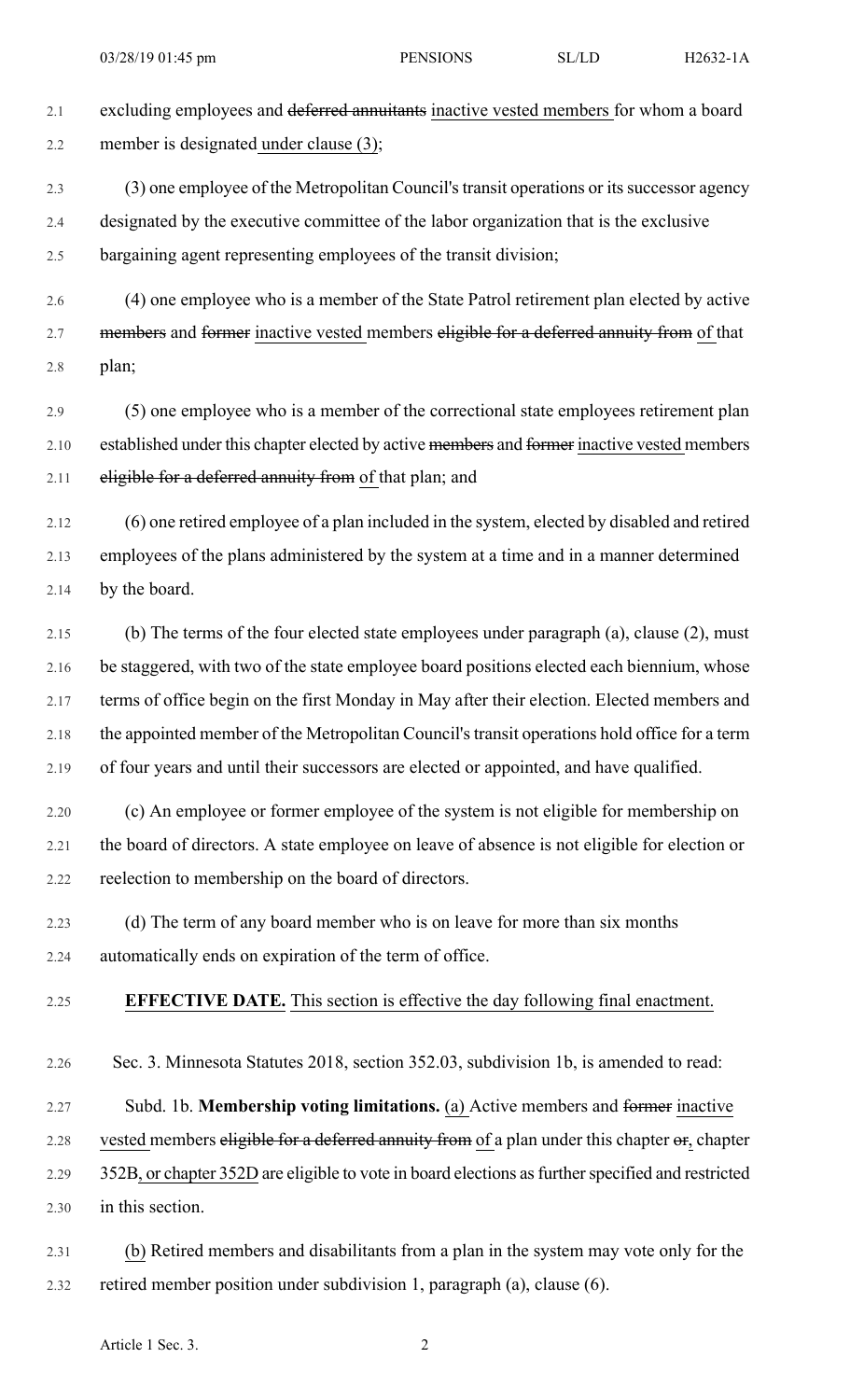3.6 (d) If a person is an active member of a plan in the system and is a deferred annuitant 3.7 an inactive vested member or a retiree from another plan or plans in the system, the person 3.8 is only eligible to vote in board elections applicable due to the active member plan 3.9 membership.

3.10 (e) If a person is a deferred annuitant an inactive vested member from a plan in the 3.11 system and is also a retiree from another plan in the system, the person is only eligible to 3.12 vote in elections applicable due to the retiree status.

3.13 **EFFECTIVE DATE.** This section is effective the day following final enactment.

3.14 Sec. 4. Minnesota Statutes 2018, section 352.113, subdivision 2, is amended to read:

3.15 Subd. 2. **Application; accrual of benefits.** (a) An employee making claim for a total 3.16 and permanent disability benefit, or someone acting on behalf of the employee upon proof 3.17 of authority satisfactory to the director, shall file a written application for benefits in the 3.18 office of the system on or before the deadline specified in subdivision 4, paragraph (g).

- 3.19 (b) The application must be in a form and manner prescribed by the executive director 3.20 and include the medical reports required by subdivision 4, paragraph (b).
- 3.21 (c) The benefit shall begin to accrue the day following the start of disability or the day 3.22 following the last day paid, whichever is later, but not earlier than 180 days before the date 3.23 the application is filed with the director in an office of the system.

# 3.24 **EFFECTIVE DATE.** This section is effective the day following final enactment.

- 3.25 Sec. 5. Minnesota Statutes 2018, section 352.115, subdivision 7, is amended to read:
- 3.26 Subd. 7. **Application for annuity.** Application for annuity or optional annuity payment 3.27 may be made by the employee at time of retirement, or by someone acting in on behalf of 3.28 the employee, upon proof of authority satisfactory to the director.
- 3.29 **EFFECTIVE DATE.** This section is effective the day following final enactment.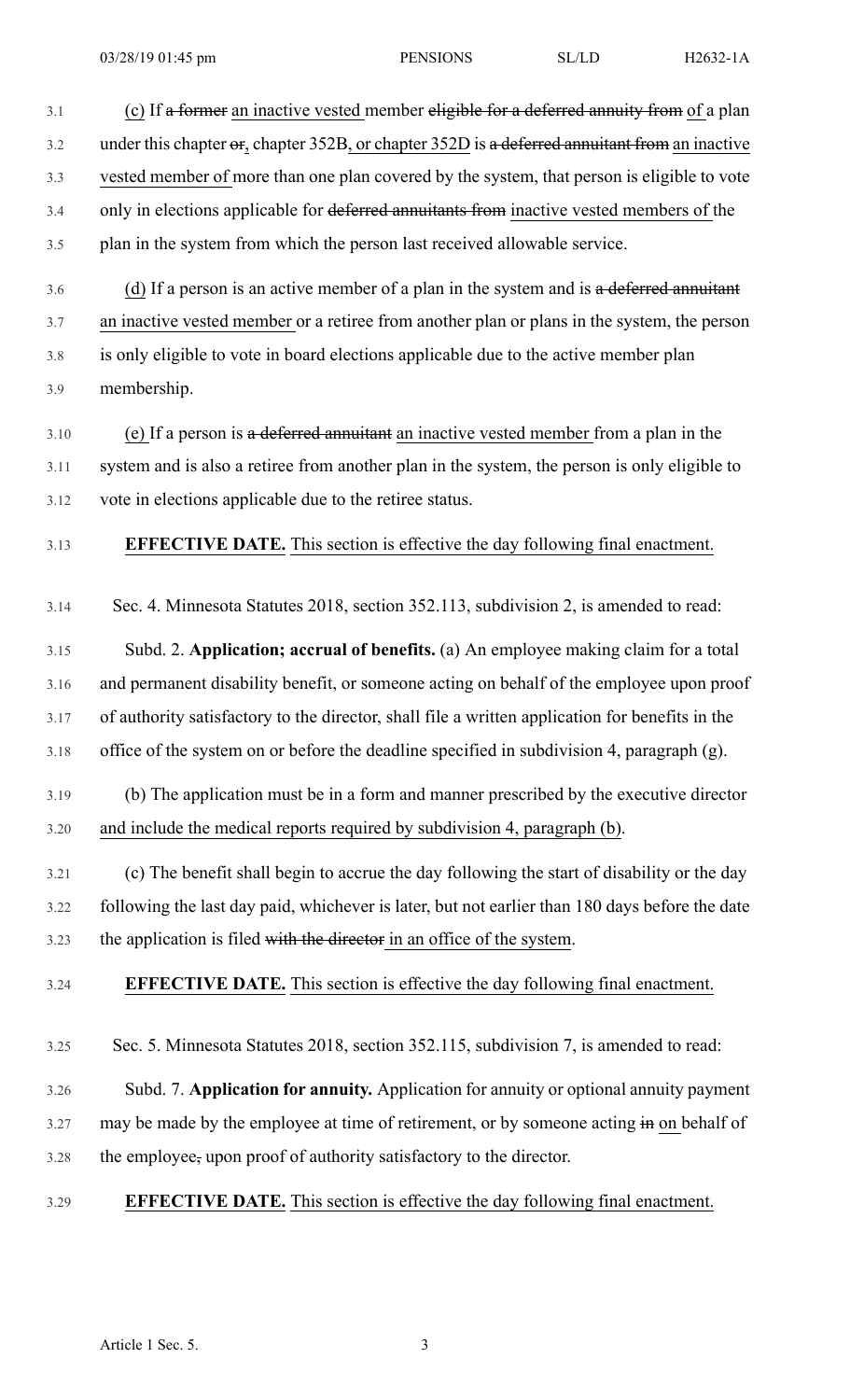| 4.1  | Sec. 6. Minnesota Statutes 2018, section 352.115, is amended by adding a subdivision to        |
|------|------------------------------------------------------------------------------------------------|
| 4.2  | read:                                                                                          |
| 4.3  | Subd. 7a. Application procedure. (a) The filing of an application of an annuity, refund,       |
| 4.4  | disability benefit, survivor benefit, death benefit, or other monthly benefit authorized by    |
| 4.5  | this chapter, chapters 3A, 352B, 352D, or 490 must comply with this subdivision.               |
| 4.6  | (b) Filing of an application under paragraph (a) is not complete until an original             |
| 4.7  | application and supporting documents are received in an office of the system or received       |
| 4.8  | by a person authorized by the director. An original application may not be an electronic       |
| 4.9  | copy or facsimile copy and if received in an office of the system, must be delivered by        |
| 4.10 | personal service or mail.                                                                      |
| 4.11 | (c) In this subdivision, "supporting documents" are:                                           |
| 4.12 | (1) documents sufficient to verify birth;                                                      |
| 4.13 | (2) documents sufficient to verify marital status or establish the terms of a divorce, if      |
| 4.14 | applicable;                                                                                    |
| 4.15 | (3) the acknowledgment required by section 356.46, subdivision 3, paragraph (b).               |
| 4.16 | Supporting documents are not required to be original documents except as determined            |
| 4.17 | by the director.                                                                               |
| 4.18 | <b>EFFECTIVE DATE.</b> This section is effective the day following final enactment.            |
| 4.19 | Sec. 7. Minnesota Statutes 2018, section 352.23, is amended to read:                           |
| 4.20 | 352.23 TERMINATION OF RIGHTS; REPAYMENT OF REFUND.                                             |
| 4.21 | (a) When any employee accepts a refund as provided in section 352.22, all existing             |
| 4.22 | allowable service credits and all rights and benefits to which the employee was entitled       |
| 4.23 | before accepting the refund terminate.                                                         |
| 4.24 | (b) Terminated service credits and rights must not again be restored until the former          |
| 4.25 | employee acquires at least six months of allowable service credit after taking the last refund |
| 4.26 | and repays all refunds previously taken from the retirement fund with interest as provided     |
| 4.27 | in paragraph (d). If an employee repays only part of a refund or repays a refund in partial    |
| 4.28 | payments as permitted under paragraph (d), service credit will be restored in accordance       |
| 4.29 | with section 356.44. An employee will not be considered as entitled to any other benefit,      |
| 4.30 | including benefits for which the employee may be eligible because of the employee's original   |
| 4.31 | hire date into public employment, until full repayment of all refunds has been made.           |
|      |                                                                                                |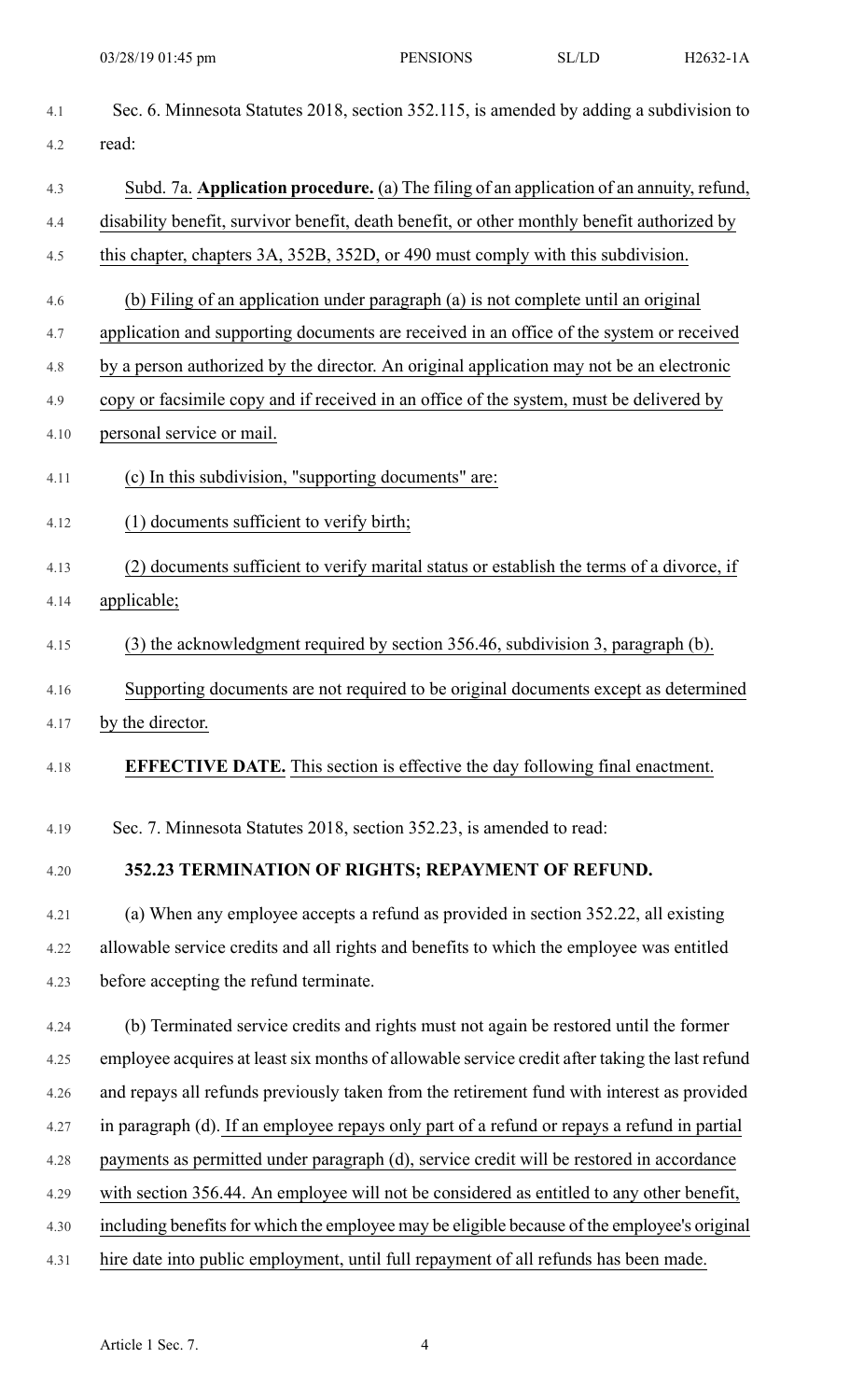5.1 (c) Repayment of refunds entitles the employee only to credit for service covered by (1) 5.2 salary deductions; (2) payments previously made in lieu of salary deductions as permitted 5.3 under law in effect when the payment in lieu of deductions was made; (3) payments made 5.4 to obtain credit for service as permitted by laws in effect when payment was made; and (4) 5.5 allowable service previously credited while receiving temporary workers' compensation as 5.6 provided in section 352.01, subdivision 11, paragraph (a), clause (3).

5.7 (d) Payments under this section for repayment of refunds are to be paid with interest at 5.8 the applicable annual rate or rates specified in section 356.59, subdivision 2, compounded 5.9 annually, from the date the refund was taken until the date the refund is repaid. Repayment 5.10 may be made in partial payments consistent with section 356.44 during employment or in 5.11 a lump sum up to six months after termination from service.

## 5.12 **EFFECTIVE DATE.** This section is effective the day following final enactment.

5.13 Sec. 8. Minnesota Statutes 2018, section 352.85, subdivision 4, is amended to read:

5.14 Subd. 4. **Election of coverage.** To be covered by this section 352.85, any employee of 5.15 the Department of Military Affairs, described in subdivision 1, must file a notice with the 5.16 executive director of the system on a form prescribed by the executive director stating 5.17 whether or not that the employee elects to be covered. Notice must be filed within 90 days 5.18 of employment. Elected coverage is effective retroactively as of the first day of employment. 5.19 Amounts that would have been deducted from the employee's salary starting with the first 5.20 day of employment but were not deducted because the employee had not yet filed the election 5.21 must be deducted from the employee's future salary in accordance with a schedule of 5.22 deductions determined by the executive director and the Department of Military Affairs. 5.23 Elections are irrevocable during any period of covered employment. A failure to file a timely 5.24 notice is deemed a waiver of coverage by this section.

# 5.25 **EFFECTIVE DATE.** This section is effective the day following final enactment.

5.26 Sec. 9. Minnesota Statutes 2018, section 352.87, subdivision 8, is amended to read:

5.27 Subd. 8. **Election of coverage.** To be covered by this section, an employee of the 5.28 Department of Public Safety described in subdivision 1 who is employed in a position 5.29 described in that subdivision must file a notice with the executive director of the Minnesota 5.30 State Retirement system on a form prescribed by the executive director stating whether or 5.31 not that the employee elects to be covered by this section. Notice must be filed within 90 5.32 days of employment. Elected coverage is effective retroactively as of the first day of 5.33 employment. Amounts that would have been deducted from the employee's salary starting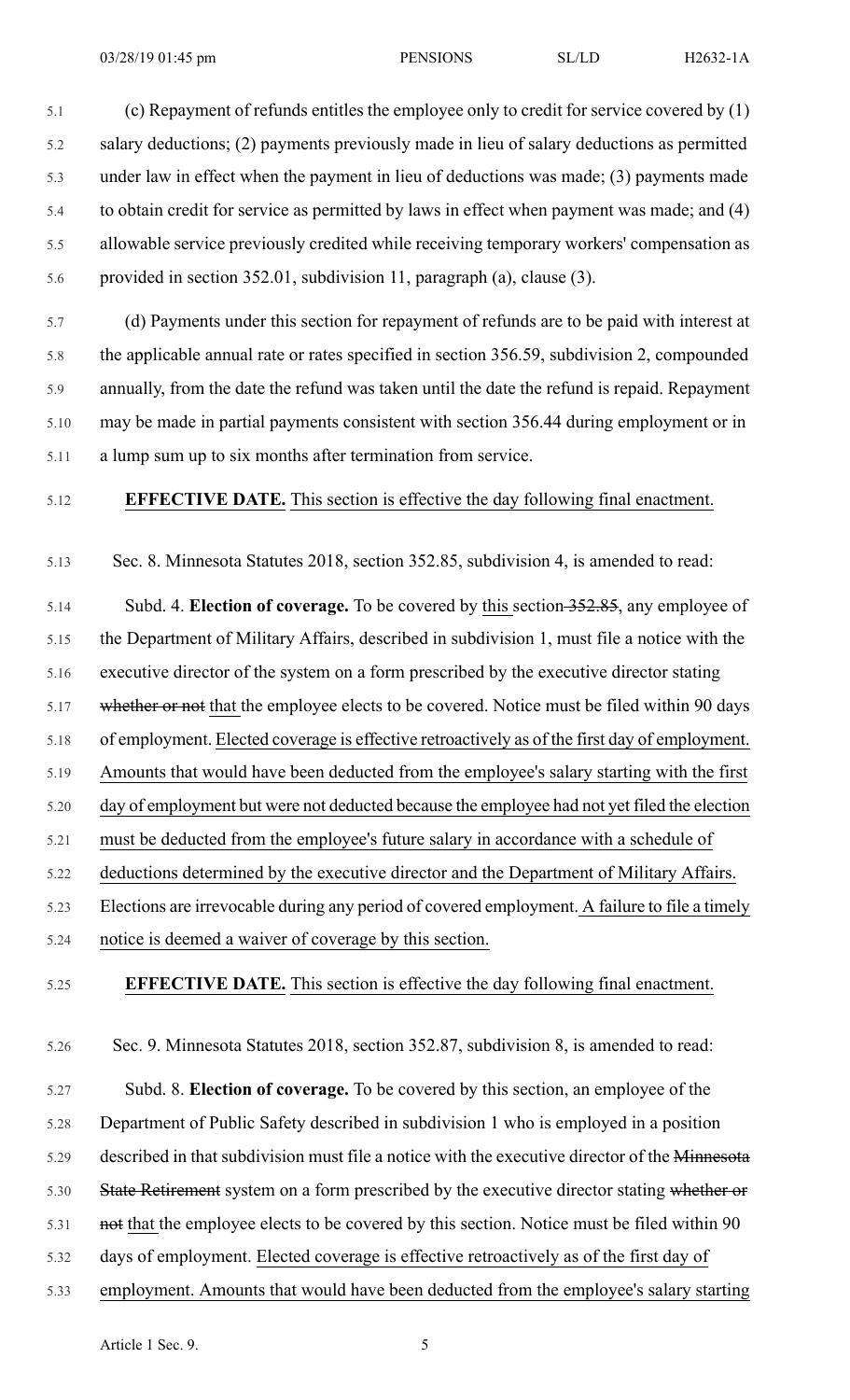| 6.1  | with the first day of employment but were not deducted because the employee had not yet       |
|------|-----------------------------------------------------------------------------------------------|
| 6.2  | filed the election must be deducted from the employee's future salary in accordance with a    |
| 6.3  | schedule of deductions determined by the executive director and the Department of Public      |
| 6.4  | Safety. Elections are irrevocable during any period of covered employment. A failure to       |
| 6.5  | file a timely notice is deemed a waiver of coverage by this section.                          |
| 6.6  | <b>EFFECTIVE DATE.</b> This section is effective the day following final enactment.           |
| 6.7  | Sec. 10. Minnesota Statutes 2018, section 352B.08, is amended by adding a subdivision         |
| 6.8  | to read:                                                                                      |
| 6.9  | Subd. 1a. Application procedure. The application for a benefit or refund made under           |
| 6.10 | this chapter must comply with section 352.115, subdivision 7a.                                |
| 6.11 | <b>EFFECTIVE DATE.</b> This section is effective the day following final enactment.           |
| 6.12 | Sec. 11. Minnesota Statutes 2018, section 352D.05, subdivision 3, is amended to read:         |
| 6.13 | Subd. 3. Full or partial withdrawal. After termination of covered employment or at            |
| 6.14 | any time thereafter, a participant is entitled, upon application, to withdraw the cash value  |
| 6.15 | of the participant's total shares or leave such shares on deposit with the supplemental       |
| 6.16 | retirement fund. The account is valued at the end of the most recent United States investment |
| 6.17 | market day following receipt of the application for withdrawal. The application for           |
| 6.18 | withdrawal must be an original application, not an electronic or facsimile copy and must      |
| 6.19 | be received in an office of the system or by a person authorized by the executive director.   |
| 6.20 | Shares not withdrawn remain on deposit with the supplemental retirement fund until the        |
| 6.21 | former participant becomes at least 55 years old, and applies for an annuity under section    |
| 6.22 | 352D.06, subdivision 1.                                                                       |
| 6.23 | <b>EFFECTIVE DATE.</b> This section is effective the day following final enactment.           |
| 6.24 | Sec. 12. Minnesota Statutes 2018, section 352F.04, subdivision 1, is amended to read:         |
| 6.25 | Subdivision 1. Enhanced augmentation rates. The deferred annuity of a terminated              |
| 6.26 | hospital employee is subject to augmentation under Minnesota Statutes 1994, section 352.72,   |
| 6.27 | subdivision 2, except that the rate of augmentation to be applied each January 1 is set by    |
| 6.28 | this subdivision. For augmentation through December 31, 2018, the rate of augmentation        |
| 6.29 | is set under Minnesota Statutes 2016, section 352.04, subdivision 1. For augmentation         |
| 6.30 | beginning January 1, 2019, the rate of augmentation is the following:                         |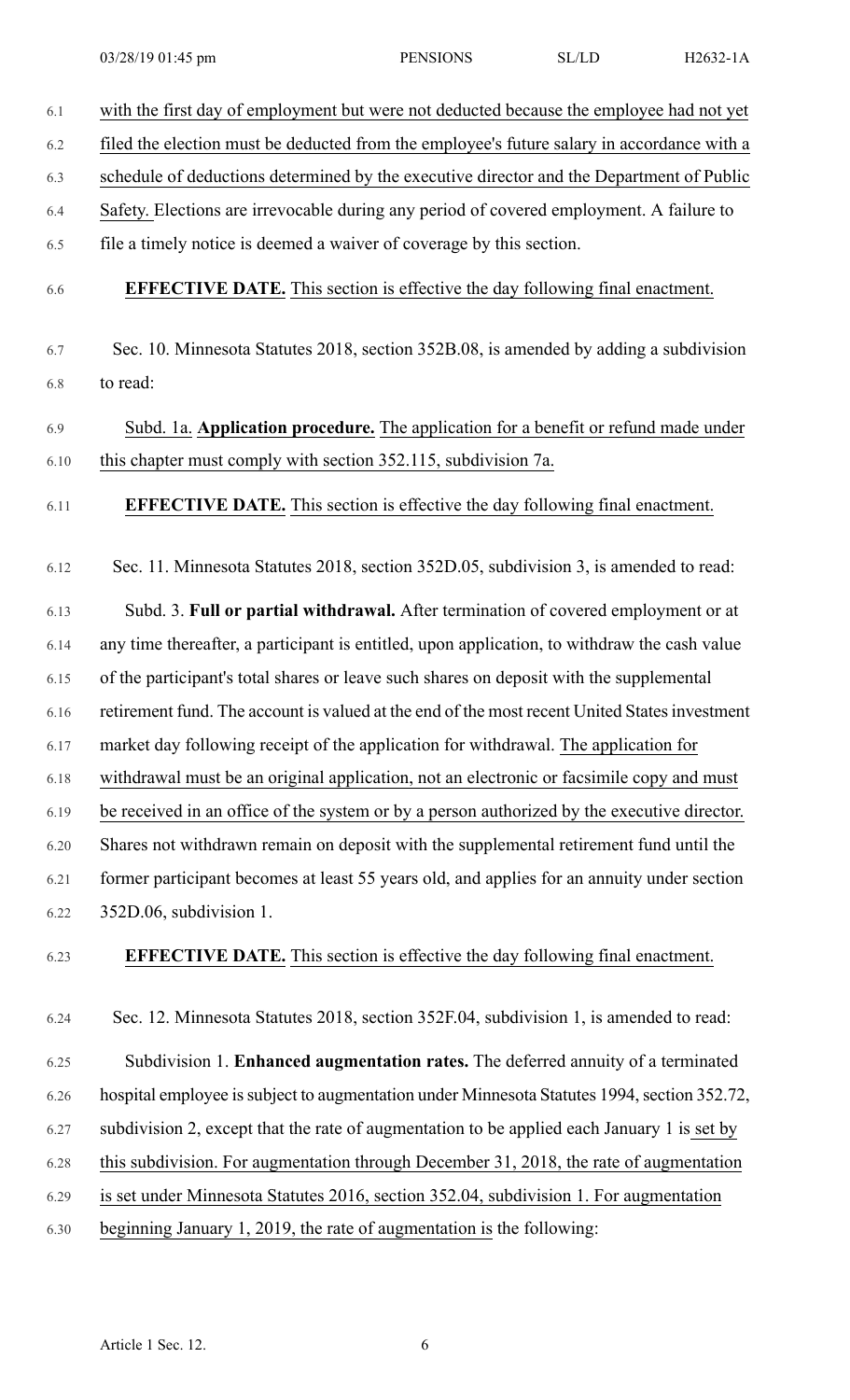| 7.1  | January 1, 2019                                                                               | 4.5 percent                                                                               |
|------|-----------------------------------------------------------------------------------------------|-------------------------------------------------------------------------------------------|
| 7.2  | January 1, 2020                                                                               | 3.75 percent                                                                              |
| 7.3  | January 1, 2021                                                                               | 3.0 percent                                                                               |
| 7.4  | January 1, 2022                                                                               | 2.25 percent                                                                              |
| 7.5  | January 1, 2023                                                                               | 1.5 percent                                                                               |
| 7.6  | January 1, 2024                                                                               | $0.75$ percent                                                                            |
| 7.7  |                                                                                               | After December 31, 2024, the deferred annuity must not be augmented.                      |
| 7.8  |                                                                                               | Augmentation for each year is effective as of January 1 of that year.                     |
| 7.9  |                                                                                               | <b>EFFECTIVE DATE.</b> This section is effective the day following final enactment.       |
| 7.10 |                                                                                               | Sec. 13. Minnesota Statutes 2018, section 490.126, subdivision 3, is amended to read:     |
| 7.11 |                                                                                               | Subd. 3. Application for annuity or refund. An application for an annuity or a refund     |
| 7.12 |                                                                                               | under this chapter may be made by the potential annuitant or by someone authorized to act |
| 7.13 |                                                                                               | for the potential annuitant. Every application for an annuity or refund, accompanied by a |
| 7.14 |                                                                                               | proof of age and by a record of years of service when required, must be submitted to the  |
| 7.15 | executive director of the Minnesota State Retirement System in a form prescribed by the       |                                                                                           |
| 7.16 | director. Except as provided for in this chapter, the application for an annuity, benefit, or |                                                                                           |
| 7.17 | refund under this chapter must comply with the filing procedures in section 352.115,          |                                                                                           |
| 7.18 | subdivision 7a.                                                                               |                                                                                           |
| 7.19 |                                                                                               | <b>EFFECTIVE DATE.</b> This section is effective the day following final enactment.       |
| 7.20 | Sec. 14. REPEALER.                                                                            |                                                                                           |
| 7.21 |                                                                                               | Minnesota Statutes 2018, section 352F.06, is repealed.                                    |
| 7.22 |                                                                                               | <b>EFFECTIVE DATE.</b> This section is effective the day following final enactment.       |
| 7.23 |                                                                                               | <b>ARTICLE 2</b>                                                                          |
| 7.24 |                                                                                               | PUBLIC EMPLOYEES RETIREMENT ASSOCIATION PROVISIONS                                        |
| 7.25 |                                                                                               | Section 1. Minnesota Statutes 2018, section 353.371, subdivision 1, is amended to read:   |
| 7.26 |                                                                                               | Subdivision 1. Eligibility. (a) This section applies to a basic or coordinated member of  |
| 7.27 |                                                                                               | the general employees retirement plan of the Public Employees Retirement Association      |
| 7.28 | who:                                                                                          |                                                                                           |
| 7.29 |                                                                                               | (1) for at least the five years immediately preceding separation under clause (2), was    |
| 7.30 |                                                                                               | regularly scheduled to work 1,044 or more hours per year in a position covered by the     |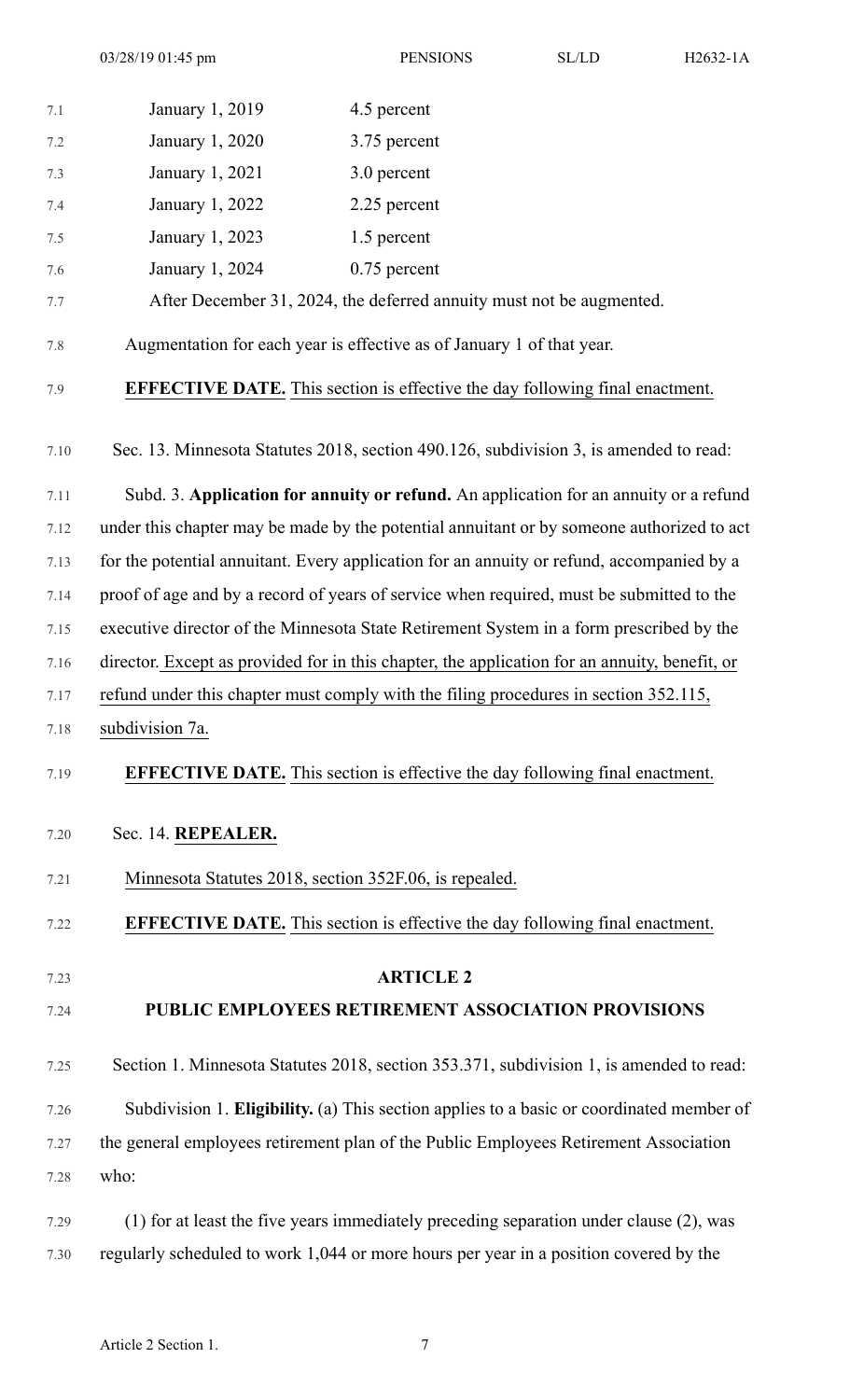| $8.1\,$ | general employees retirement plan of the Public Employees Retirement Association not        |
|---------|---------------------------------------------------------------------------------------------|
| 8.2     | including positions that are elected offices;                                               |
| 8.3     | (2) terminates membership as defined under section 353.01, subdivision 11b;                 |
| 8.4     | (3) at the time of termination under clause (2), was at least age 62 and met the age and    |
| 8.5     | service requirements necessary to receive a retirement annuity from the plan and satisfied  |
| 8.6     | requirements for the commencement of the retirement annuity in the month following          |
| 8.7     | termination;                                                                                |
| $8.8\,$ | (4) agrees to accept a postretirement option position accepts a phased retirement           |
| 8.9     | agreement to continue employment with the same or a different governmental subdivision,     |
| 8.10    | working a reduced schedule that is both:                                                    |
| 8.11    | (i) a reduction of at least 25 percent from the employee's number of previously regularly   |
| 8.12    | scheduled work hours; and                                                                   |
| 8.13    | (ii) 1,044 hours or less in public service; and                                             |
| 8.14    | (5) is not eligible for participation in the state employee postretirement option program   |
| 8.15    | under section 43A.346.                                                                      |
| 8.16    | (b) For purposes of this section, the length of separation requirement and termination      |
| 8.17    | of public service requirement prohibiting return to work agreements under section 353.01,   |
| 8.18    | subdivisions 11a and 28, are not applicable except as specified in subdivision 7, paragraph |
| 8.19    | $(a)$ .                                                                                     |
| 8.20    | <b>EFFECTIVE DATE.</b> This section is effective July 1, 2019.                              |
| 8.21    | Sec. 2. Minnesota Statutes 2018, section 353.371, subdivision 2, is amended to read:        |
| 8.22    | Subd. 2. Annuity reduction not applicable. Notwithstanding any law to the contrary,         |
| 8.23    | The provisions of section 353.37 governing annuities of reemployed annuitants do not apply  |
| 8.24    | for the duration of a terminated member's to employment in a postretirement option position |
| 8.25    | under a phased retirement agreement.                                                        |
| 8.26    | <b>EFFECTIVE DATE.</b> This section is effective July 1, 2019.                              |
| 8.27    | Sec. 3. Minnesota Statutes 2018, section 353.371, subdivision 3, is amended to read:        |
| 8.28    | Subd. 3. Governing body Governmental subdivision discretion. The governing body             |
| 8.29    | of the governmental subdivision has sole discretion to determine if and the extent to which |
| 8.30    | a postretirement option phased retirement position under this section is available to a     |
| 8.31    | terminated member an employee. Any offer of such a position must be made in writing to      |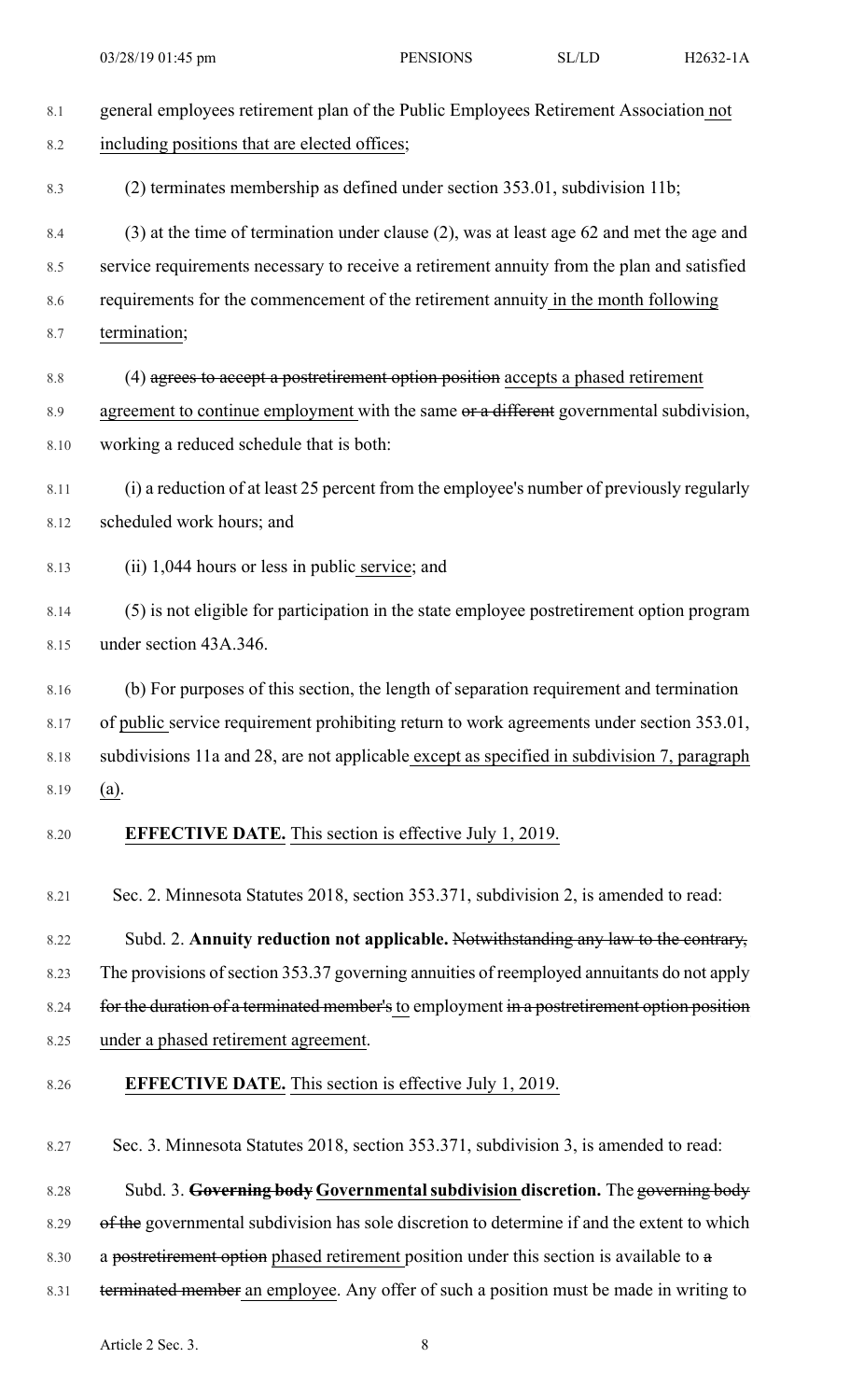- 9.1 the person employee by the governing body's designee governmental subdivision in a manner 9.2 prescribed by the executive director. 9.3 **EFFECTIVE DATE.** This section is effective July 1, 2019. 9.4 Sec. 4. Minnesota Statutes 2018, section 353.371, subdivision 4, is amended to read: 9.5 Subd. 4. **Duration.** Postretirement option employment may be for an initial period The 9.6 term of employment under a phased retirement agreement must not to exceed one year five 9.7 years. At the end of the initial period, If the term of a phased retirement agreement is less 9.8 than five years, the agreement may be renewed for a period not to exceed a combined total 9.9 of five years. The governing body governmental subdivision has sole discretion to determine 9.10 if the offer of a postretirement option position a phased retirement agreement will be renewed, 9.11 renewed with modifications, or terminated. Postretirement option employment may be 9.12 renewed annually, but no more than four renewals may occur. 9.13 **EFFECTIVE DATE.** This section is effective July 1, 2019. 9.14 Sec. 5. Minnesota Statutes 2018, section 353.371, subdivision 5, is amended to read: 9.15 Subd. 5. Copy to fund. The appointing authority governmental subdivision shall provide 9.16 the Public Employees Retirement Association executive director with documentation, as 9.17 prescribed by the executive director, of the terms of any agreement entered into with a 9.18 member an employee who accepts continuing employment with the appointing authority 9.19 governmental subdivision under the terms of this section, and any subsequent renewal 9.20 agreement. The documentation must be provided before the employee's termination of 9.21 membership. 9.22 **EFFECTIVE DATE.** This section is effective July 1, 2019. 9.23 Sec. 6. Minnesota Statutes 2018, section 353.371, subdivision 6, is amended to read: 9.24 Subd. 6. **No service credit.** (a) Notwithstanding any law to the contrary, a person may 9.25 not earn allowable service eredit in the general employees retirement plan of the Public 9.26 Employees Retirement Association for employment covered under this section, and employer 9.27 contributions and payroll deductions for the retirement fund must not be made based on
- 9.28 earnings of a person working under an agreement covered by this section. No change may
- 9.29 be made to a monthly annuity or retirement allowance based on employment under this 9.30 section.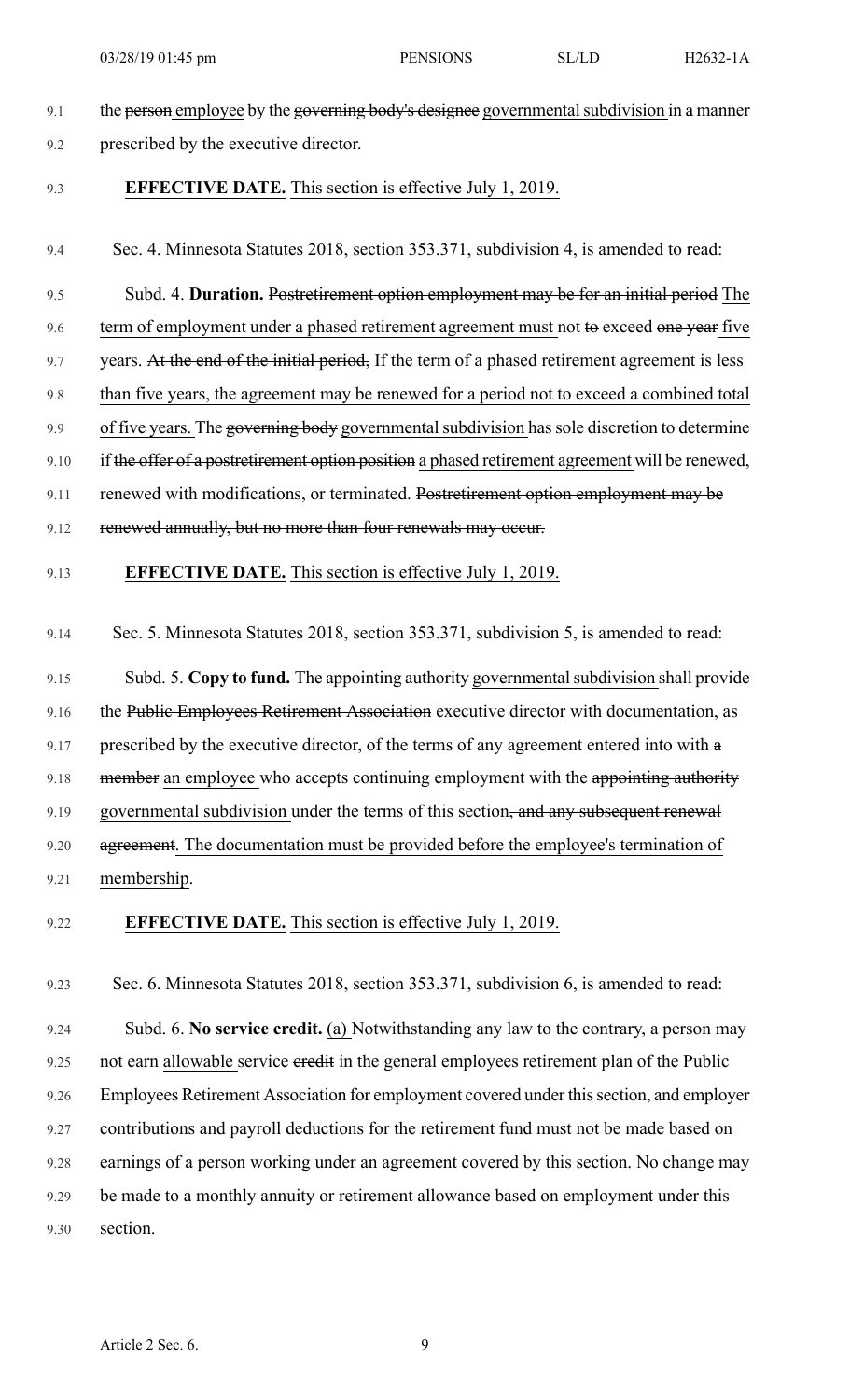10.1 (b) The governmental subdivision shall report to the executive director the salary earned 10.2 by an employee in a phased retirement position. The report must include the number of 10.3 compensated hours the employee worked and must be made on a pay period basis in a 10.4 manner prescribed by the executive director. Reports must be submitted no later than 14 10.5 calendar days following the last day of each pay period. 10.6 **EFFECTIVE DATE.** This section is effective July 1, 2019. 10.7 Sec. 7. Minnesota Statutes 2018, section 353.371, subdivision 7, is amended to read:

10.8 Subd. 7. **Termination and subsequent employment.** (a) Upon termination of 10.9 employment under a phased retirement agreement, the governmental subdivision and 10.10 employee must inform the executive director, in a manner prescribed by the executive 10.11 director, of the effective date of the employee'stermination of public service. The termination 10.12 from public service must meet the termination and length of separation requirements under 10.13 section 353.01, subdivisions 11a and 28.

10.14 (b) If a person has been in a postretirement option position and previously employed 10.15 under a phased retirement agreement subsequently accepts employment with any other 10.16 position in public service beyond the period of time for which the person participated in the 10.17 postretirement option provided under this section governmental subdivision, the person 10.18 may not earn allowable service eredit in the general employees retirement plan of the Public 10.19 Employees Retirement Association, no employer contributions or payroll deductions for 10.20 the retirement fund may be made, and the provisions of section 353.37 apply to the 10.21 subsequent employment.

# 10.22 **EFFECTIVE DATE.** This section is effective July 1, 2019.

10.23 Sec. 8. Minnesota Statutes 2018, section 353.665, subdivision 8, is amended to read:

10.24 Subd. 8. **Member and employer contributions.** (a) Except as provided in paragraph 10.25 (b), (c), or (d), the employee contribution rate for merged former consolidation account 10.26 active members is the rate specified in section 353.65, subdivision 2, and the regular 10.27 municipal contribution rate on behalf of merged former consolidation account active members 10.28 is the rate specified in section 353.65, subdivision 3.

10.29 (b) With respect to active members of the merged former Minneapolis Firefighters Relief 10.30 Association and the merged former Minneapolis Police Relief Association, there are no 10.31 employee contributions payable and the employer contribution on behalf of those active 10.32 members is at the rate specified in section 353.65, subdivision 3, applied to the active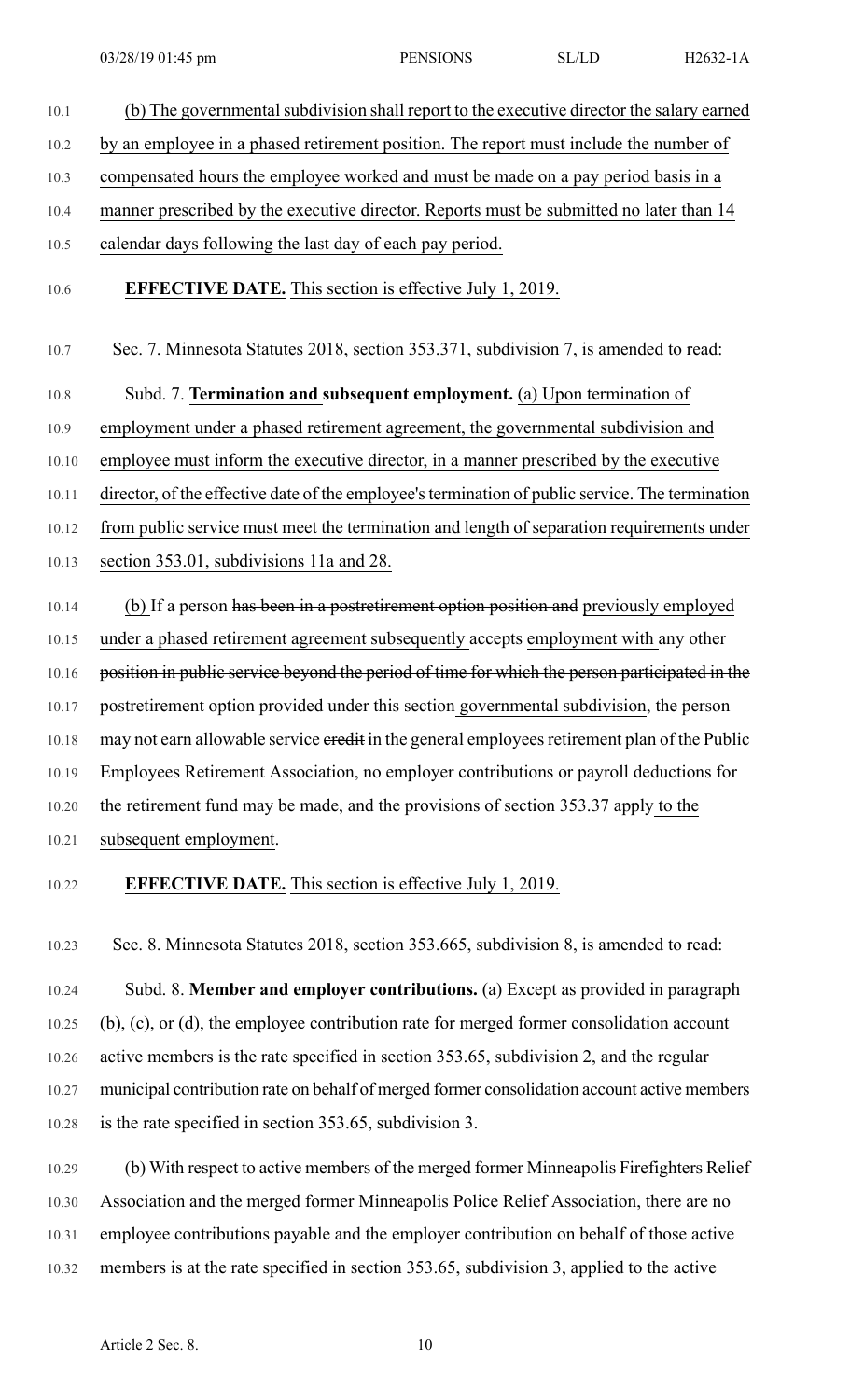11.1 member's salary. In addition, an additional municipal contribution is payable by the city of 11.2 Minneapolis annually on July 15, set at the amount calculated as of December 30, 2011, as 11.3 sufficient to amortize, on a level annual dollar basis by December 31, 2031, the unfunded 11.4 present value figure calculated as required by Minnesota Statutes 2012, section 353.667, 11.5 subdivision 6, paragraph (a), and Minnesota Statutes 2012, section 353.668, subdivision 6, 11.6 paragraph (a). If the postretirement or preretirement interest rate actuarial assumption 11.7 applicable to the public employees police and fire retirement plan under section 356.215, 11.8 subdivision 8, is modified from the rates specified in Minnesota Statutes 2010, section

11.9 356.215, subdivision 8, the remainder present value of future benefits amount calculation

11.11 2012, section 353.668, subdivision 6, paragraph (a), updated for the passage of time, must

11.10 under Minnesota Statutes 2012, section 353.667, subdivision 6, and Minnesota Statutes

11.12 be revised and the amortization contribution by the city of Minneapolis for the balance of

11.13 the amortization period must be redetermined by the actuary retained under section 356.214

11.14 and certified by the executive director to the city of Minneapolis.

11.15 (c) If there are assets of the former Fairmont Police Relief Association in excess of the 11.16 present value of future benefits as of June 29, 2012, these assets must be credited to an 11.17 interest-bearing suspense account within the public employees police and fire retirement 11.18 fund, must be used to offset any amount payable under paragraph (a) until June 30, 2015, 11.19 and, after June 30, 2015, must be paid to the city of Fairmont. The suspense account must 11.20 be credited with the same rate of investment return as the public employees police and fire 11.21 retirement fund. If, after June 29, 2012, the postretirement or preretirement interest rate 11.22 actuarial assumption applicable to the public employees police and fire retirement plan 11.23 under section 356.215, subdivision 8, is modified from the rates specified in Minnesota 11.24 Statutes 2010, section 356.215, subdivision 8, the remainder present value of future benefits 11.25 amount calculation under paragraph (a), updated for the passage of time, must be revised 11.26 and the amortization contribution by the city of Fairmont for the balance of the amortization 11.27 period must be redetermined by the actuary retained under section 356.214 and certified by 11.28 the executive director to the city of Fairmont.

11.29 (d) If there was a remainder present value of future benefits amounts under Minnesota 11.30 Statutes 2012, section 353.6691, subdivision 5, paragraph (a), the city of Virginia shall pay 11.31 an additional municipal contribution annually on or before December 31 sufficient to 11.32 amortize on a level annual dollar basis by December 31, 2020, that remainder present value 11.33 of future benefits amounts of the former Virginia fire department consolidation account. If, 11.34 after June 29, 2012, the postretirement or preretirement interest rate actuarial assumption 11.35 applicable to the public employees police and fire retirement plan under section 356.215,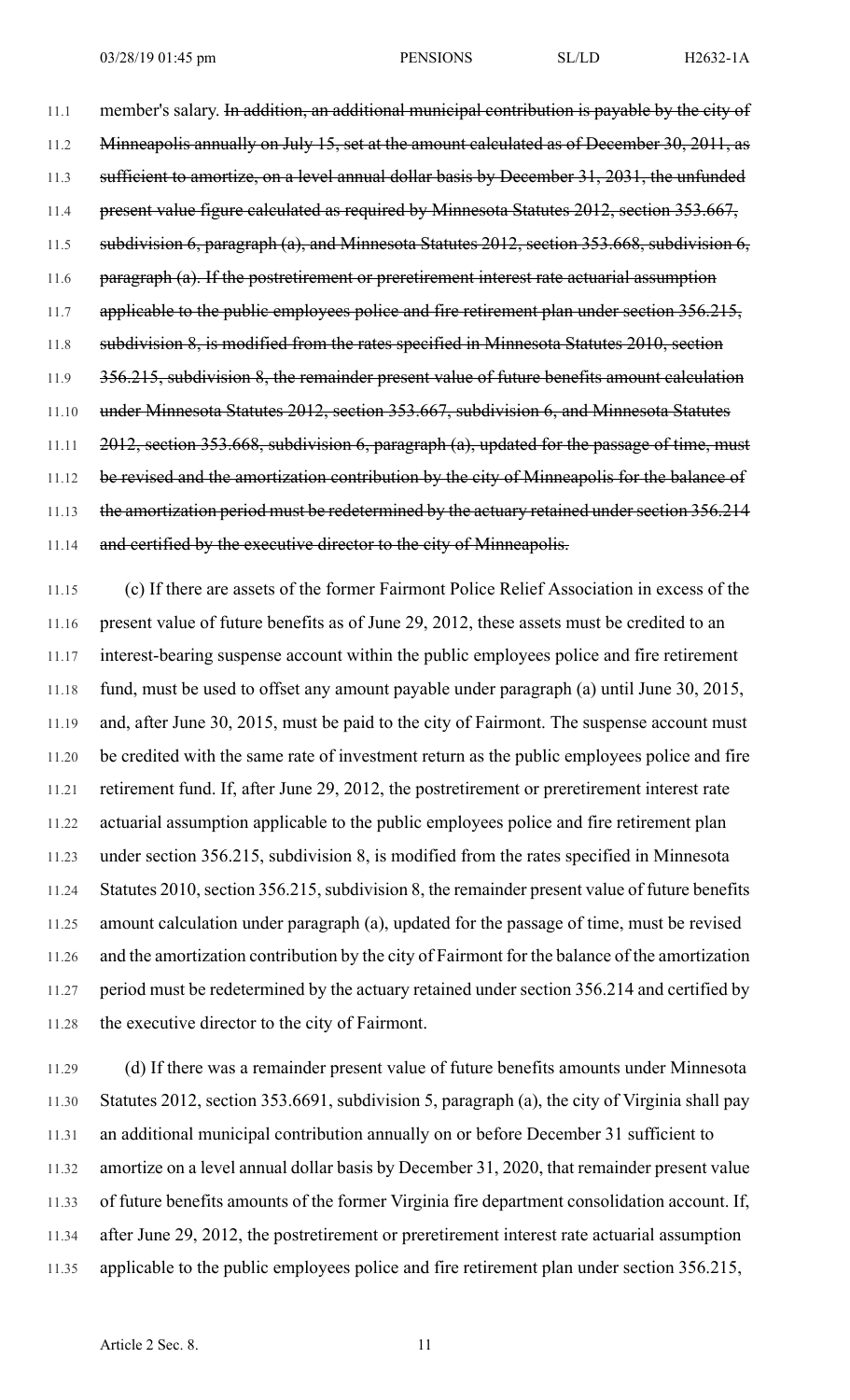| 12.1  | subdivision 8, is modified from the rates specified in Minnesota Statutes 2010, section        |
|-------|------------------------------------------------------------------------------------------------|
| 12.2  | 356.215, subdivision 8, the remainder present value of future benefits amount calculation      |
| 12.3  | under paragraph (a), updated for the passage of time, must be revised and any amortization     |
| 12.4  | contribution by the city of Virginia for the balance of the amortization period must be        |
| 12.5  | redetermined by the actuary retained under section 356.214 and certified by the executive      |
| 12.6  | director to the city of Virginia.                                                              |
| 12.7  | <b>EFFECTIVE DATE.</b> This section is effective the day following final enactment.            |
| 12.8  | Sec. 9. Minnesota Statutes 2018, section 353.665, is amended by adding a subdivision to        |
| 12.9  | read:                                                                                          |
| 12.10 | Subd. 8a. City of Minneapolis contribution for firefighters and police. (a) Until July         |
| 12.11 | 15, 2018, the city of Minneapolis shall make a contribution annually to the public employees   |
| 12.12 | police and fire retirement plan on July 15, set at the amount calculated as of December 30,    |
| 12.13 | 2011, as sufficient to amortize, on a level annual dollar basis by December 31, 2031, the      |
| 12.14 | unfunded present value figure calculated as required by Minnesota Statutes 2012, sections      |
| 12.15 | 353.667, subdivision 6, paragraph (a), and 353.668, subdivision 6, paragraph (a).              |
| 12.16 | (b) Beginning July 15, 2019, and every July 15 thereafter until and including July 15,         |
| 12.17 | 2031, the city of Minneapolis shall make a contribution annually to the public employees       |
| 12.18 | police and fire retirement plan equal to \$3,188,735, attributable to the former Minneapolis   |
| 12.19 | Firefighters Relief Association, and \$4,489,837, attributable to the former Minneapolis       |
| 12.20 | Police Relief Association.                                                                     |
| 12.21 | <b>EFFECTIVE DATE.</b> This section is effective the day following final enactment.            |
| 12.22 | Sec. 10. REPEALER.                                                                             |
| 12.23 | Minnesota Statutes 2018, section 353.371, subdivision 8, is repealed.                          |
| 12.24 | <b>EFFECTIVE DATE.</b> This section is effective July 1, 2019.                                 |
| 12.25 | <b>ARTICLE 3</b>                                                                               |
| 12.26 | STATEWIDE VOLUNTEER FIREFIGHTER PLAN PROVISIONS                                                |
| 12.27 | Section 1. [353G.18] TERMINATION OF PARTICIPATION AND DISTRIBUTION                             |
| 12.28 | OF BENEFITS.                                                                                   |
| 12.29 | Subdivision 1. Application. This section provides the procedures that apply if an entity       |
| 12.30 | wishes to terminate its participation in the retirement plan and authorize the distribution of |
| 12.31 | all assets credited to the entity's account in the retirement fund held for the benefit of the |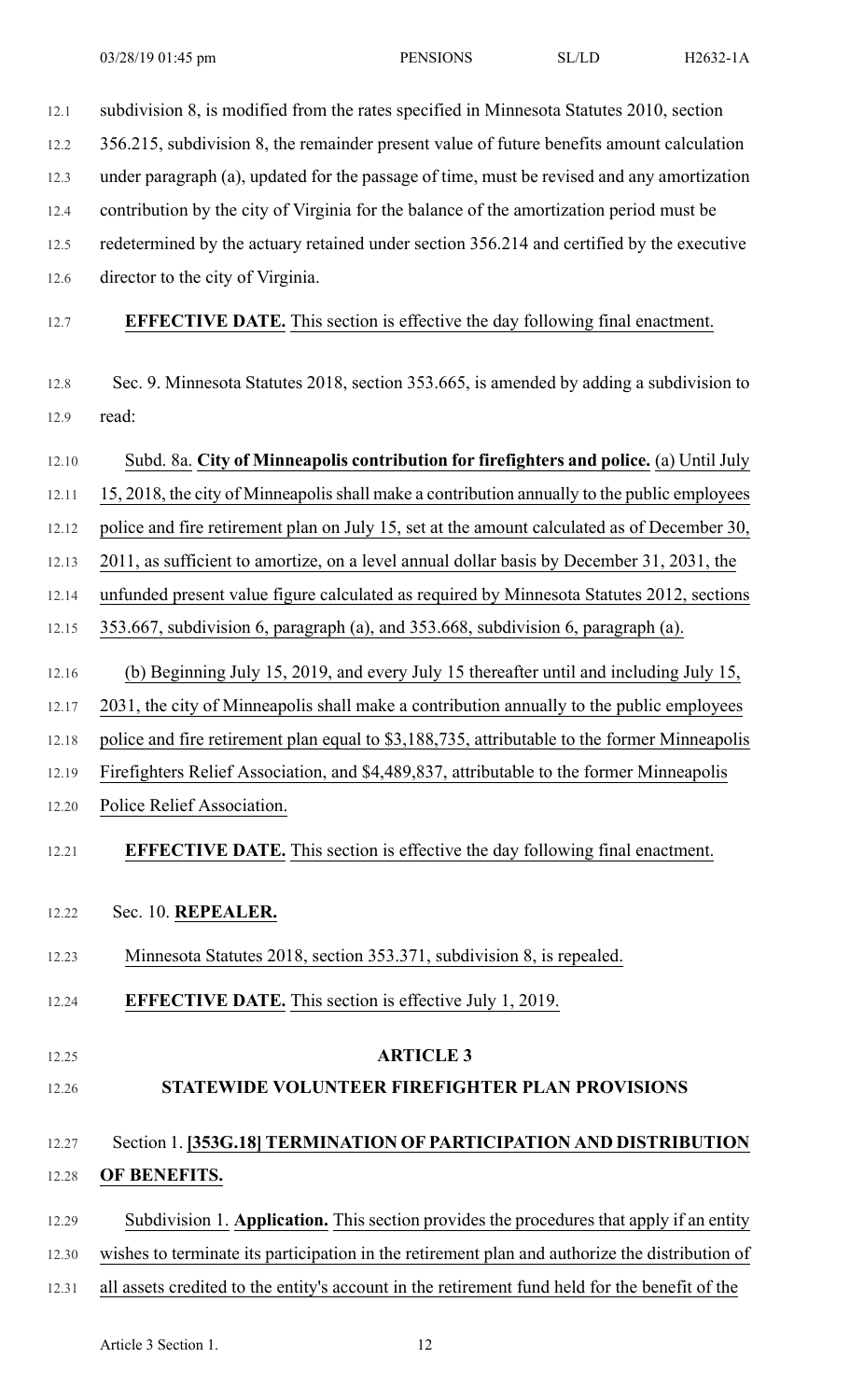| 13.2  | section controls.                                                                                    |
|-------|------------------------------------------------------------------------------------------------------|
| 13.3  | Subd. 2. <b>Definitions.</b> (a) For purposes of this section, the terms defined in this subdivision |
| 13.4  | have the meanings given them unless the context clearly indicates otherwise.                         |
| 13.5  | (b) "Departing entity" means the entity seeking to terminate its participation in the                |
| 13.6  | retirement plan and the coverage of its departing firefighters by the retirement plan.               |
| 13.7  | (c) "Departing firefighter" means each former firefighter of the departing entity who:               |
| 13.8  | (1) is credited with one or more years of service under the retirement plan or under the             |
| 13.9  | relief association previously affiliated with the departing entity;                                  |
| 13.10 | (2) has not yet received a distribution of the firefighter's pension benefit; and                    |
| 13.11 | (3) is entitled to a distribution of a pension benefit under this section.                           |
| 13.12 | (d) "Direct rollover" means a payment described under section 356.635, subdivisions 3                |
| 13.13 | to 7. Consistent with the definition of "distributee" under section 356.635, subdivision 7, a        |
| 13.14 | departing firefighter is a distributee for purpose of direct rollover election.                      |
| 13.15 | (e) "Distribution date" means the date as of which all assets in the entity's account are            |
| 13.16 | to be distributed in the form of a payment to each departing firefighter or the survivor of          |
| 13.17 | each deceased departing firefighter or as a direct rollover, if elected under section 356.635,       |
| 13.18 | subdivisions 3 to 7.                                                                                 |
| 13.19 | (f) "Entity" means a municipality, an independent nonprofit firefighting corporation, or             |
| 13.20 | a joint powers entity that operates or had operated a fire department with firefighters who          |
| 13.21 | are covered by the retirement plan.                                                                  |
| 13.22 | (g) "Entity's account" means the pension plan that is a component of the retirement plan             |
| 13.23 | and under which the departing firefighters have accrued lump sum pension benefits and                |
| 13.24 | with which the departing entity is affiliated.                                                       |
| 13.25 | (h) "Executive director" means the executive director of the Public Employees Retirement             |
| 13.26 | Association.                                                                                         |
| 13.27 | (i) "Termination date" means the effective date of the termination of the pension plan               |
| 13.28 | that is the entity's account. The termination date shall precede the distribution date.              |
| 13.29 | "Year of service" means a year of good time service credit certified by the departing<br>(i)         |
| 13.30 | entity's fire chief under section 353G.07. For purposes of determining the amount of a               |
| 13.31 | departing firefighter's pension benefit under this section, year of service includes any service     |
| 13.32 | credit earned by the departing firefighter under the relief association previously affiliated        |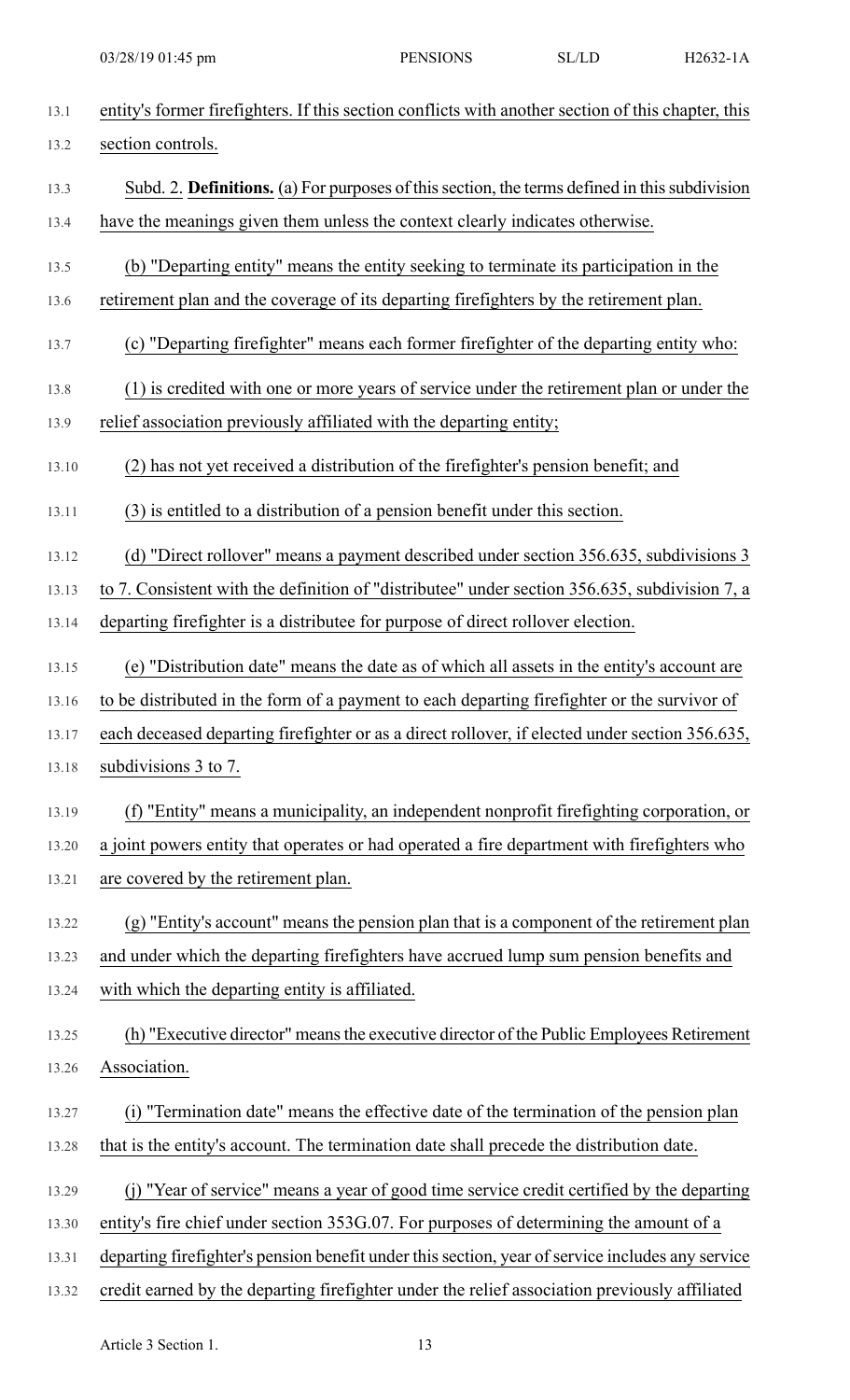| 14.1  | with the departing entity, which must be certified under section 424A.003 beginning January      |
|-------|--------------------------------------------------------------------------------------------------|
| 14.2  | 1, 2019. Good time service credit ends when the departing firefighter's active service ends,     |
| 14.3  | notwithstanding a later termination date as defined in paragraph (j).                            |
| 14.4  | Subd. 3. Eligibility. An entity is eligible to terminate its participation in the retirement     |
| 14.5  | plan under this section if the entity satisfies the following conditions:                        |
| 14.6  | (1) the entity has eliminated its fire department or, if its fire department is ongoing, the     |
| 14.7  | fire department has ceased using the services of all departing firefighters and any other        |
| 14.8  | noncareer or volunteer firefighters; and                                                         |
| 14.9  | (2) the entity's account has assets sufficient to cover all liabilities, after taking into       |
| 14.10 | account the requirement to fully vest all departing firefighters and pay administrative          |
| 14.11 | expenses determined under subdivision 4, paragraph (c), clause (3).                              |
| 14.12 | Subd. 4. Termination procedures. (a) The participation of a departing entity in the              |
| 14.13 | retirement plan and the coverage of the departing firefighters by the retirement plan shall      |
| 14.14 | cease as of the date the requirements in this subdivision are completed and all assets credited  |
| 14.15 | to the entity's account are distributed.                                                         |
| 14.16 | (b) The governing board of the departing entity shall adopt the resolutions under                |
| 14.17 | subdivision 5 and deliver the resolutions to the executive director.                             |
| 14.18 | (c) The executive director shall:                                                                |
| 14.19 | (1) fully vest all departing firefighters as of the termination date and consider each           |
| 14.20 | departing firefighter 100 percent vested in the pension benefit accrued by the departing         |
| 14.21 | firefighter under the entity's account as of the termination date;                               |
| 14.22 | (2) determine the present value of each departing firefighter's accrued benefit as of the        |
| 14.23 | termination date, taking into account the benefit level under section 353G.11 or otherwise       |
| 14.24 | in effect for the departing firefighter as determined by the executive director;                 |
| 14.25 | (3) determine, as of the termination date, the value of accrued liabilities, including           |
| 14.26 | administrative expenses incurred or reasonably anticipated to be incurred through the            |
| 14.27 | distribution date, and the value of assets attributable to the entity's account; and             |
| 14.28 | (4) to the extent necessary to minimize the risk of investment losses between the                |
| 14.29 | termination date and the distribution date, reinvest the assets credited to the entity's account |
| 14.30 | in low risk investments.                                                                         |
| 14.31 | (d) If the entity's account has assets in excess of accrued liabilities, the executive director  |
| 14.32 | shall allocate the excess among all departing firefighters in the same proportion that the       |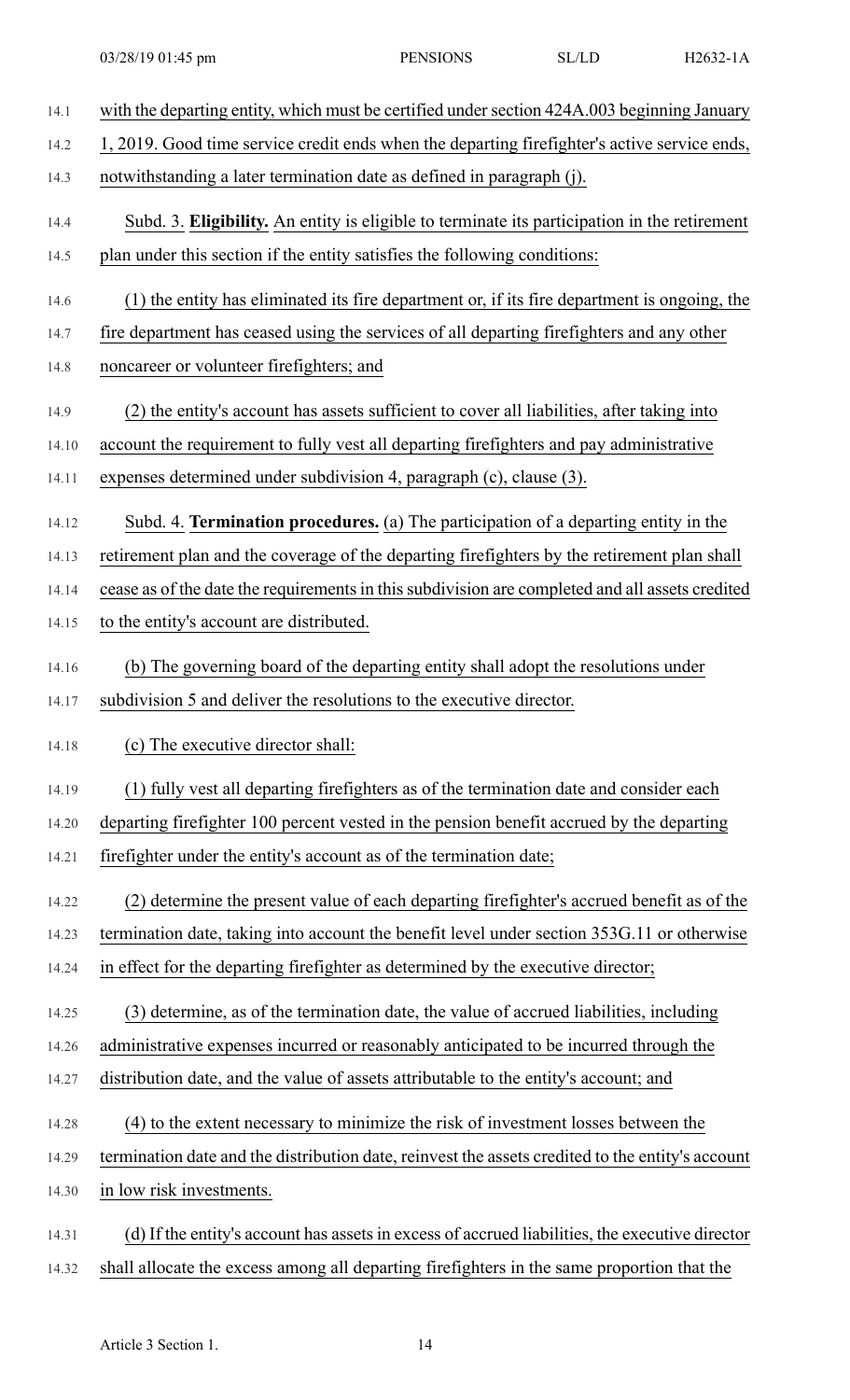15.1 present value of the accrued benefit for each departing firefighter bears to the total present 15.2 value of the accrued benefits of all departing firefighters, and each departing firefighter's 15.3 benefit, as determined under paragraph (c), clause (2), shall be increased by the departing 15.4 firefighter's share of the excess. 15.5 (e) The executive directorshall, assoon as practicable after the termination date, distribute 15.6 to each departing firefighter, regardless of whether the departing firefighter has attained 15.7 age 50, the firefighter's benefit as calculated by the executive director under paragraphs (c) 15.8 and (d). The distribution shall be made in a lump sum, either as a payment to the departing 15.9 firefighter or as a direct rollover, if elected by the firefighter. If the departing firefighter is 15.10 deceased, then the firefighter's benefit shall be paid to the firefighter's survivor under section 15.11 353G.12 or as a direct rollover, if elected by the survivor. 15.12 (f) The executive director shall pay supplemental benefits under section 424A.10, but 15.13 only to the extent that the executive director will be reimbursed under section 424A.10, 15.14 subdivision 3. 15.15 Subd. 5. **Entity board resolutions.** If an entity wishes to cease its participation in the 15.16 retirement plan and end the coverage of its former firefighters by the retirement plan, the 15.17 entity's governing board shall approve the following resolutions in a form satisfactory to 15.18 the executive director: 15.19 (1) a statement of intent to terminate participation in the retirement plan and cease the 15.20 coverage by the retirement plan of the entity's former firefighters; and 15.21 (2) the proposed termination date, which must be the last day of a month and at least 90 15.22 days after the date the resolutions are to be delivered to the executive director. 15.23 **EFFECTIVE DATE.** This section is effective the day following final enactment. 15.24 Sec. 2. **GRANDFATHERING PREVIOUSLY APPROVED TERMINATIONS.** 15.25 For any entity with a governing board that approved resolutionsto terminate participation 15.26 in the statewide volunteer firefighter plan established by chapter 353G before the effective 15.27 date of this act, the termination date is September 30, 2019, and the termination process 15.28 and disposition of assets set forth in the resolutions shall control, notwithstanding the 15.29 provisions of this act. 15.30 **EFFECTIVE DATE.** This section is effective the day following final enactment.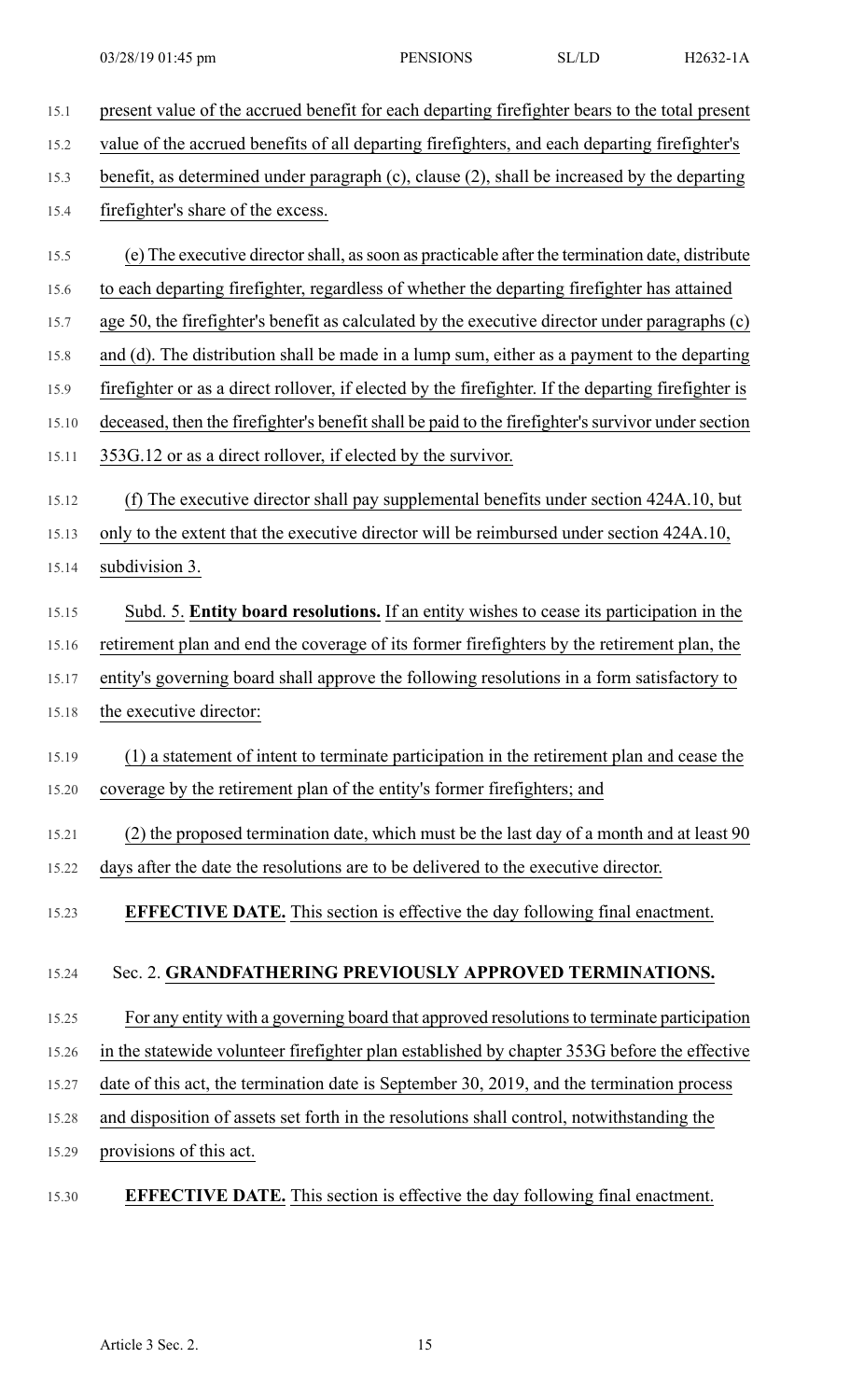## 16.1 Sec. 3. **REPEALER.**

## 16.2 Minnesota Statutes 2018, section 353G.15, is repealed.

## 16.3 **EFFECTIVE DATE.** This section is effective the day following final enactment.

# 16.4 **ARTICLE 4**

# 16.5 **VOLUNTEER FIREFIGHTER RELIEF ASSOCIATION** 16.6 **RETIREMENT CHANGES**

16.7 Section 1. Minnesota Statutes 2018, section 69.051, subdivision 1, is amended to read: 16.8 Subdivision 1. **Financial report and audit.** (a) The board of the Bloomington Fire 16.9 Department Relief Association and each volunteer firefighters relief association as defined 16.10 in section 424A.001, subdivision 4, with assets of at least \$500,000 or liabilities of at least 16.11 \$500,000 in the prior year or in any previous year, according to the applicable actuarial 16.12 valuation or according to the financial report if no valuation is required, shall prepare a 16.13 financial report covering the special and general funds of the relief association for the 16.14 preceding fiscal year, file the financial report, and submit financial statements.

16.15 (b) The financial report must contain financial statements and disclosures which present 16.16 the true financial condition of the relief association and the results of relief association 16.17 operations in conformity with generally accepted accounting principles and in compliance 16.18 with the regulatory, financing and funding provisions of this chapter and any other applicable 16.19 laws. The financial report must be countersigned by:

16.20 (1) the municipal clerk or clerk-treasurer of the municipality in which the relief 16.21 association is located if the relief association is a firefighters relief association which is 16.22 directly associated with a municipal fire department; or

16.23 (2) by the municipal clerk or clerk-treasurer of the largest municipality in population 16.24 which contracts with the independent nonprofit firefighting corporation if the volunteer 16.25 firefighter relief association is a subsidiary of an independent nonprofit firefighting 16.26 corporation and by the secretary of the independent nonprofit firefighting corporation; or

16.27 (3) by the chief financial official of the county in which the volunteer firefighter relief 16.28 association is located or primarily located if the relief association is associated with a fire 16.29 department that is not located in or associated with an organized municipality.

16.30 (c) The financial report must be retained in its office for public inspection and must be 16.31 filed with the governing body of the government subdivision in which the associated fire 16.32 department is located after the close of the fiscal year. One copy of the financial report must 16.33 be furnished to the state auditor after the close of the fiscal year.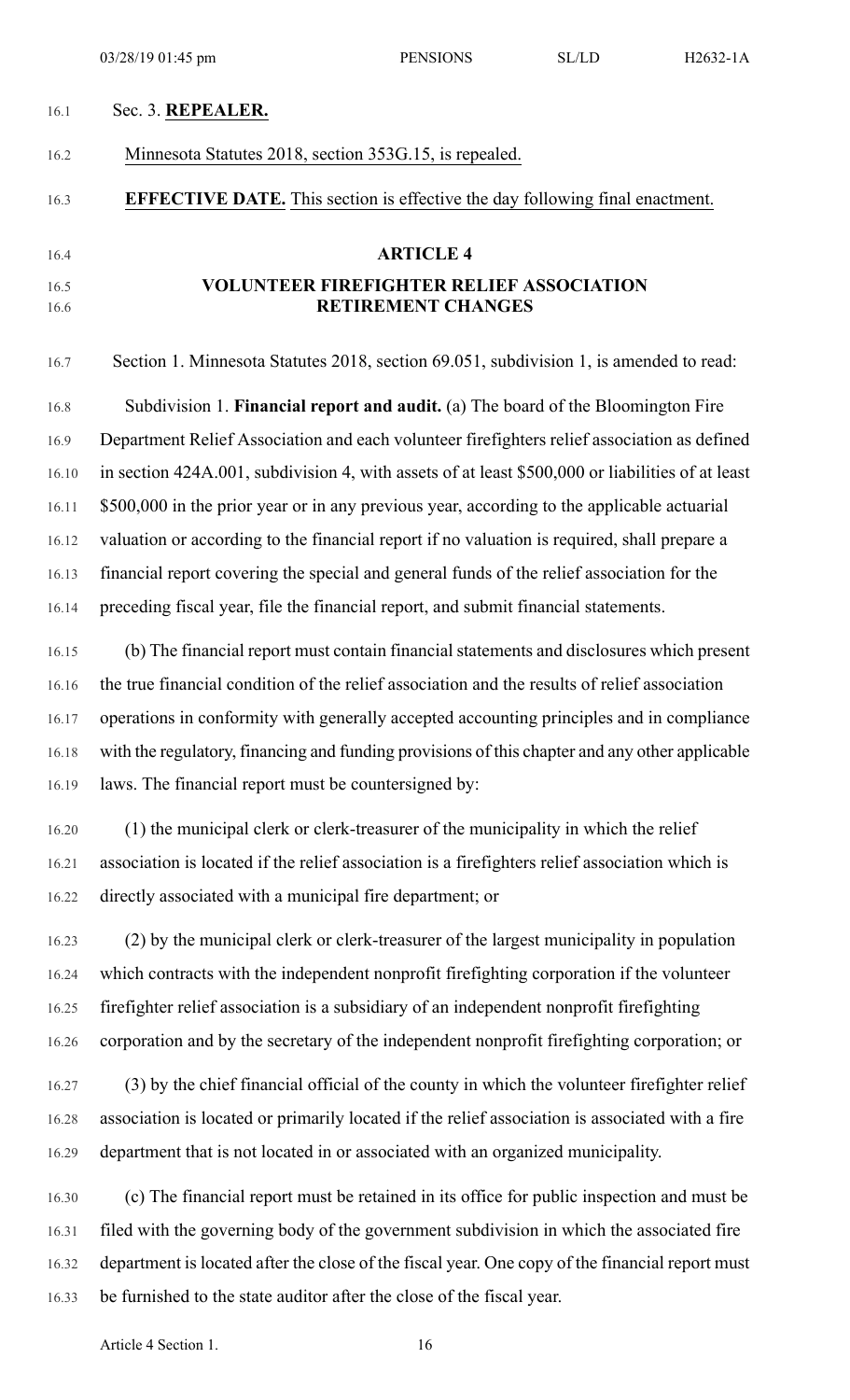- 17.1 (d) Audited financial statements must be attested to by a certified public accountant or 17.2 by the state auditor and must be filed with the state auditor within 180 days after the close
- 17.3 of the fiscal year. Audits must be conducted in compliance with generally accepted
- 17.4 governmental auditing standards and section 6.65 governing audit procedures. The state
- 17.5 auditor may accept this report in lieu of the report required in paragraph (c).

# 17.6 **EFFECTIVE DATE.** This section is effective the day following final enactment.

17.7 Sec. 2. Minnesota Statutes 2018, section 424A.001, is amended by adding a subdivision 17.8 to read:

# 17.9 Subd. 9a. **Break in service.** "Break in service" means temporarily ceasing all of the 17.10 following with a particular fire department:

- 17.11 (1) performing fire suppression duties;
- 17.12 (2) performing fire prevention duties;
- 17.13 (3) supervising fire suppression duties; and
- 17.14 (4) supervising fire prevention duties.
- 17.15 **EFFECTIVE DATE.** This section is effective January 1, 2020.

17.16 Sec. 3. Minnesota Statutes 2018, section 424A.01, subdivision 6, is amended to read:

17.17 Subd. 6. **Return to active firefighting after break in service.** (a) This subdivision 17.18 governs the service pension calculation requirements of a firefighter who returns to active 17.19 service after a break in service and appliesto all breaksin service, except that the resumption 17.20 service requirements of this subdivision do not apply to leaves of absence made available 17.21 by federal statute, such as the Family Medical Leave Act, United States Code, title 29, 17.22 section 2691, and the Uniformed Services Employment and Reemployment Rights Act, 17.23 United States Code, title 38, section 4301, and do not apply to leaves of absence made 17.24 available by state statute, such as the Parental Leave Act, section 181.941; the Leave for 17.25 Organ Donation Act, section 181.9456; the Leave for Civil Air Patrol Service Act, section 17.26 181.946; the Leave for Immediate Family Members of Military Personnel Injured or Killed 17.27 in Active Service Act, section 181.947; or the Protection of Jurors' Employment Act, section 17.28 593.50.

 $17.29$  (b)(1) If a firefighter who has ceased to perform or supervise fire suppression and fire 17.30 prevention duties for at least 60 days a break in service of any duration resumes performing 17.31 active firefighting with the fire department associated with the relief association, and if the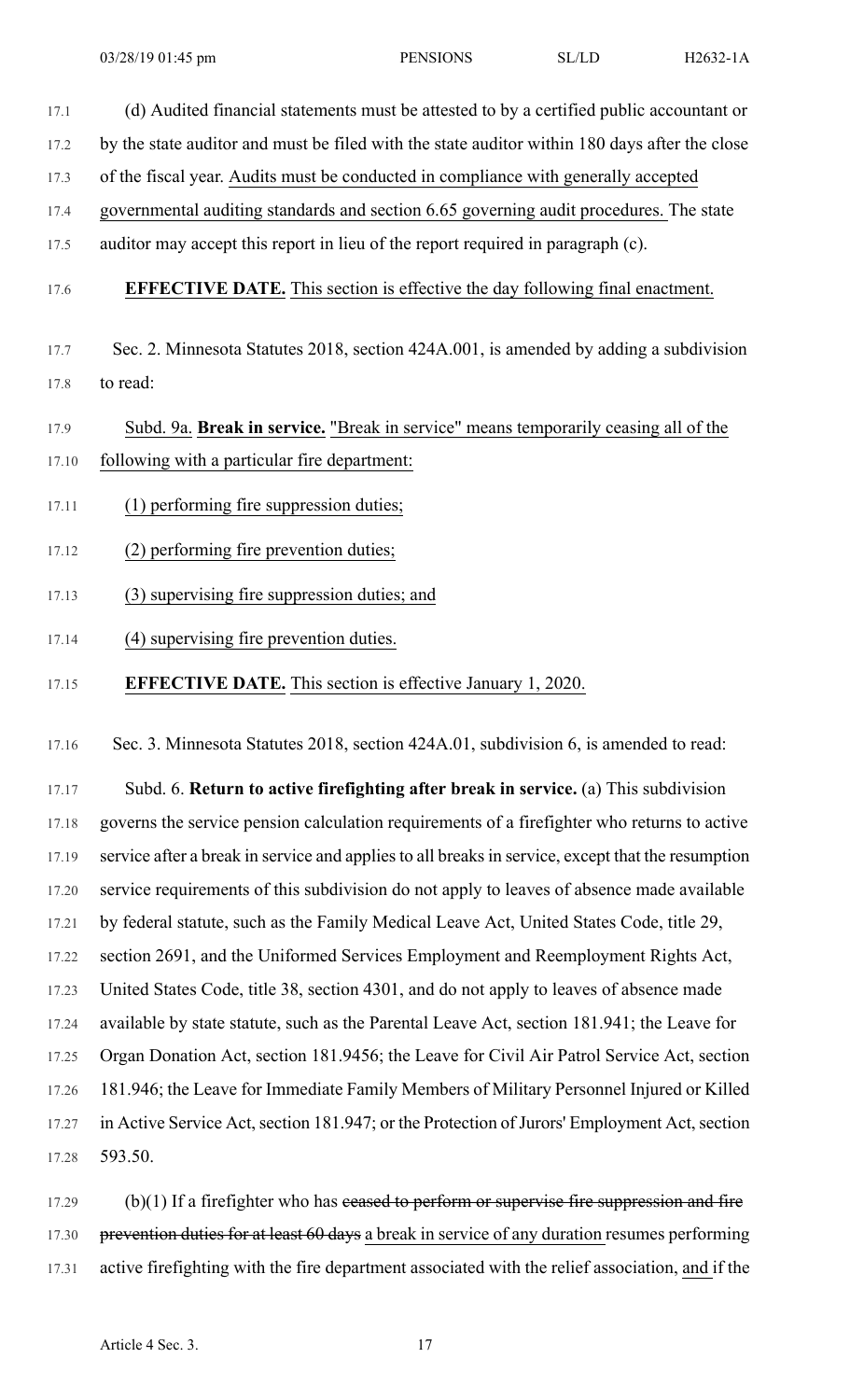- 18.1 bylaws of the relief association so permit, the firefighter may again become an active member 18.2 of the relief association. A firefighter who returns to active service and membership is 18.3 subject to, subject to the requirements of this paragraph and the service pension calculation 18.4 requirements under this section.
- 18.5 (2) A firefighter who has been paid a service pension or disability benefit must wait at 18.6 least 60 days following receipt of the pension or benefit before resuming active firefighting 18.7 with the fire department and active membership in the relief association.
- 18.8  $(2)(3)$  A firefighter who has been granted an approved leave of absence not exceeding 18.9 one year by the fire department or by the relief association is exempt from the minimum 18.10 period of resumption service requirement of this section.
- 18.11  $(3)$  (4) A person who has a break in service not exceeding one year but has not been 18.12 granted an approved leave of absence and who has not received a service pension or disability 18.13 benefit may be made exempt from the minimum period of resumption service requirement 18.14 of this section by the relief association bylaws.
- 18.15  $(4)$  (5) If the bylaws so provide, a firefighter who returns to active relief association 18.16 membership under this paragraph after a break in service of any duration may continue to 18.17 collect a monthly service pension from the relief association, notwithstanding the service 18.18 pension eligibility requirements requirement under chapter 424A section 424A.02, 18.19 subdivision 1, that the firefighter has separated from active service.
- 18.20 (c) If a former firefighter who has received been paid a service pension or disability 18.21 benefit returns to active relief association membership under paragraph (b), the firefighter 18.22 may qualify for the receipt of a service pension from the relief association for the resumption 18.23 service period if the firefighter meets the service requirements of section 424A.016, 18.24 subdivision 3, or 424A.02, subdivision 2, as applicable, or meets the resumption minimum
- 18.25 service requirements specified in the relief association's bylaws. No firefighter may be paid 18.26 a service pension more than once for the same period of service.
- 18.27 (d) If a former firefighter who has not received been paid a service pension or disability 18.28 benefit returns to active relief association membership under paragraph (b), the firefighter 18.29 may qualify for the receipt of a service pension from the relief association for the original 18.30 and resumption service periods if the firefighter meets the service requirements of section 18.31 424A.016, subdivision 3, or 424A.02, subdivision 2, based on the original and resumption 18.32 years of service credit.
- 18.33 (e) A firefighter who returns to active lump-sum relief association membership under 18.34 paragraph (b) and who qualifies for a service pension under paragraph (c) must have, upon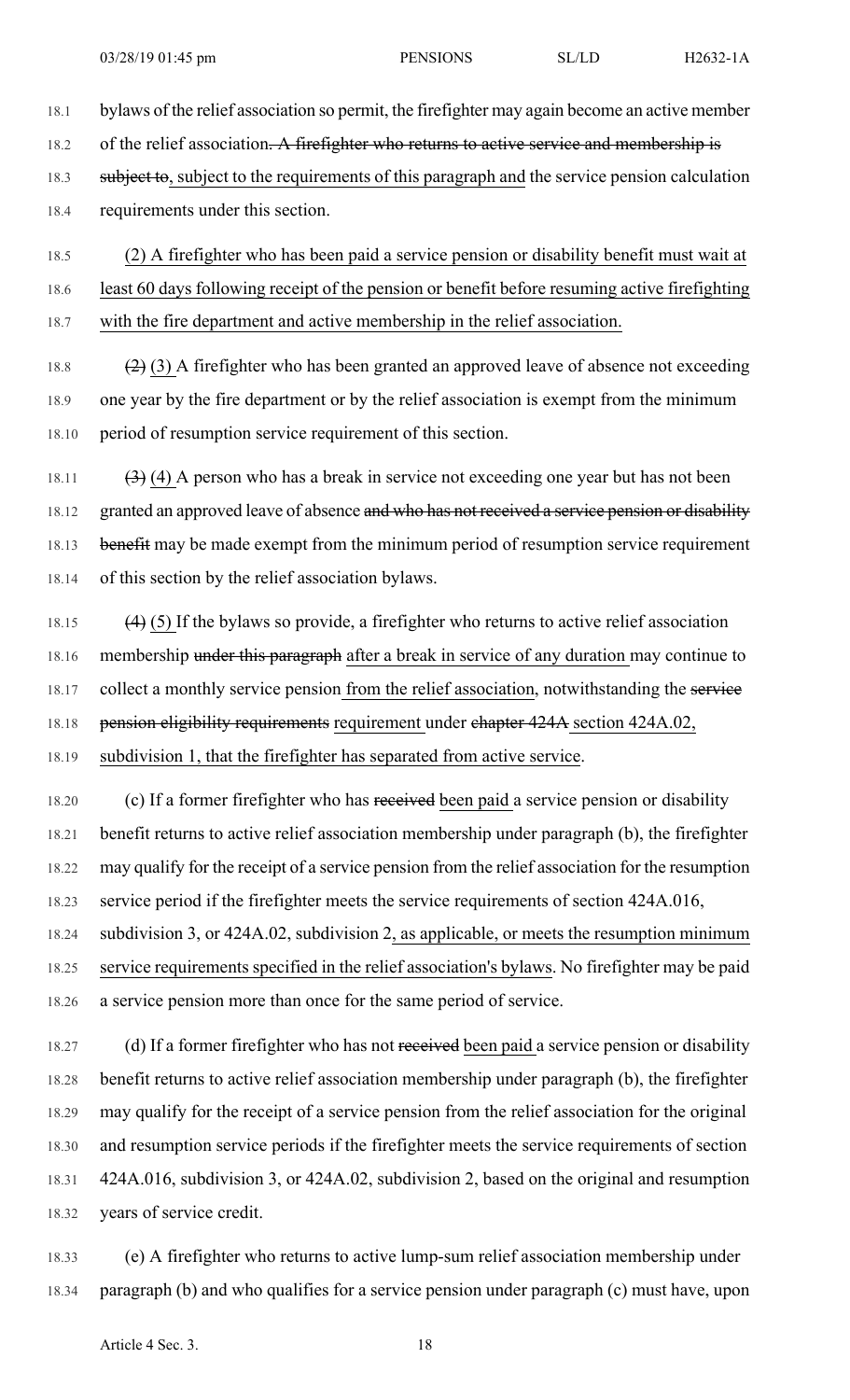19.1 a subsequent cessation of duties, any service pension for the resumption service period 19.2 calculated as a separate benefit. If a lump-sum service pension had been paid to the firefighter 19.3 upon the firefighter's previous cessation of duties, a second lump-sum service pension for 19.4 the resumption service period must be calculated by applying the service pension amount 19.5 in effect on the date of the firefighter's termination of the resumption service for all years 19.6 of the resumption service.

19.7 (f) A firefighter who had not been paid a lump-sum service pension returns to active 19.8 relief association membership under paragraph (b), who did not meet the minimum period 19.9 of resumption service requirement specified in the relief association's bylaws, but who does 19.10 meet the minimum service requirement of section 424A.02, subdivision 2, based on the 19.11 firefighter's original and resumption years of active service, must have, upon a subsequent 19.12 cessation of duties, a service pension for the original and resumption service periods 19.13 calculated by applying the service pension amount in effect on the date of the firefighter's 19.14 termination of the resumption service, or, if the bylaws so provide, based on the service 19.15 pension amount in effect on the date of the firefighter's previous cessation of duties. The 19.16 service pension for a firefighter who returnsto active lump-sum relief association membership 19.17 under this paragraph, but who had met the minimum period of resumption service requirement 19.18 specified in the relief association's bylaws, must be calculated by applying the service 19.19 pension amount in effect on the date of the firefighter'stermination of the resumption service.

19.20 (g) If a firefighter receiving a monthly benefit service pension returns to active monthly 19.21 benefit relief association membership under paragraph (b), and if the relief association 19.22 bylaws do not allow for the firefighter to continue collecting a monthly service pension, 19.23 any monthly benefit service pension payable to the firefighter is suspended as of the first 19.24 day of the month next following the date on which the firefighter returns to active 19.25 membership. If the firefighter was receiving a monthly benefit service pension, and qualifies 19.26 for a service pension under paragraph (c), the firefighter is entitled to an additional monthly 19.27 benefit service pension upon a subsequent cessation of duties calculated based on the 19.28 resumption service credit and the service pension accrual amount in effect on the date of 19.29 the termination of the resumption service. A suspended initial service pension resumes as 19.30 of the first of the month next following the termination of the resumption service. If the 19.31 firefighter was not receiving a monthly benefit service pension and meets the minimum 19.32 service requirement of section 424A.02, subdivision 2, a service pension must be calculated 19.33 by applying the service pension amount in effect on the date of the firefighter's termination 19.34 of the resumption service for all years of service credit.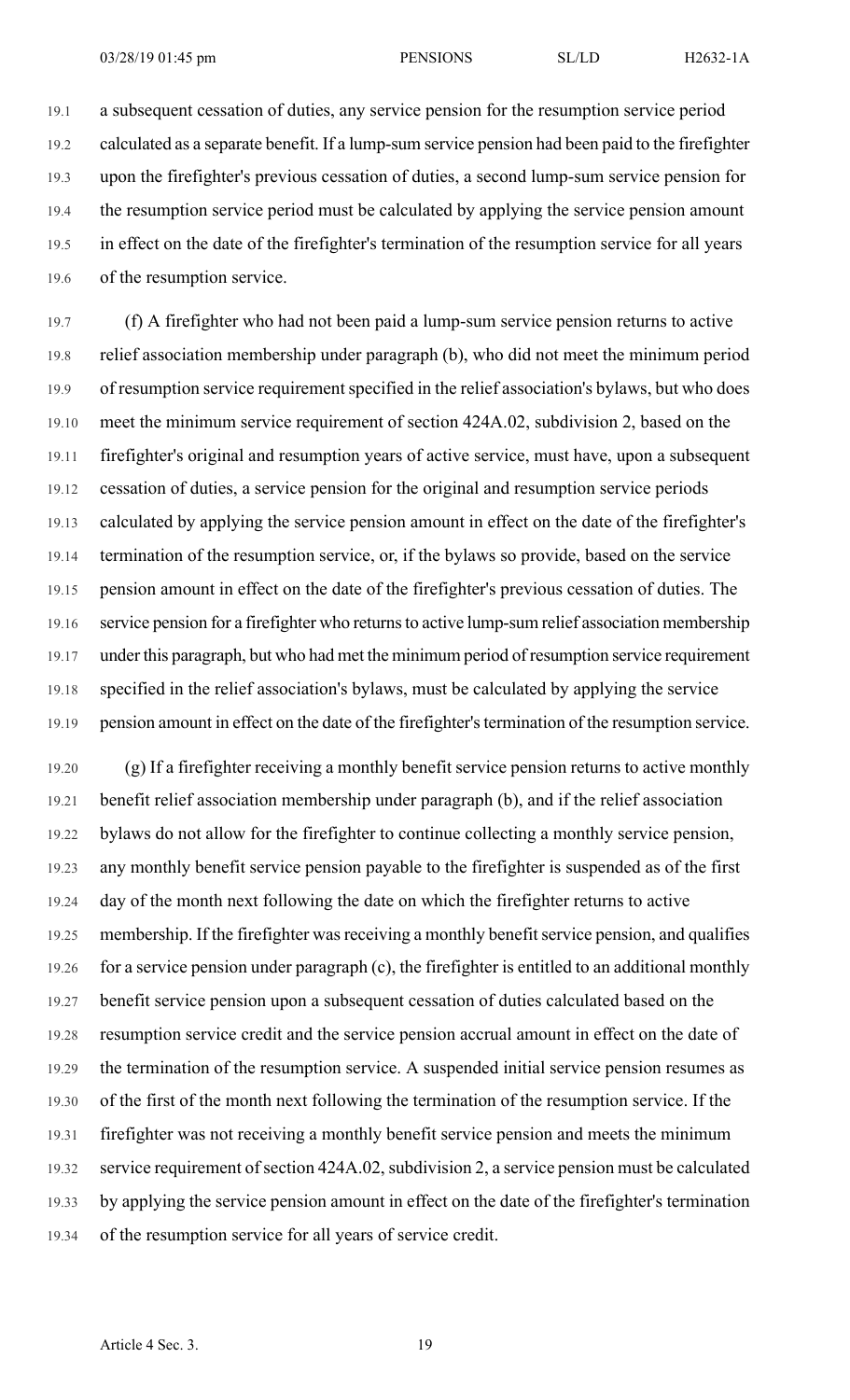20.1 (h) A firefighter who was not receiving a monthly benefit service pension returns to 20.2 active relief association membership under paragraph (b), who did not meet the minimum 20.3 period of resumption service requirement specified in the relief association's bylaws, but 20.4 who does meet the minimum service requirement of section 424A.02, subdivision 2, based 20.5 on the firefighter's original and resumption years of active service, must have, upon a 20.6 subsequent cessation of duties, a service pension for the original and resumption service 20.7 periods calculated by applying the service pension amount in effect on the date of the 20.8 firefighter's termination of the resumption service, or, if the bylaws so provide, based on 20.9 the service pension amount in effect on the date of the firefighter's previous cessation of 20.10 duties. The service pension for a firefighter who returns to active relief association 20.11 membership under this paragraph, but who had met the minimum period of resumption 20.12 service requirement specified in the relief association's bylaws, must be calculated by 20.13 applying the service pension amount in effect on the date of the firefighter's termination of 20.14 the resumption service.

20.15 (i) For defined contribution plans, a firefighter who returns to active relief association 20.16 membership under paragraph (b) and who qualifies for a service pension under paragraph 20.17 (c) or (d) must have, upon a subsequent cessation of duties, any service pension for the 20.18 resumption service period calculated as a separate benefit. If a service pension had been 20.19 paid to the firefighter upon the firefighter's previous cessation of duties, and if the firefighter 20.20 meets the minimum service requirement of section 424A.016, subdivision 3, or meets the 20.21 resumption minimum service requirements specified in the relief association's bylaws, as 20.22 applicable, based on the resumption years of service, a second service pension for the 20.23 resumption service period must be calculated to include allocations credited to the firefighter's 20.24 individual account during the resumption period of service and deductions for administrative 20.25 expenses, if applicable.

20.26 (j) For defined contribution plans, if a firefighter who had not been paid a service pension 20.27 returns to active relief association membership under paragraph (b), and who meets the 20.28 minimum service requirement of section 424A.016, subdivision 3, based on the firefighter's 20.29 original and resumption years of service, must have, upon a subsequent cessation of duties, 20.30 a service pension for the original and resumption service periods calculated to include 20.31 allocations credited to the firefighter'sindividual account during the original and resumption 20.32 periods of service and deductions for administrative expenses, if applicable, less any amounts 20.33 previously forfeited under section 424A.016, subdivision 4.

## 20.34 **EFFECTIVE DATE.** This section is effective January 1, 2020.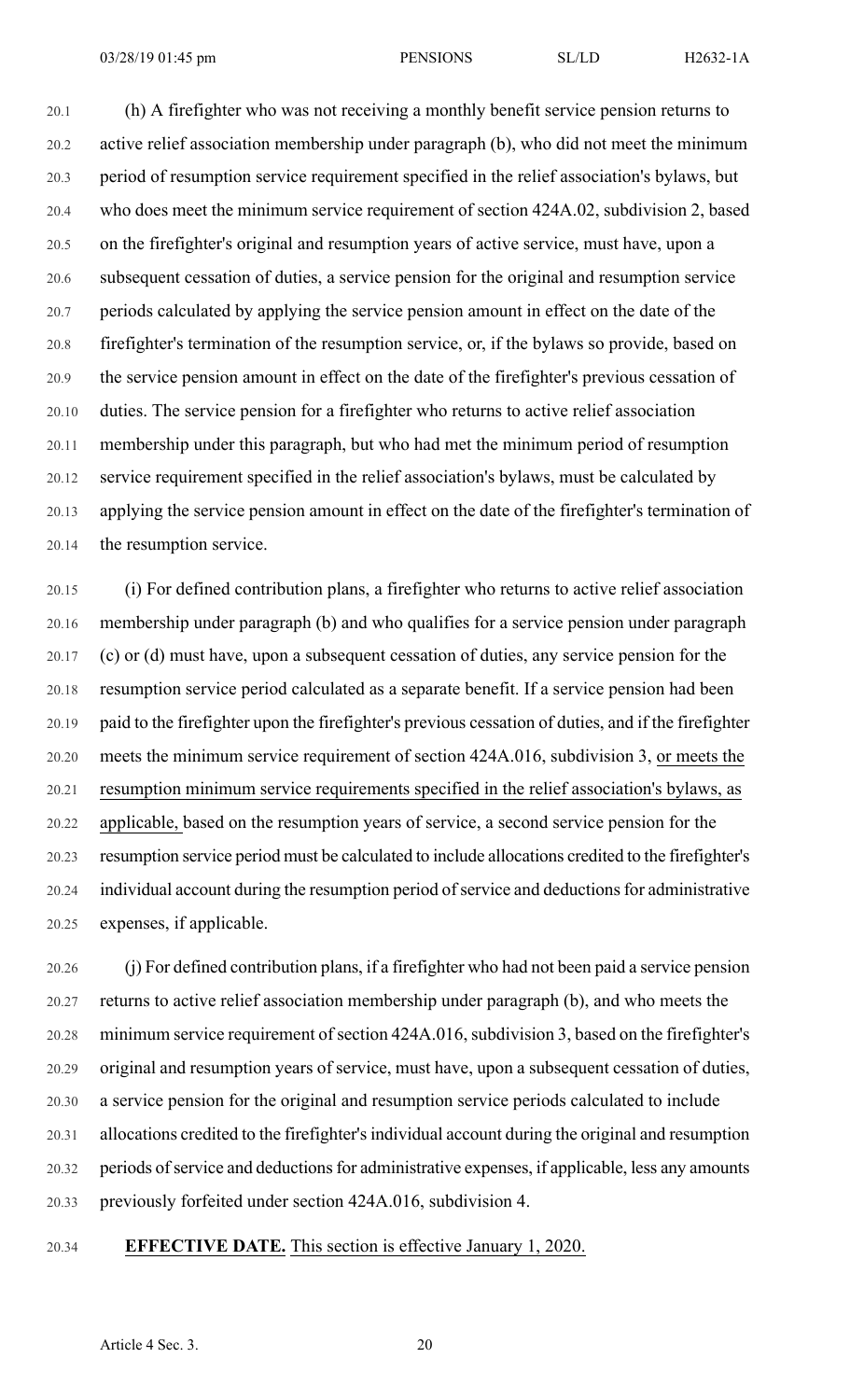21.1 Sec. 4. Minnesota Statutes 2018, section 424A.015, subdivision 6, is amended to read: 21.2 Subd. 6. **Governing benefit plan provisions.** A service pension or ancillary benefit 21.3 payable under this chapter is governed by and must be calculated under the general statute, 21.4 special law, relief association articles of incorporation, and or relief association bylaw 21.5 provisions applicable on the earlier of the following dates: 21.6 (1) the date on which the member separated separates from active service with the fire 21.7 department and active membership in the relief association.; or 21.8 (2) the date on which the member begins a break in service with the fire department that 21.9 continues until the member separates from active service with the fire department and active 21.10 membership in the relief association. 21.11 **EFFECTIVE DATE.** This section is effective January 1, 2020.

21.12 Sec. 5. Minnesota Statutes 2018, section 424A.016, subdivision 3, is amended to read:

21.13 Subd. 3. **Reduced Vesting schedule.** If the articles of incorporation or bylaws of a 21.14 defined contribution relief association so provide, a relief association may pay a reduced 21.15 service pension not to exceed the nonforfeitable percentage of the account balance to a 21.16 retiring member who has completed fewer than 20 years of service. The reduced service 21.17 pension may be paid when the retiring member meets the minimum age and service 21.18 requirements of subdivision 2. The nonforfeitable percentage of pension amounts are as 21.19 follows: a vesting schedule that satisfies the requirements of this subdivision, the relief 21.20 association may pay a reduced service pension to a retiring member. For purposes of this 21.21 section, "vests," "vesting," or "vested" means a nonforfeitable, unconditional, or legally 21.22 enforceable right. A member vests in the member's account in accordance with the vesting 21.23 schedule set forth in the relief association's articles of incorporation or bylaws. Provided a 21.24 member meets the minimum age and service requirements of subdivision 2, the member is 21.25 entitled to a service pension equal to the member's account, but only to the extent vested as 21.26 provided in the vesting schedule set forth in the articles of incorporation or bylaws. In no 21.27 event may the articles of incorporation or bylaws: 21.28 (1) require that a member have more than 20 years of active service to become 100 21.29 percent vested in the member's account; or 21.30 (2) provide for a larger vesting percentage than is provided in the following schedule

21.31 with respect to the completed number of years of active service indicated in the schedule: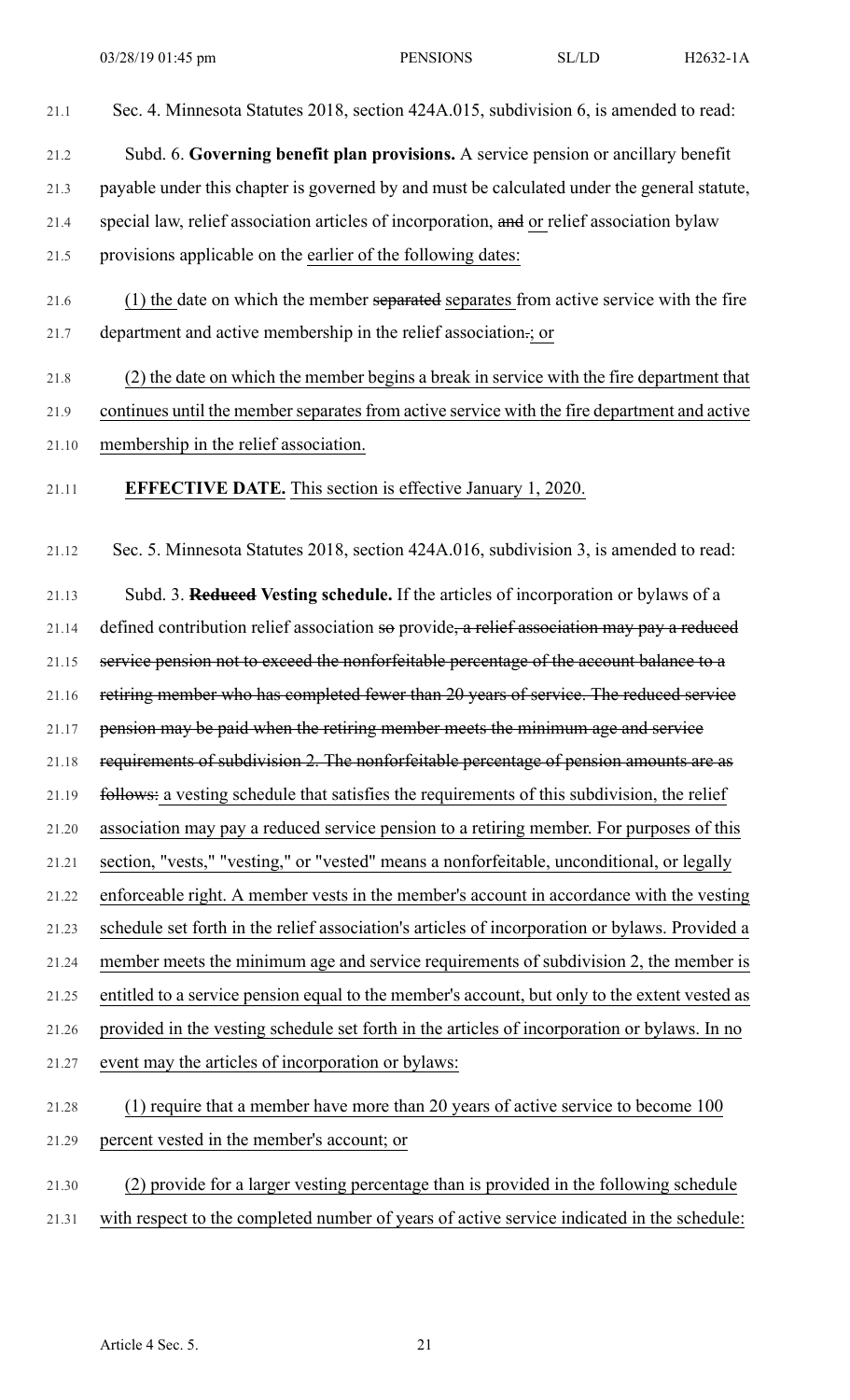| 22.1<br>22.2 | Completed Years of Active Service | Nonforfeitable Vested Percentage<br>of Pension Amount |
|--------------|-----------------------------------|-------------------------------------------------------|
| 22.3         | 5                                 | 40 percent                                            |
| 22.4         | 6                                 | 52 percent                                            |
| 22.5         | 7                                 | 64 percent                                            |
| 22.6         | 8                                 | 76 percent                                            |
| 22.7         | 9                                 | 88 percent                                            |
| 22.8         | 10 and thereafter or more         | 100 percent                                           |

22.9 **EFFECTIVE DATE.** This section is effective January 1, 2020.

22.10 Sec. 6. Minnesota Statutes 2018, section 424A.016, subdivision 6, is amended to read:

22.11 Subd. 6. **Deferred service pensions.** (a) A member of a relief association is entitled to 22.12 a deferred service pension if the member separates from active service and membership and 22.13 has completed the minimum service and membership requirements in subdivision 2. The 22.14 requirement that a member separate from active service and membership is waived for 22.15 persons who have discontinued their volunteer firefighter duties and who are employed on 22.16 a full-time basis under section 424A.015, subdivision 1.

22.17 (b) The deferred service pension is payable when the former member reaches at least 22.18 age 50, or at least the minimum age specified in the bylaws governing the relief association 22.19 if that age is greater than age 50, and when the former member makes a valid written 22.20 application.

22.21 (c) A defined contribution relief association may, if its governing bylaws so provide, 22.22 credit interest or additional investment performance on the deferred lump-sum service 22.23 pension during the period of deferral. If provided for in the bylaws, the interest must be 22.24 paid credited:

22.25 (1) at the investment performance rate actually earned on that portion of the assets if the 22.26 deferred benefit amount isinvested by the relief association in a separate account established 22.27 and maintained by the relief association;

22.28 (2) at the investment performance rate actually earned on that portion of the assets if the 22.29 deferred benefit amount is invested in a separate investment vehicle held by the relief 22.30 association; or

22.31 (3) at the investment return on the assets of the special fund of the defined contribution 22.32 volunteer firefighters relief association in proportion to the share of the assets of the special 22.33 fund to the credit of each individual deferred member account through the accounting date 22.34 on which the investment return is recognized by and credited to the special fund.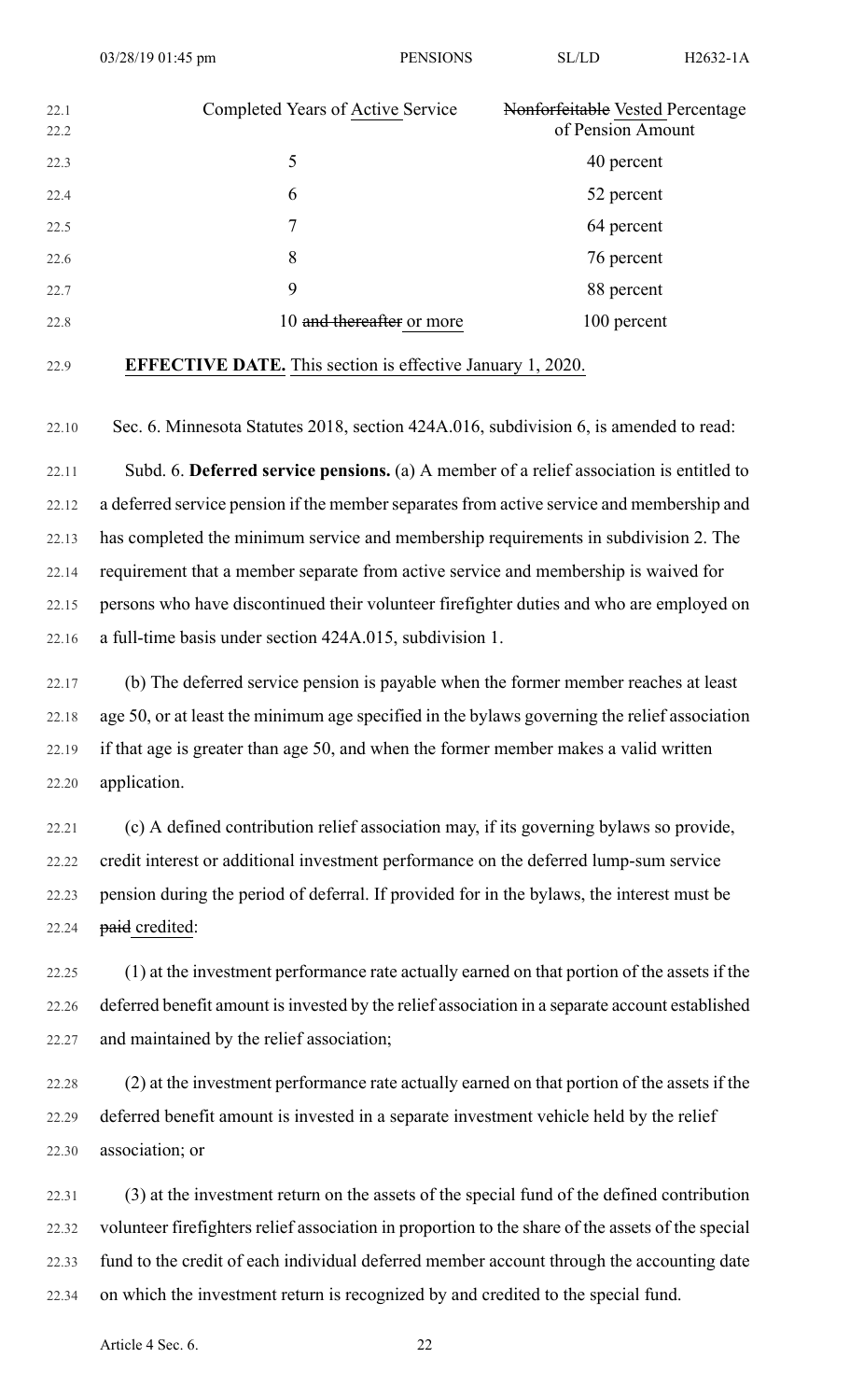23.1 (d) Unless the bylaws of a relief association that has elected to pay interest or additional 23.2 investment performance on deferred lump-sum service pensions under paragraph (c) specifies 23.3 a different interest or additional investment performance method, including the interest or 23.4 additional investment performance period starting date and ending date, the interest or 23.5 additional investment performance on a deferred service pension is creditable as follows:

23.6 (1) for a relief association that has elected to  $\frac{\partial^2 u}{\partial x^2}$  credit interest or additional investment 23.7 performance under paragraph (c), clause (1) or (3), beginning on the date that the member 23.8 separates from active service and membership and ending on the accounting date immediately 23.9 before the deferred member commences receipt of the deferred service pension; or

23.10 (2) for a relief association that has elected to  $\frac{\partial^2 u}{\partial x^2}$  credit interest or additional investment 23.11 performance under paragraph (c), clause (2), beginning on the date that the memberseparates 23.12 from active service and membership and ending on the date that the separate investment 23.13 vehicle is valued immediately before the date on which the deferred member commences 23.14 receipt of the deferred service pension.

## 23.15 **EFFECTIVE DATE.** This section is effective January 1, 2020.

23.16 Sec. 7. Minnesota Statutes 2018, section 424A.02, subdivision 2, is amended to read:

23.17 Subd. 2. **Nonforfeitable portion ofservice pension Vesting schedule.** (a) If the articles  $23.18$  of incorporation or bylaws of a defined benefit relief association so provide, the relief 23.19 association may pay a reduced service pension to a retiring member who has completed 23.20 fewer than 20 years of service. The reduced service pension may be paid when the retiring 23.21 member meets the minimum age and service requirements of subdivision 1. a vesting 23.22 schedule that satisfies the requirements of this subdivision, the relief association may pay 23.23 a reduced service pension to a retiring member. For purposes of this section, "vests," 23.24 "vesting," or "vested" means a nonforfeitable, unconditional, or legally enforceable right. 23.25 A member vests in the member's accrued service pension in accordance with the vesting 23.26 schedule set forth in the relief association's articles of incorporation or bylaws. Provided a 23.27 member meets the minimum age and service requirements of subdivision 1, the member is 23.28 entitled to the member's accrued service pension, but only to the extent vested as provided 23.29 in the vesting schedule set forth in the articles of incorporation or bylaws. In no event may 23.30 the articles of incorporation or bylaws:

23.31 (b) The amount of the reduced service pension may not exceed the amount calculated 23.32 by multiplying the service pension appropriate for the completed years of service as specified 23.33 in the bylaws multiplied by the applicable nonforfeitable percentage of pension.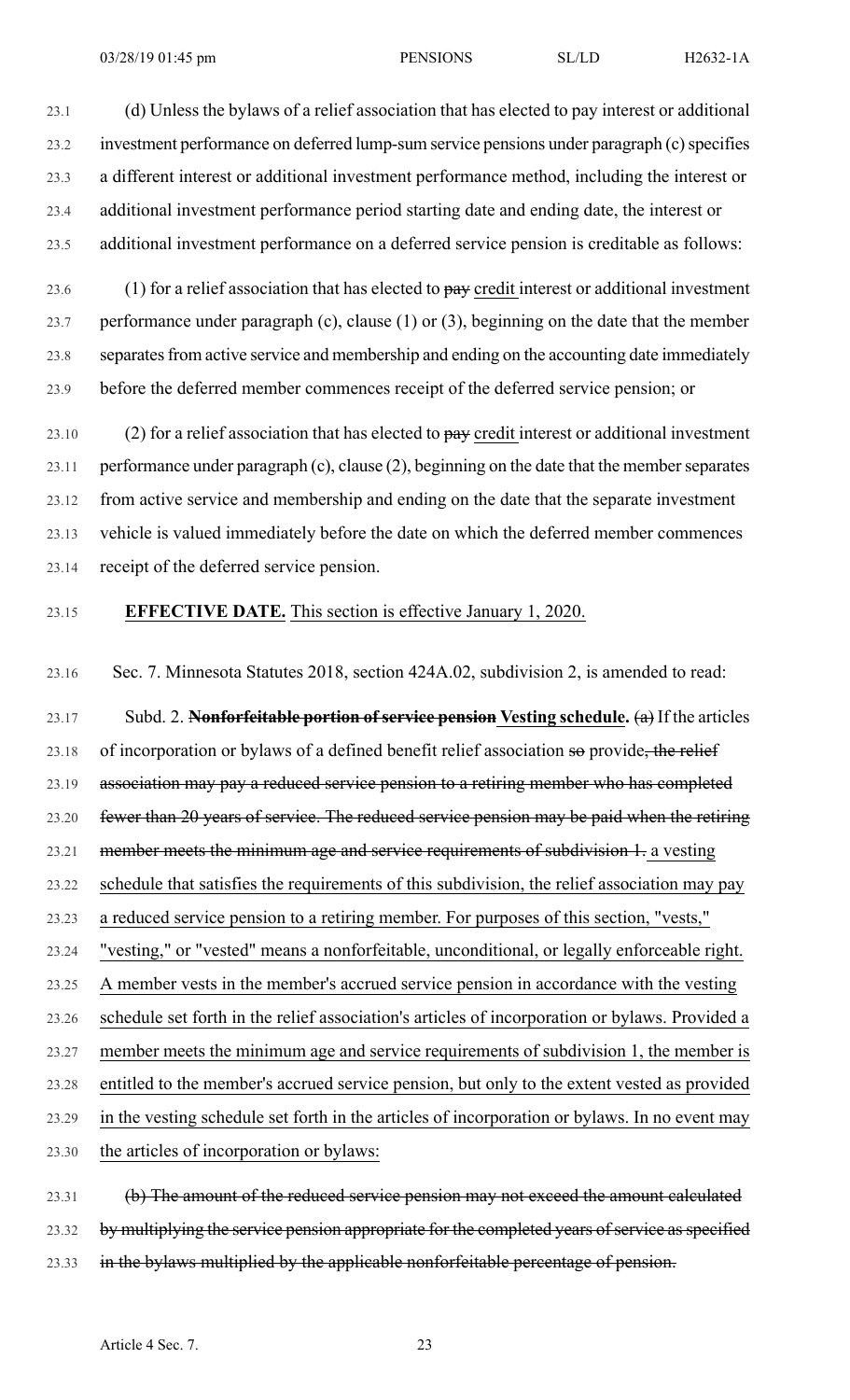| 24.1          | (e) For a defined benefit volunteer firefighters relief association that pays a lump-sum    |                                                       |
|---------------|---------------------------------------------------------------------------------------------|-------------------------------------------------------|
| 24.2          | service pension, a monthly benefit service pension, or a lump-sum service pension or a      |                                                       |
| 24.3          | monthly benefit service pension as alternative benefit forms, the nonforfeitable percentage |                                                       |
| 24.4          | of pension amounts are as follows:                                                          |                                                       |
| 24.5          | (1) require that a member have more than 20 years of active service to become 100           |                                                       |
| 24.6          | percent vested in the member's accrued service pension; or                                  |                                                       |
| 24.7          | (2) provide for a larger vesting percentage than is provided in the following schedule      |                                                       |
| 24.8          | with respect to the completed number of years of active service indicated in the schedule:  |                                                       |
| 24.9<br>24.10 | Completed Years of Active Service                                                           | Nonforfeitable Vested Percentage of<br>Pension Amount |
| 24.11         | 5                                                                                           | 40 percent                                            |
| 24.12         | 6                                                                                           | 44 52 percent                                         |
| 24.13         | $\overline{7}$                                                                              | 48 64 percent                                         |
| 24.14         | 8                                                                                           | 52 76 percent                                         |
| 24.15         | 9                                                                                           | 56 88 percent                                         |
| 24.16         | $\overline{10}$                                                                             | 60 percent                                            |
| 24.17         | H                                                                                           | 64 percent                                            |
| 24.18         | $+2$                                                                                        | 68 percent                                            |
| 24.19         | $+3$                                                                                        | 72 percent                                            |
| 24.20         | $\overline{14}$                                                                             | 76 percent                                            |
| 24.21         | $+5$                                                                                        | 80 percent                                            |
| 24.22         | $\overline{16}$                                                                             | 84 percent                                            |
| 24.23         | $+7$                                                                                        | 88 percent                                            |
| 24.24         | $+8$                                                                                        | 92 percent                                            |
| 24.25         | $\overline{19}$                                                                             | 96 percent                                            |
| 24.26         | $2010$ and thereafter or more                                                               | 100 percent                                           |
| 24.27         | <b>EFFECTIVE DATE.</b> This section is effective January 1, 2020.                           |                                                       |

24.28 Sec. 8. Minnesota Statutes 2018, section 424A.02, subdivision 7, is amended to read:

24.29 Subd. 7. **Deferred service pensions.** (a) A member of a defined benefit relief association 24.30 is entitled to a deferred service pension if the member separates from active service and 24.31 membership and has completed the minimum service and membership requirements in 24.32 subdivision 1. The requirement that a memberseparate from active service and membership 24.33 is waived for persons who have discontinued their volunteer firefighter duties and who are 24.34 employed on a full-time basis under section 424A.015, subdivision 1.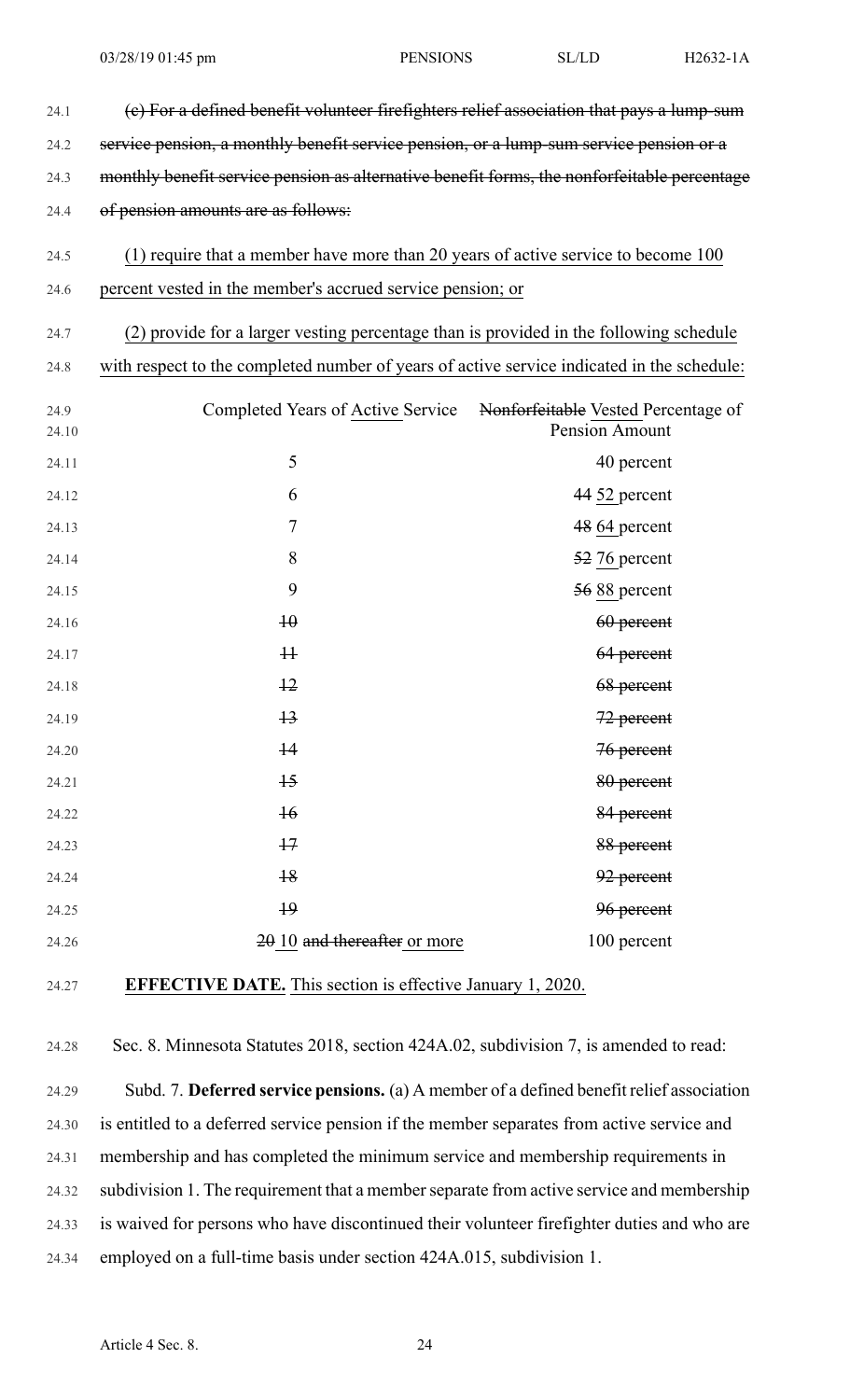25.1 (b) The deferred service pension is payable when the former member reaches at least 25.2 age 50, or at least the minimum age specified in the bylaws governing the relief association 25.3 if that age is greater than age 50, and when the former member makes a valid written 25.4 application.

25.5 (c) A defined benefit relief association that provides a lump-sum service pension governed 25.6 by subdivision 3 may, when its governing bylaws so provide,  $\theta$ ay credit interest on the 25.7 deferred lump-sum service pension during the period of deferral. If provided for in the 25.8 bylaws, interest must be paid credited in one of the following manners:

25.9 (1) at the investment performance rate actually earned on that portion of the assets if the 25.10 deferred benefit amount isinvested by the relief association in a separate account established 25.11 and maintained by the relief association;

25.12 (2) at the investment performance rate actually earned on that portion of the assets if the 25.13 deferred benefit amount is invested in a separate investment vehicle held by the relief 25.14 association; or

25.15 (3) at an interest rate of up to five percent, compounded annually, as set by the board of 25.16 trustees.

25.17 (d) Any change in the interest rate set by the board of trustees under paragraph (c), clause 25.18 (3), must be ratified by the governing body of the municipality or joint powers entity served 25.19 by the fire department to which the relief association is directly associated, or by the 25.20 independent nonprofit firefighting corporation, as applicable.

25.21 (e) Interest under paragraph (c), clause (3), is payable credited beginning on the January 25.22 1 next following the date on which the deferred service pension interest rate as set by the 25.23 board of trustees was ratified by the governing body of the municipality or joint powers 25.24 entity served by the fire department to which the relief association is directly associated, or 25.25 by the independent nonprofit firefighting corporation, as applicable.

25.26 (f) Unless the bylaws of a relief association that has elected to pay credit interest or 25.27 additional investment performance on deferred lump-sum service pensions under paragraph 25.28 (c) specifies a different interest or additional investment performance method, including 25.29 the interest or additional investment performance period starting date and ending date, the 25.30 interest or additional investment performance on a deferred service pension is creditable as 25.31 follows:

25.32 (1) for a relief association that has elected to  $\frac{\partial^2 u}{\partial x^2}$  credit interest or additional investment 25.33 performance under paragraph (c), clause (1) or (3), beginning on the first day of the month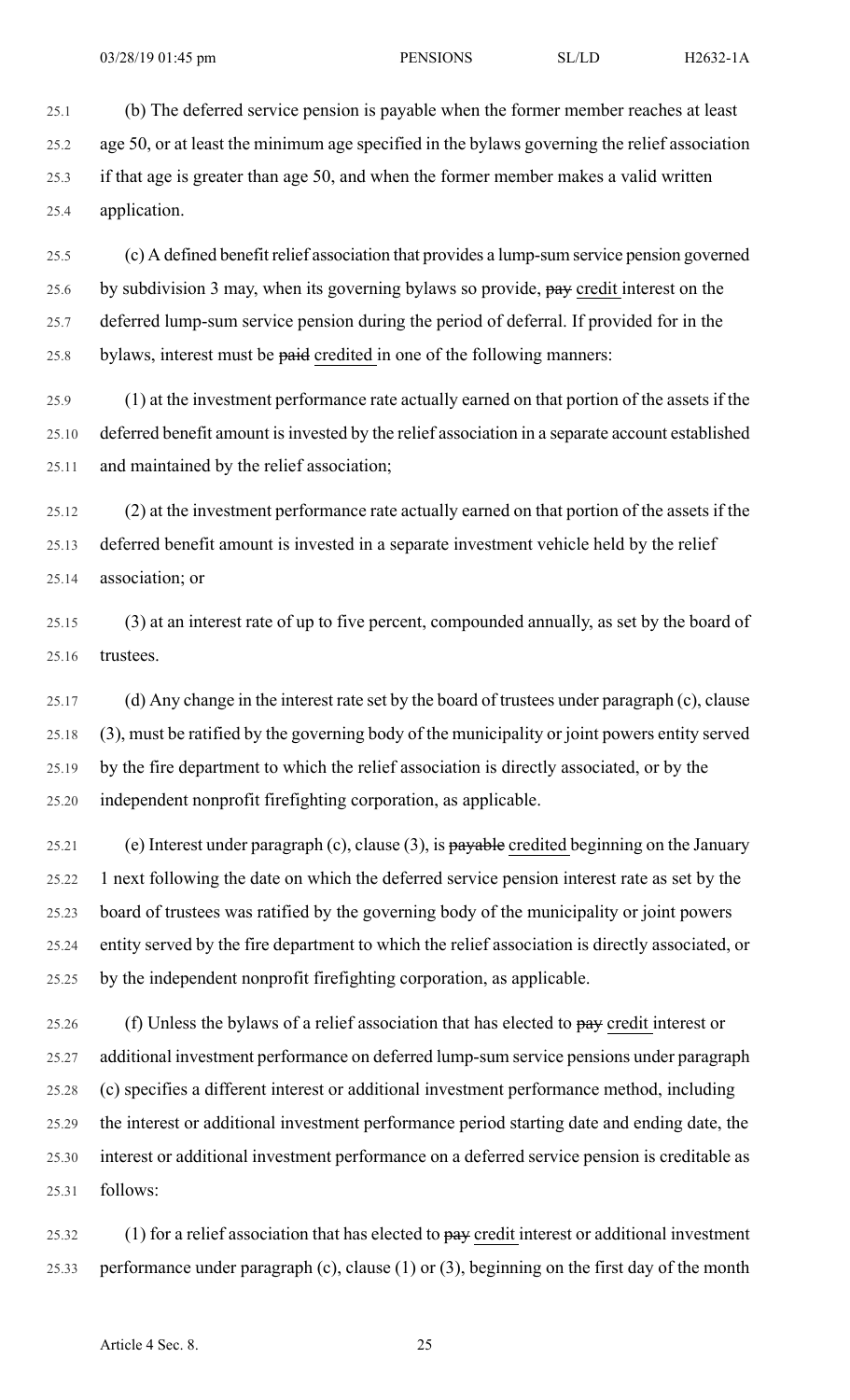26.1 next following the date on which the member separates from active service and membership 26.2 and ending on the last day of the month immediately before the month in which the deferred 26.3 member commences receipt of the deferred service pension; or

26.4 (2) for a relief association that has elected to  $\frac{\partial^2 u}{\partial x^2}$  credit interest or additional investment 26.5 performance under paragraph (c), clause (2), beginning on the date that the memberseparates 26.6 from active service and membership and ending on the date that the separate investment 26.7 vehicle is valued immediately before the date on which the deferred member commences 26.8 receipt of the deferred service pension.

26.9 (g) For a deferred service pension that is transferred to a separate account established 26.10 and maintained by the relief association or separate investment vehicle held by the relief 26.11 association, the deferred member bears the full investment risk subsequent to transfer and 26.12 in calculating the accrued liability of the volunteer firefighters relief association that pays 26.13 a lump-sum service pension, the accrued liability for deferred service pensions is equal to 26.14 the separate relief association account balance or the fair market value of the separate 26.15 investment vehicle held by the relief association.

### 26.16 **EFFECTIVE DATE.** This section is effective January 1, 2020.

26.17 Sec. 9. Minnesota Statutes 2018, section 424A.02, subdivision 9, is amended to read:

26.18 Subd. 9. **Limitation on ancillary benefits.** A defined benefit relief association, including 26.19 any volunteer firefighters relief association governed by Laws 2013, chapter 111, article 5, 26.20 sections 31 to 42, or any volunteer firefighters division of a relief association governed by 26.21 chapter 424, may only pay ancillary benefits which would constitute an authorized 26.22 disbursement as specified in section 424A.05 subject to the following requirements or 26.23 limitations:

26.24 (1) with respect to a defined benefit relief association in which governing bylaws provide 26.25 solely for a lump-sum service pension to a retiring member, or provide a retiring member 26.26 the choice of either a lump-sum service pension or a monthly service pension and the 26.27 lump-sum service pension was chosen, no ancillary benefit may be paid to any former 26.28 member or paid to any person on behalf of any former member after the former member (i) 26.29 terminates active service with the fire department and active membership in the relief 26.30 association; and (ii) commences receipt of a service pension as authorized under this section; 26.31 and

26.32 (2) with respect to any defined benefit relief association, no ancillary benefit paid or 26.33 payable to any member, to any former member, or to any person on behalf of any member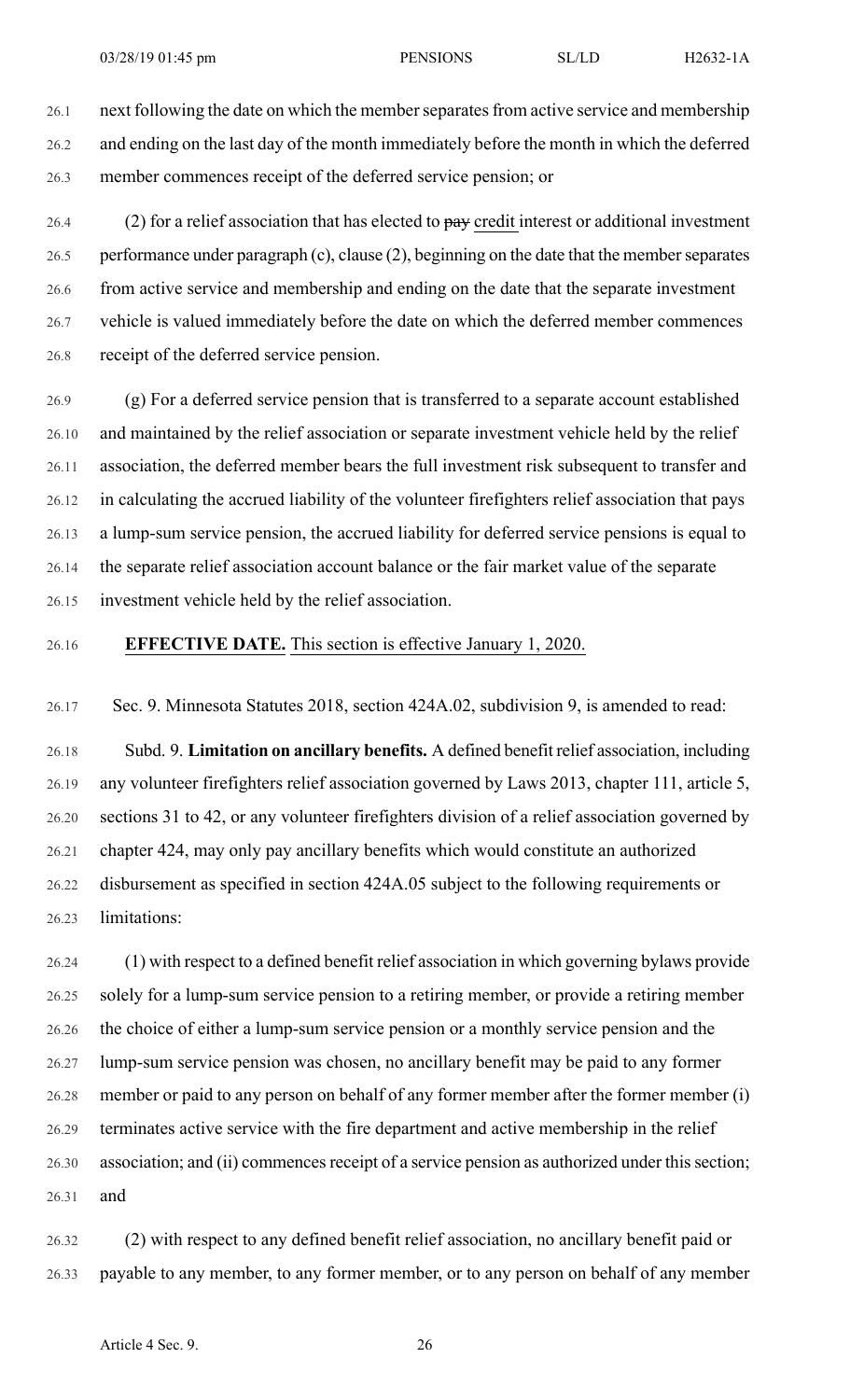27.1 or former member, may exceed in amount the total earned service pension of the member 27.2 or former member. The total earned service pension must be calculated by multiplying the 27.3 service pension amount specified in the bylaws of the relief association at the time of death 27.4 or disability, whichever applies, by the years of service credited to the member or former 27.5 member. The years of service must be determined as of (i) the date the member or former 27.6 member became entitled to the ancillary benefit; or (ii) the date the member or former 27.7 member died entitling a survivor or the estate of the member or former member to an 27.8 ancillary benefit. The ancillary benefit must be calculated without regard to whether the 27.9 member had attained the minimum amount of service and membership credit specified in 27.10 the governing bylaws. For active members, the amount of a permanent disability benefit or 27.11 a survivor benefit must be equal to the member's total earned service pension except that 27.12 the bylaws of a defined benefit relief association may provide for the payment of a survivor 27.13 benefit in an amount not to exceed five times the yearly service pension amount specified 27.14 in the bylaws on behalf of any member who dies before having performed five years of 27.15 active service in the fire department with which the relief association is affiliated. For 27.16 deferred members, the amount of a permanent disability benefit or a survivor benefit must 27.17 be calculated using the service pension amount in effect on the date specified in section 27.18 424A.015, subdivision 6, unless the bylaws of the relief association specify a different 27.19 service pension amount to be used for the calculation.

27.20 (3)(i) If a lump sum survivor or death benefit is payable under the articles of incorporation 27.21 or bylaws, the benefit must be paid:

27.22 (A) as a survivor benefit to the surviving spouse of the deceased firefighter;

27.23 (B) as a survivor benefit to the surviving children of the deceased firefighter if no 27.24 surviving spouse;

27.25 (C) as a survivor benefit to a designated beneficiary of the deceased firefighter if no 27.26 surviving spouse or surviving children; or

27.27 (D) as a death benefit to the estate of the deceased active or deferred firefighter if no 27.28 surviving children and no beneficiary designated.

- 27.29 (ii) If there are no surviving children, the surviving spouse may waive, in writing, wholly 27.30 or partially, the spouse's entitlement to a survivor benefit.
- 27.31 (4)(i) If a monthly benefit survivor or death benefit is payable under the articles of 27.32 incorporation or bylaws, the benefit must be paid:
- 27.33 (A) as a survivor benefit to the surviving spouse of the deceased firefighter;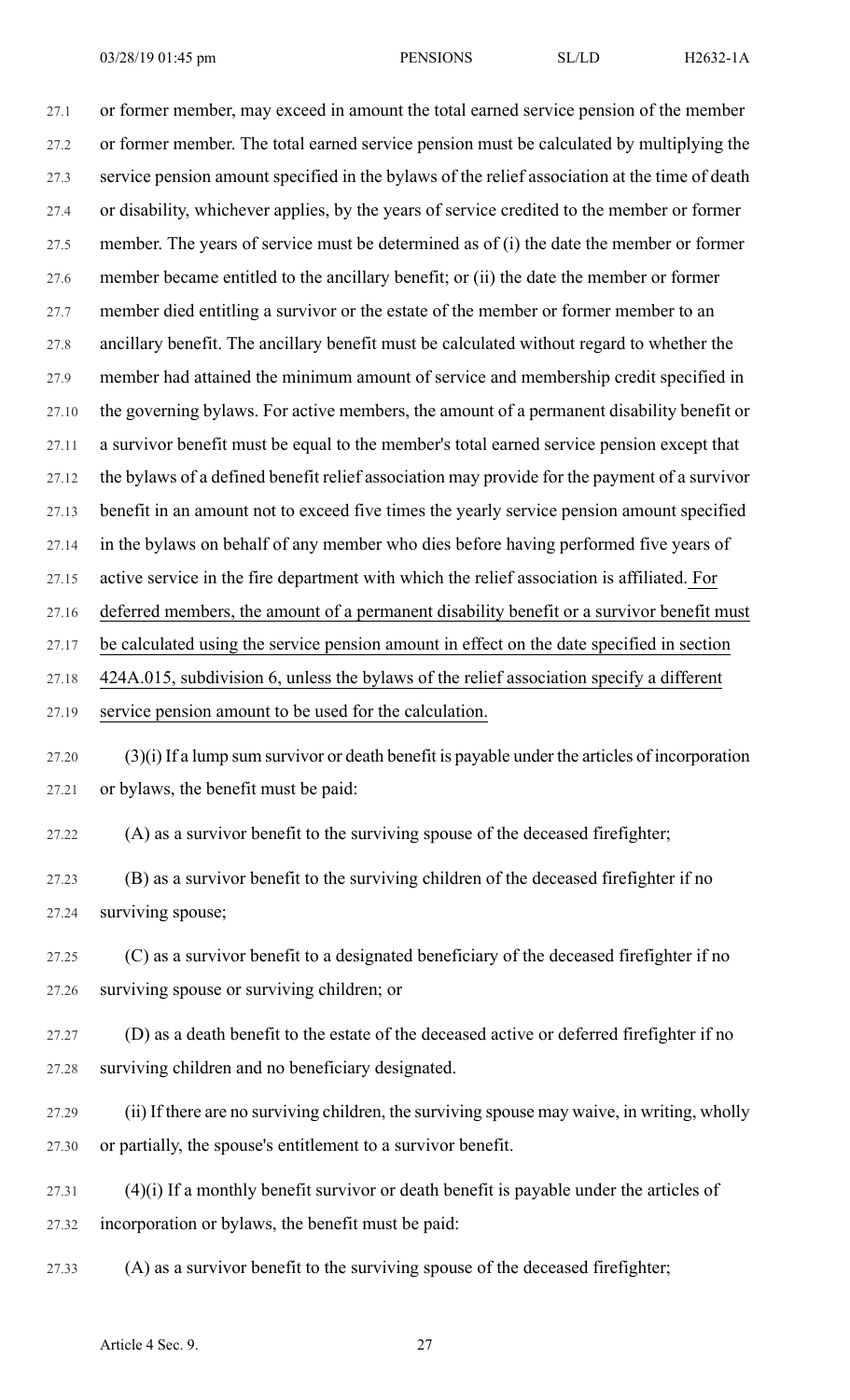28.1 (B) as a survivor benefit to the surviving children of the deceased firefighter if no 28.2 surviving spouse;

28.3 (C) as a survivor benefit to a designated beneficiary of the deceased firefighter if no 28.4 surviving spouse or surviving children; or

28.5 (D) as a death benefit to the estate of the deceased active or deferred firefighter if no 28.6 surviving spouse, no surviving children, and no beneficiary designated.

28.7 (ii) If there are no surviving children, the surviving spouse may waive, in writing, wholly 28.8 or partially, the spouse's entitlement to a survivor benefit.

28.9 (iii) For purposes of this clause, if the relief association bylaws authorize a monthly 28.10 survivor benefit payable to a designated beneficiary, the relief association bylaws may limit 28.11 the total survivor benefit amount payable.

28.12 (5) For purposes of this section, for a monthly benefit volunteer fire relief association 28.13 or for a combination lump-sum and monthly benefit volunteer fire relief association where 28.14 a monthly benefit service pension has been elected by or a monthly benefit is payable with 28.15 respect to a firefighter, a designated beneficiary must be a natural person. For purposes of 28.16 this section, for a lump-sum volunteer fire relief association or for a combination lump-sum 28.17 and monthly benefit volunteer fire relief association where a lump-sum service pension has 28.18 been elected by or a lump-sum benefit is payable with respect to a firefighter, a trust created 28.19 under chapter 501C may be a designated beneficiary. If a trust is payable to the surviving 28.20 children organized under chapter 501C as authorized by this section and there is no surviving 28.21 spouse, the survivor benefit may be paid to the trust, notwithstanding a requirement of this 28.22 section to the contrary.

## 28.23 **EFFECTIVE DATE.** This section is effective January 1, 2020.

28.24 Sec. 10. Minnesota Statutes 2018, section 424A.02, subdivision 10, is amended to read:

28.25 Subd. 10. **Local approval of bylaw amendments; filing requirements.** (a) Each defined 28.26 benefit relief association to which thissection applies must file a revised copy of its governing 28.27 bylaws with the state auditor upon the adoption of any amendment to its governing bylaws 28.28 by the relief association or upon the approval of any amendment to its governing bylaws 28.29 granted by the governing body of each the municipality served by the fire department to 28.30 which the relief association is directly associated or by the independent nonprofit firefighting 28.31 corporation, as applicable. Failure of the relief association to file a copy of the bylaws or 28.32 any bylaw amendments with the state auditor disqualifies the municipality from the 28.33 distribution of any future fire state aid until this filing requirement has been completed.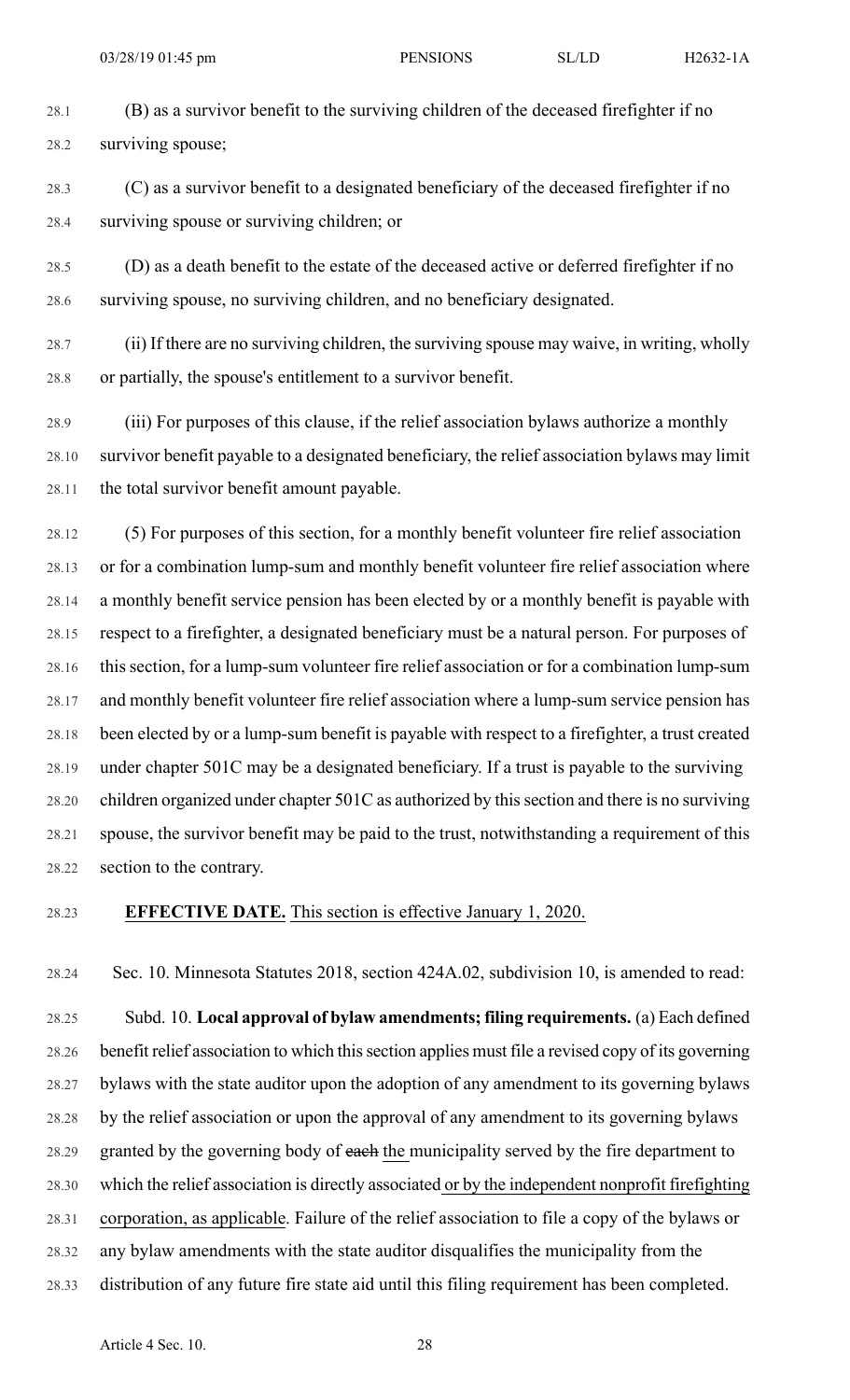29.1 (b) If the special fund of the relief association does not have a surplus over full funding 29.2 under section 424A.092, subdivision 3, paragraph (c), clause (5), or 424A.093, subdivision 29.3 4, and if the municipality is required to provide financial support to the special fund of the 29.4 relief association under section 424A.092 or 424A.093, no bylaw amendment which would 29.5 affect the amount of, the manner of payment of, or the conditions for qualification for service 29.6 pensions or ancillary benefits or disbursements other than administrative expenses authorized 29.7 under section 69.80 payable from the special fund of the relief association is effective until 29.8 it has been ratified as required under section 424A.092, subdivision 6, or 424A.093, 29.9 subdivision 6. If the special fund of the relief association has a surplus over full funding 29.10 under section 424A.092, subdivision 3, or 424A.093, subdivision 4, and if the municipality 29.11 is not required to provide financial support to the special fund under this section, the relief 29.12 association may adopt or amend without municipal ratification its articles of incorporation 29.13 or bylaws which increase or otherwise affect the service pensions or ancillary benefits 29.14 payable from the special fund if authorized under section 424A.092, subdivision 6, or 29.15 424A.093, subdivision 6.

29.16 (c) If the relief association pays only a lump-sum pension, the financial requirements 29.17 are to be determined by the board of trustees following the preparation of an estimate of 29.18 the expected increase in the accrued liability and annual accruing liability of the relief 29.19 association attributable to the change. If the relief association pays a monthly benefit service 29.20 pension, the financial requirements are to be determined by the board of trustees following 29.21 either an updated actuarial valuation including the proposed change or an estimate of the 29.22 expected actuarial impact of the proposed change prepared by the actuary of the relief 29.23 association. If a relief association adopts or amends its articles of incorporation or bylaws 29.24 without municipal ratification under this subdivision, and, subsequent to the amendment or 29.25 adoption, the financial requirements of the special fund under this section are such so as to 29.26 require financial support from the municipality, the provision which was implemented 29.27 without municipal ratification is no longer effective without municipal ratification, and any 29.28 service pensions or ancillary benefits payable after that date must be paid only in accordance 29.29 with the articles of incorporation or bylaws as amended or adopted with municipal 29.30 ratification.

## 29.31 **EFFECTIVE DATE.** This section is effective January 1, 2020.

29.32 Sec. 11. Minnesota Statutes 2018, section 424A.10, subdivision 1, is amended to read:

29.33 Subdivision 1. **Definitions.** For purposes of this section: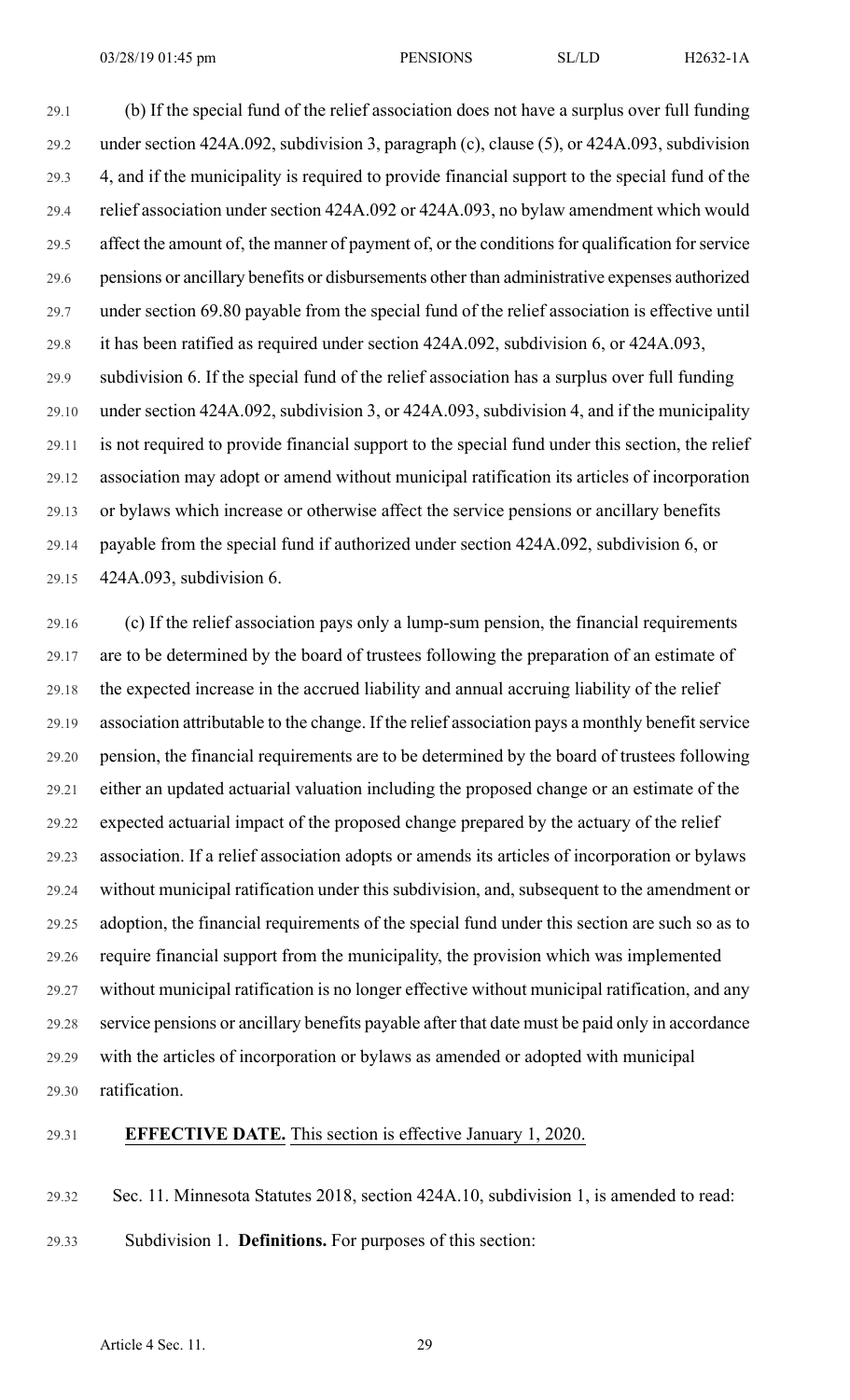30.1 (1) "qualified recipient" means a volunteer firefighter who receives a lump-sum

30.2 distribution of pension or retirement benefits from a volunteer firefighters relief association 30.3 or from the voluntary statewide lump-sum volunteer firefighter retirement plan;

30.4 (2) "survivor of a deceased active or deferred volunteer firefighter" means the surviving 30.5 spouse of a deceased active or deferred volunteer firefighter or, if none, the surviving child 30.6 or children of a deceased active or deferred volunteer firefighter, or, if none, the designated 30.7 beneficiary of the deceased active or deferred volunteer firefighter, or, if no beneficiary has 30.8 been designated, the estate of the deceased active or deferred volunteer firefighter;

30.9 (3) "active volunteer firefighter" means a person who:

30.10 (i) regularly rendersfire suppression service, the performance orsupervision of authorized 30.11 fire prevention duties, or the performance or supervision of authorized emergency medical 30.12 response activities for a fire department;

30.13 (ii) has met the statutory and other requirements for relief association membership; and

30.14 (iii) is deemed by the relief association under law and its bylaws to be a fully qualified 30.15 member of the relief association or from the voluntary statewide lump-sum volunteer 30.16 firefighter retirement plan for at least one month;

30.17 (4) "deferred volunteer firefighter" means a former active volunteer firefighter who:

30.18 (i) terminated active firefighting service, the performance or supervision of authorized 30.19 fire prevention duties, or the performance or supervision of authorized emergency medical 30.20 response activities; and

30.21 (ii) has sufficient service credit from the applicable relief association or from the voluntary 30.22 statewide lump-sum volunteer firefighter retirement plan to be entitled to a service pension 30.23 under the bylaws of the relief association, but has not applied for or has not received the 30.24 service pension; and

30.25 (5) "volunteer firefighter" includes an individual whose services were utilized to perform 30.26 or supervise fire prevention duties if authorized under section 424A.01, subdivision 5, and 30.27 individuals whose services were used to perform emergency medical response duties or 30.28 supervise emergency medical response activities if authorized under section 424A.01, 30.29 subdivision 5a.

30.30 **EFFECTIVE DATE.** This section is effective January 1, 2020, and applies to 30.31 supplemental benefits paid by a relief association in 2019 and thereafter for the death of an 30.32 active or deferred volunteer firefighter that occurred on or after January 1, 2019.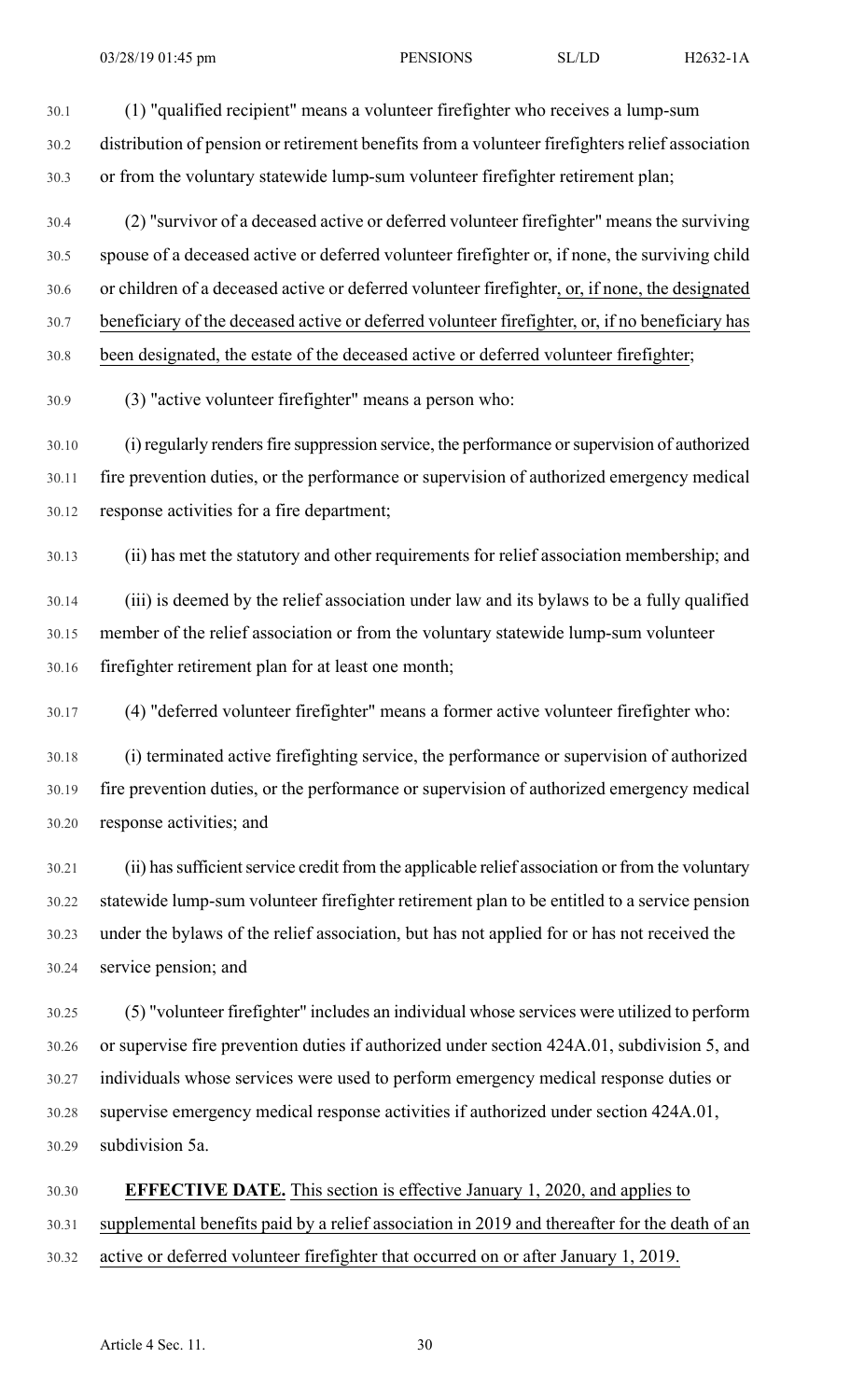31.1 Sec. 12. Laws 2018, chapter 211, article 14, section 26, is amended to read:

31.2 Sec. 26. **CITY OF AUSTIN; ALLOCATION OF FIRE STATE AID FOR** 31.3 **FIREFIGHTERS.** 31.4 (a) Notwithstanding any law to the contrary, the city of Austin must annually: 31.5 (1) determine the amount of state aid required under the bylaws of the Austin Parttime 31.6 Firefighters Relief Association to fund the volunteer firefighters' service pensions; 31.7 (2) transmit to the Austin Parttime Firefighters Relief Association any supplemental 31.8 state aid received under Minnesota Statutes, section 423A.022; 31.9 (3) transmit to the Austin Parttime Firefighters Relief Association an amount of fire 31.10 state aid under Minnesota Statutes, sections 69.011 to 69.051, equal to the difference between 31.11 the amount determined under clause (1) and the amount transmitted under clause (2); and 31.12 (4) transmit the remaining balance of fire state aid under Minnesota Statutes, sections 31.13 69.011 to 69.051, for the payment of the employer contribution requirements for firefighters 31.14 covered by the public employees police and fire retirement plan under Minnesota Statutes, 31.15 section 353.65, subdivision 3. 31.16 (b) Notwithstanding Minnesota Statutes, section 69.031, subdivision 5, the city of Austin 31.17 has no liability to the relief association related to payments it made or will make to the 31.18 public employees police and fire retirement plan from fire state aid for 2013, 2014, 2015, 31.19 2016, 2017, and 2018, and 2019. 31.20 (c) This section Paragraph (a) expires July 1, 2019 2020. 31.21 **EFFECTIVE DATE.** This section is effective the day after the governing body of the 31.22 city of Austin and its chief clerical officer comply with Minnesota Statutes, section 645.021, 31.23 subdivisions 2 and 3. 31.24 **ARTICLE 5** 31.25 **MINNESOTA STATE COLLEGES AND UNIVERSITIES** 31.26 **RETIREMENT PROVISIONS** 31.27 Section 1. Minnesota Statutes 2018, section 354B.23, subdivision 1, is amended to read: 31.28 Subdivision 1. **Member contribution rate.** (a) Except for a participant described under 31.29 paragraph (b), the member contribution rate for participants in the individual retirement 31.30 account plan is 4.5 percent of salary equal to the coordinated employee contribution rate in 31.31 section 354.42, subdivision 2.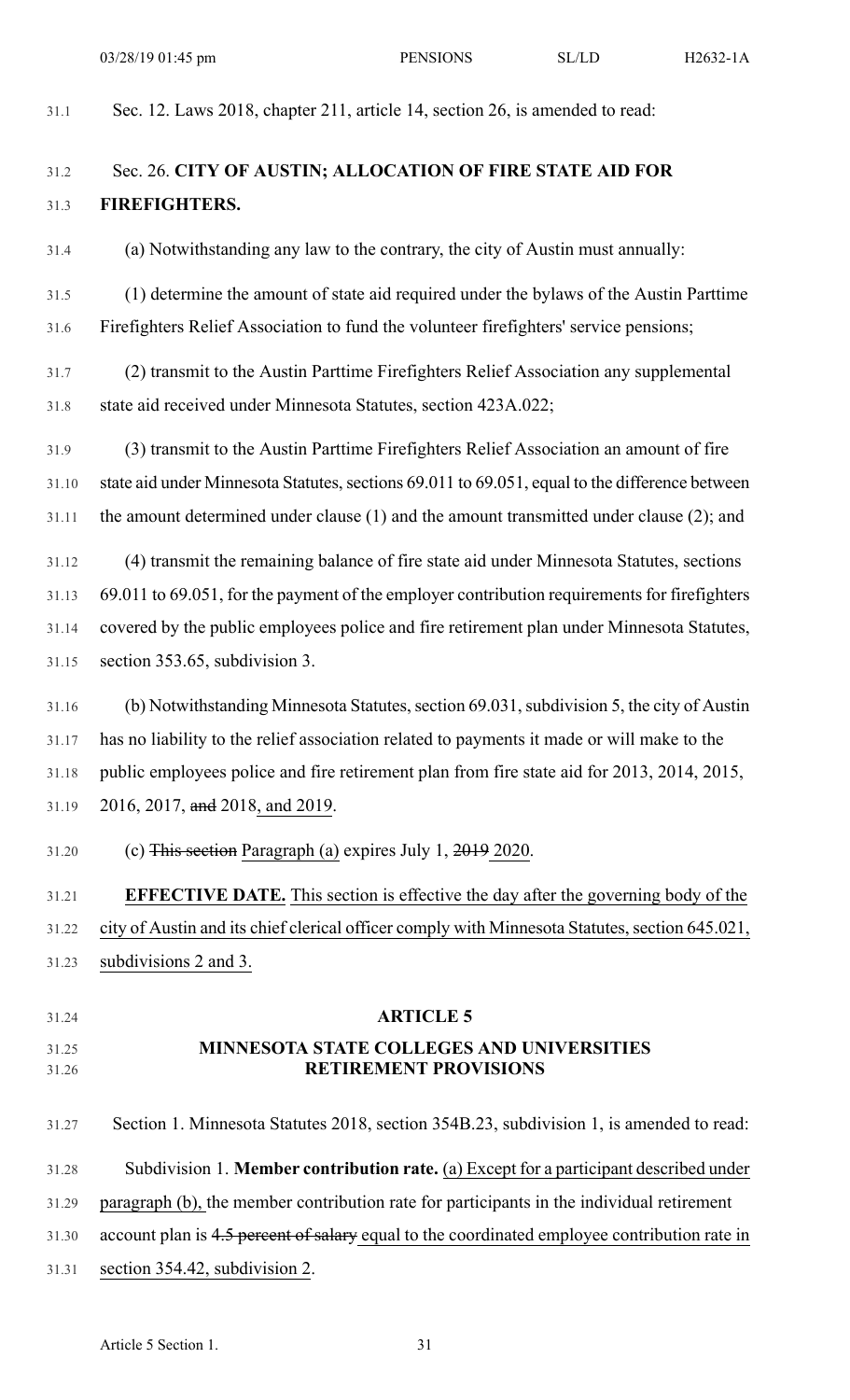| 32.1  | (b) The member contribution rate is the rate described in paragraph (c) for a participant       |
|-------|-------------------------------------------------------------------------------------------------|
| 32.2  | in the individual retirement account plan who:                                                  |
| 32.3  | (1) achieved tenure or its equivalent at a Minnesota state college or university before         |
| 32.4  | July 1, 2018; or                                                                                |
| 32.5  | (2) is an employee in an eligible unclassified administrative position, is not a faculty        |
| 32.6  | member, and first contributed to the individual retirement account plan before July 1, 2018.    |
| 32.7  | (c) The member contribution rate for a participant described in paragraph (b) is the            |
| 32.8  | following percentage of salary:                                                                 |
| 32.9  | from July 1, 2019, to June 30, 2020<br>$\underline{5.15}$                                       |
| 32.10 | from July 1, 2020, to June 30, 2021<br>5.80                                                     |
| 32.11 | 6.45<br>from July 1, 2021, to June 30, 2022                                                     |
| 32.12 | 7.10<br>from July 1, 2022, to June 30, 2023                                                     |
| 32.13 | 7.75<br>from July 1, 2023, to June 30, 2024                                                     |
| 32.14 | After June 30, 2024, the member contribution rate is the rate specified in paragraph (a).       |
| 32.15 | <b>EFFECTIVE DATE.</b> This section is effective July 1, 2019.                                  |
| 32.16 | Sec. 2. Minnesota Statutes 2018, section 354B.23, subdivision 3, is amended to read:            |
| 32.17 | Subd. 3. Employer contribution rate. The employer contribution rate on behalf of                |
| 32.18 | participants in the individual retirement account plan is six percent of salary in fiscal year  |
| 32.19 | 2019, 6.35 percent in fiscal year 2020, 6.7 percent in fiscal year 2021, 7.05 percent in fiscal |
| 32.20 | year 2022, 7.4 percent in fiscal year 2023, and 7.75 percent in fiscal year 2024. Starting in   |
| 32.21 | fiscal year 2025, the employer contribution rate is equal to the coordinated employee           |
| 32.22 | contribution rate in section 354.42, subdivision 2.                                             |
| 32.23 | <b>EFFECTIVE DATE.</b> This section is effective the day following final enactment.             |
| 32.24 | <b>ARTICLE 6</b>                                                                                |
| 32.25 | <b>GENERALLY APPLICABLE RETIREMENT PLAN CHANGES</b>                                             |
|       |                                                                                                 |
| 32.26 | Section 1. Minnesota Statutes 2018, section 356.219, subdivision 3, is amended to read:         |
| 32.27 | Subd. 3. Content of reports. (a) The report required by subdivision 1 must include a            |
| 32.28 | written statement of the investment policy. Following that initial report, subsequent reports   |
| 32.29 | must include investment policy changes and the effective date of each policy change rather      |
| 32.30 | than a complete statement of investment policy, unless the state auditor requests submission    |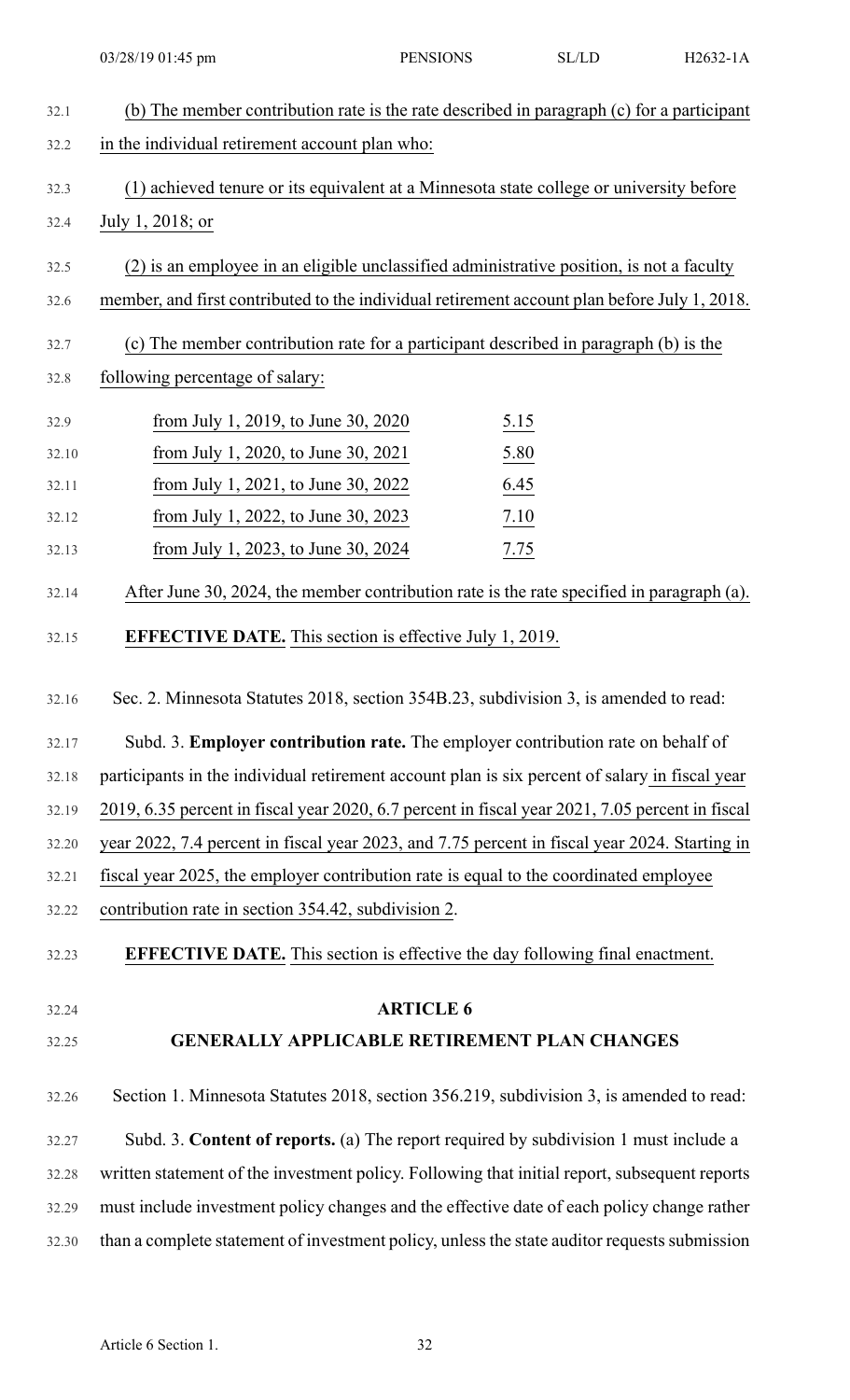33.1 of a complete current statement. The report must also include the information required by 33.2 the following paragraphs, as applicable.

33.3 (b) If, after four years of reporting under this paragraph, the total portfolio time weighted 33.4 rate of return, net of all investment related costs and fees, provided by the public pension 33.5 plan differs by no more than 0.1 percent from the comparable return for the plan calculated 33.6 by the Office of the State Auditor, and if a public pension plan has a total market value of 33.7 \$25,000,000 \$50,000,000 or more as of the beginning of the calendar year, and if the public 33.8 pension plan's annual audit is performed by the state auditor or by the legislative auditor, 33.9 the report required by subdivision 1 must include the market value of the total portfolio and 33.10 the market value of each asset class included in the pension fund as of the beginning of the 33.11 calendar year and as of the end of the calendar year. At the discretion of the state auditor, 33.12 the public pension plan may be required to submit the market value of the total portfolio 33.13 and the market value of each investment account, investment portfolio, or asset classincluded 33.14 in the pension fund for each month, and the amount and date of each injection and withdrawal 33.15 to the total portfolio and to each investment account, investment portfolio, or asset class. If 33.16 the market value of a public pension plan's fund drops below  $\frac{$25,000,000}{$25,000,000,000}$  in 33.17 a subsequent year, it must continue reporting under this paragraph for any subsequent year 33.18 in which the public pension plan is not fully invested asspecified in subdivision 1, paragraph 33.19 (b), except that if the public pension plan's annual audit is not performed by the state auditor 33.20 or legislative auditor, paragraph (c) applies.

33.21 (c) If paragraph (b) would apply if the annual audit were provided by the state auditor 33.22 or legislative auditor, the report required by subdivision 1 must include the market value 33.23 of the total portfolio and the market value of each asset class included in the pension fund 33.24 as of the beginning of the calendar year and for each month, and the amount and date of 33.25 each injection and withdrawal to the total portfolio and to each investment account, 33.26 investment portfolio, or asset class.

33.27 (d) For public pension plans to which paragraph (b) or (c) applies, the report required 33.28 by subdivision 1 must also include a calculation of the total time-weighted rate of return 33.29 available from index-matching investments assuming the asset class performance targets 33.30 and target asset mix indicated in the written statement of investment policy. The provided 33.31 information must include a description of indices used in the analyses and an explanation 33.32 of why those indices are appropriate. This paragraph does not apply to any fully invested 33.33 plan, as defined by subdivision 1, paragraph (b). Reporting by the State Board of Investment 33.34 under this paragraph islimited to information on the Minnesota public pension plansrequired 33.35 to be invested by the State Board of Investment under section 11A.23.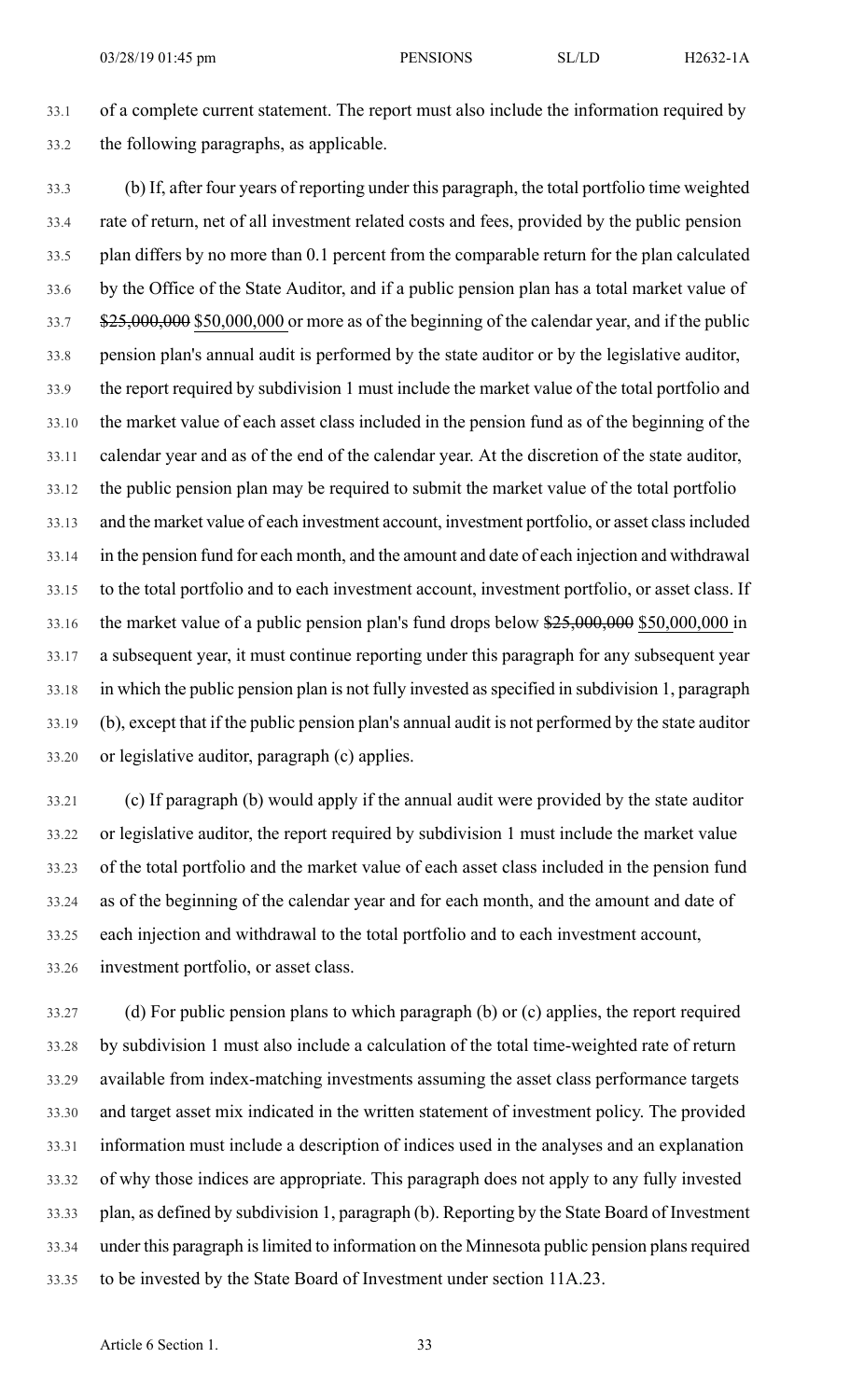34.1 (e) If a public pension plan has a total market value of lessthan \$25,000,000 \$50,000,000 34.2 as of the beginning of the calendar year and was never required to file under paragraph (b) 34.3 or (c), the report required by subdivision 1 must include the amount and date of each total 34.4 portfolio injection and withdrawal. In addition, the report must include the market value of 34.5 the total portfolio as of the beginning of the calendar year and for each quarter.

34.6 (f) Any public pension plan reporting under paragraph (b) or (c) must include computed 34.7 time-weighted rates of return with the report, in addition to all other required information, 34.8 as applicable. The chief administrative officer of the public pension plan submitting the 34.9 returns must certify, on a form prescribed by the state auditor, that the returns have been 34.10 computed by the pension plan's investment performance consultant or custodial bank. The 34.11 chief administrative officer of the public pension plan submitting the returns also must 34.12 certify that the returns are net of all costs and fees, including investment management fees, 34.13 and that the procedures used to compute the returns are consistent with Bank Administration 34.14 Institute studies of investment performance measurement and presentation standards set by 34.15 the CFA Institute. If the certifications required under this paragraph are not provided, the 34.16 reporting requirements of paragraph (c) apply.

34.17 (g) For public pension plans reporting under paragraph (e), the public pension plan must 34.18 retain supporting information specifying the date and amount of each injection and 34.19 withdrawal to each investment account and investment portfolio. The public pension plan 34.20 must also retain the market value of each investment account and investment portfolio at 34.21 the beginning of the calendar year and for each quarter. Information that is required to be 34.22 collected and retained for any given year or years under this paragraph must be submitted 34.23 to the Office of the State Auditor if the Office of the State Auditor requests in writing that 34.24 the information be submitted by a public pension plan or plans, or be submitted by the State 34.25 Board of Investment for any plan or plans for which the State Board of Investment is the 34.26 investment authority under this section. If the state auditor requests information under this 34.27 subdivision, and the public plan fails to comply, the pension plan is subject to penalties 34.28 under subdivision 5, unless penalties are waived by the state auditor under that subdivision.

34.29 **EFFECTIVE DATE.** This section is effective January 1, 2020.

## 34.30 Sec. 2. **[356.97] INFORMATION SERVICES AND TECHNOLOGY.**

34.31 The executive directors subject to the standard of fiduciary conduct under chapter 356A 34.32 and the boards to which they report are exempt from the requirements of chapter 16E. An 34.33 executive director or board may use services provided by the Office of MN.IT Services.

# 34.34 **EFFECTIVE DATE.** This section is effective the day following final enactment.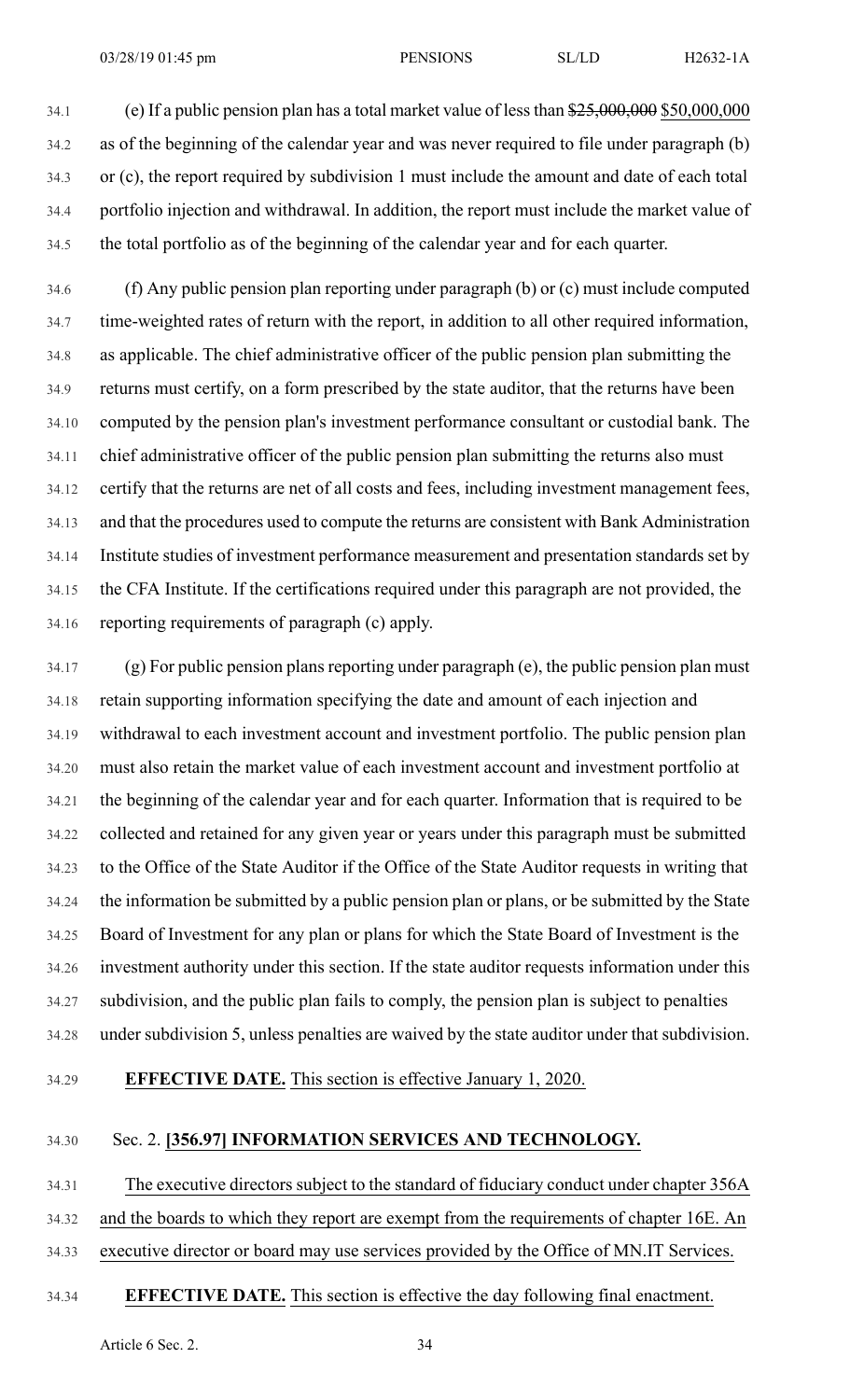| 35.1  | Sec. 3. CITY OF ST. PAUL; ST. PAUL SCHOOL DISTRICT; TEMPORARY                                 |
|-------|-----------------------------------------------------------------------------------------------|
| 35.2  | SUPPLEMENTAL PENSION PLAN CONTRIBUTION RESTRICTION                                            |
| 35.3  | <b>EXEMPTION.</b>                                                                             |
| 35.4  | Notwithstanding Minnesota Statutes, section 356.24, subdivision 1, until June 30, 2020,       |
| 35.5  | the city of St. Paul and Independent School District No. 625, St. Paul, shall be permitted to |
| 35.6  | levy taxes for or contribute public funds to a supplemental pension or deferred compensation  |
| 35.7  | plan established, maintained, and operated in addition to a primary pension program for the   |
| 35.8  | benefit of the governmental subdivision employees if and to the extent permitted or allocated |
| 35.9  | under the applicable collective bargaining agreements to any of the following retirement      |
| 35.10 | funds:                                                                                        |
| 35.11 | (1) the international union of operating engineers pension fund;                              |
| 35.12 | (2) the International Association of Machinists national pension fund;                        |
| 35.13 | (3) the laborers national industrial pension fund or a laborers local pension fund;           |
| 35.14 | (4) the plumbers and pipefitters national pension fund or a plumbers and pipefitters local    |
| 35.15 | pension fund;                                                                                 |
| 35.16 | (5) the sheet metal workers national defined benefit pension fund, a sheet metal workers      |
| 35.17 | local defined benefit pension fund, or a sheet metal workers local defined contribution       |
| 35.18 | retirement fund;                                                                              |
| 35.19 | (6) the elevator constructors national pension fund or the elevator constructors annuity      |
| 35.20 | and $401(k)$ retirement plan;                                                                 |
| 35.21 | (7) the national electrical benefit fund, an electricians local defined benefit pension fund, |
| 35.22 | or an electricians local defined contribution pension fund;                                   |
| 35.23 | (8) the carpenters and joiners defined benefit pension fund or the carpenters and joiners     |
| 35.24 | defined contribution pension fund;                                                            |
| 35.25 | (9) the sprinkler fitters national defined benefit pension fund or the sprinkler fitters      |
| 35.26 | supplemental defined contribution pension fund;                                               |
| 35.27 | (10) the painters and allied trades national pension fund or a painters and allied trades     |
| 35.28 | local pension fund; or                                                                        |
| 35.29 | (11) the national roofing industry pension fund or a roofers local defined contribution       |
| 35.30 | fund.                                                                                         |
| 35.31 | <b>EFFECTIVE DATE.</b> This section is effective the day following final enactment.           |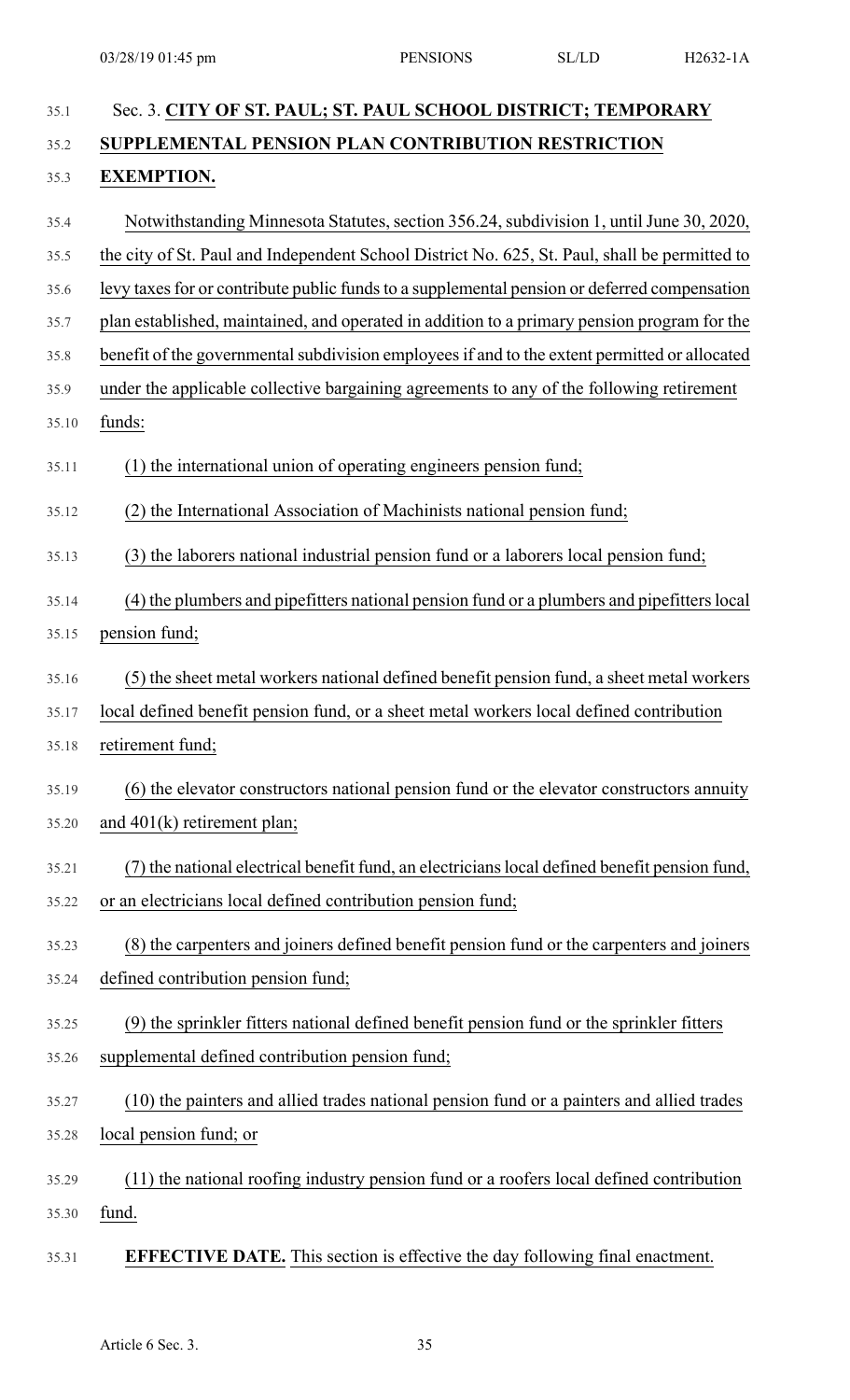36.1 Sec. 4. **DIRECTION TO PREPARE DRAFT LEGISLATION.** 36.2 Representatives of the city of St. Paul, Independent School District No. 625, St. Paul, 36.3 and the local trade unions participating in the funds listed in section 3 shall work with the 36.4 staff of the Legislative Commission on Pensions and Retirement to prepare draft legislation 36.5 for consideration during the 2020 legislative session and submit the draft legislation to the 36.6 executive director of the Legislative Commission on Pensions and Retirement no later than 36.7 November 30, 2019. The draft legislation must eliminate the need to identify in Minnesota 36.8 Statutes, section 356.24, specific multiemployer funds in which the city of St. Paul or 36.9 Independent School District No. 625, St. Paul, participate, including the funds listed in 36.10 section 3, by: 36.11 (1) excluding from eligibility under a pension plan administered by the public employees 36.12 retirement association or the teachers retirement association, as applicable, any employee 36.13 accruing a retirement benefit under a multiemployer fund in which the city of St. Paul or 36.14 Independent School District No. 625, St. Paul, participate, including the funds listed in 36.15 section 3, who is or becomes employed by the city of St. Paul and Independent School 36.16 District No. 625, St. Paul, for any year that the employee participates in the multiemployer 36.17 fund; or 36.18 (2) requiring reporting to the Legislative Commission on Pensions and Retirement or 36.19 another entity with oversight information on the specific funds, including funding information 36.20 for each fund, annual contribution rates per employee, and the number of employees 36.21 participating; or 36.22 (3) providing other safeguards that take into account the needs of the city of St. Paul, 36.23 Independent School District No. 625, St. Paul, the trade unions, and the state of Minnesota 36.24 with regard to the use of public funds for supplemental pension and deferred compensation 36.25 plans. 36.26 **EFFECTIVE DATE.** This section is effective the day following final enactment. 36.27 **ARTICLE 7** 36.28 **FORMER MERF DIVISION** 36.29 **EMPLOYER AND STATE CONTRIBUTION REVISIONS** 36.30 Section 1. Minnesota Statutes 2018, section 353.27, subdivision 3c, is amended to read: 36.31 Subd. 3c. **Former MERF members; member and employer contributions.** (a) For 36.32 the period July 1, 2015 2019, through December 31, 2031, the member contributions for 36.33 former members of the Minneapolis Employees Retirement Fund and by the former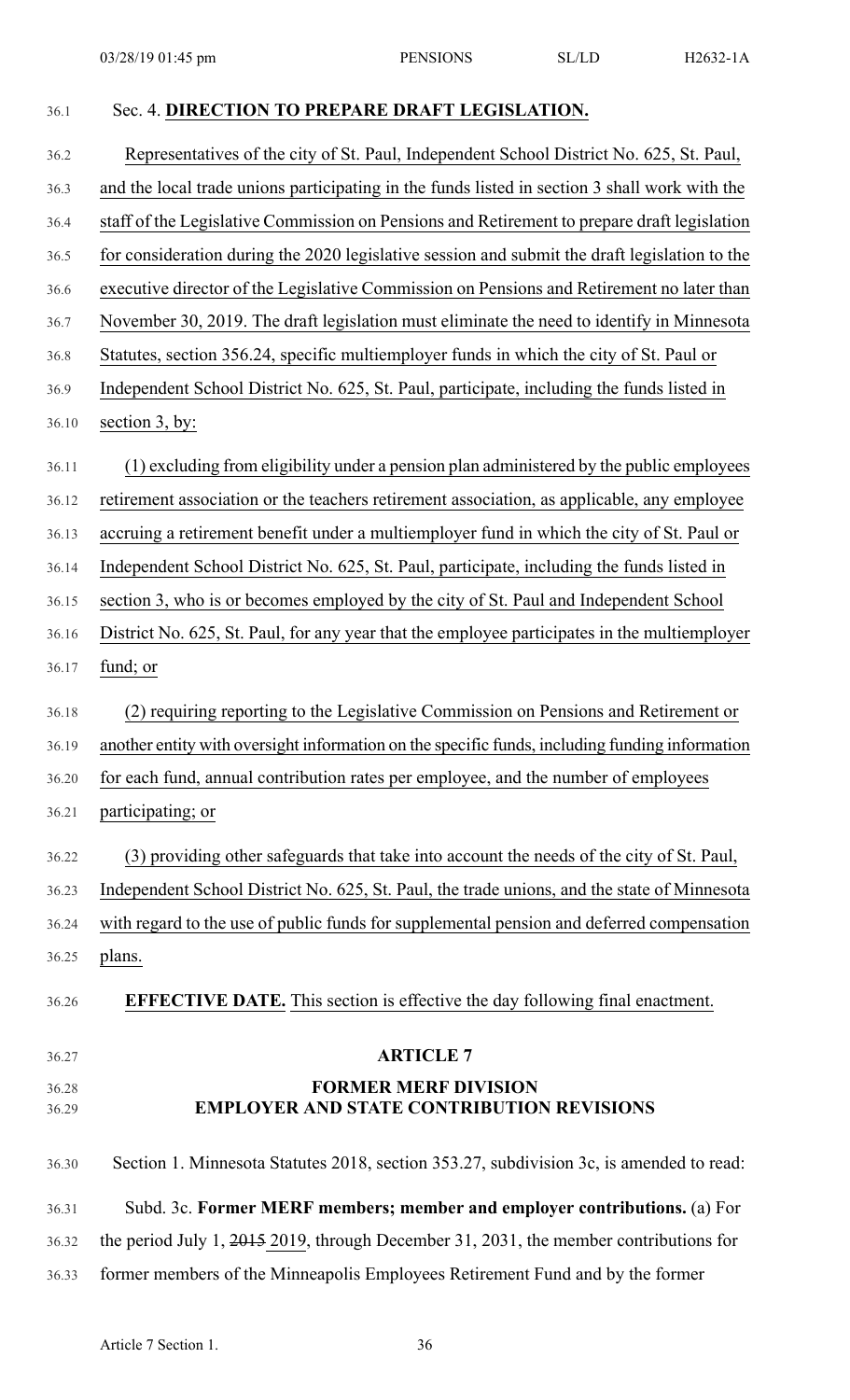37.1 Minneapolis Employees Retirement Fund-covered employing units are governed by this 37.2 subdivision.

37.3 (b) The member contribution for a public employee who was a member of the former 37.4 Minneapolis Employees Retirement Fund on June 29, 2010, is 9.75 percent of the salary of 37.5 the employee.

37.6 (c) The employer regular contribution with respect to a public employee who was a 37.7 member of the former Minneapolis Employees Retirement Fund on June 29, 2010, is 9.75 37.8 percent of the salary of the employee.

37.9 (d) The annual employer supplemental contribution is the employing unit's share of 37.10 \$31,000,000. For calendar years 2017 and 2018, the employer supplemental contribution 37.11 is the employing unit's share of \$21,000,000.

37.12 (e) Each employing unit's share under paragraph (d) is the amount determined from an 37.13 allocation between each employing unit in the portion equal to the unit's employer 37.14 supplemental contribution paid or payable under Minnesota Statutes 2012, section 353.50, 37.15 during calendar year 2014.

37.16 (f) The employer supplemental contribution amount under paragraph (d) for calendar 37.17 year  $\frac{2015}{2019}$  must be invoiced by the executive director of the Public Employees 37.18 Retirement Association by July 1, 2015. The calendar year 2015 payment is payable in a 37.19 single amount on or before September 30, 2015 2019. For subsequent calendar years, the 37.20 employer supplemental contribution under paragraph (d) must be invoiced on January 31 37.21 of each year and. The employer supplemental contribution is payable in two parts, with the 37.22 first half payable on or before July 31 and with the second half payable on or before 37.23 December 15. Late payments are payable with interest, compounded annually, at the 37.24 applicable rate or rates specified in section 356.59, subdivision 3, per month for each month 37.25 or portion of a month that has elapsed after the due date.

37.26 (g) The employersupplemental contribution under paragraph (d) terminates on December 37.27 31, 2031.

37.28 **EFFECTIVE DATE.** This section is effective the day following final enactment.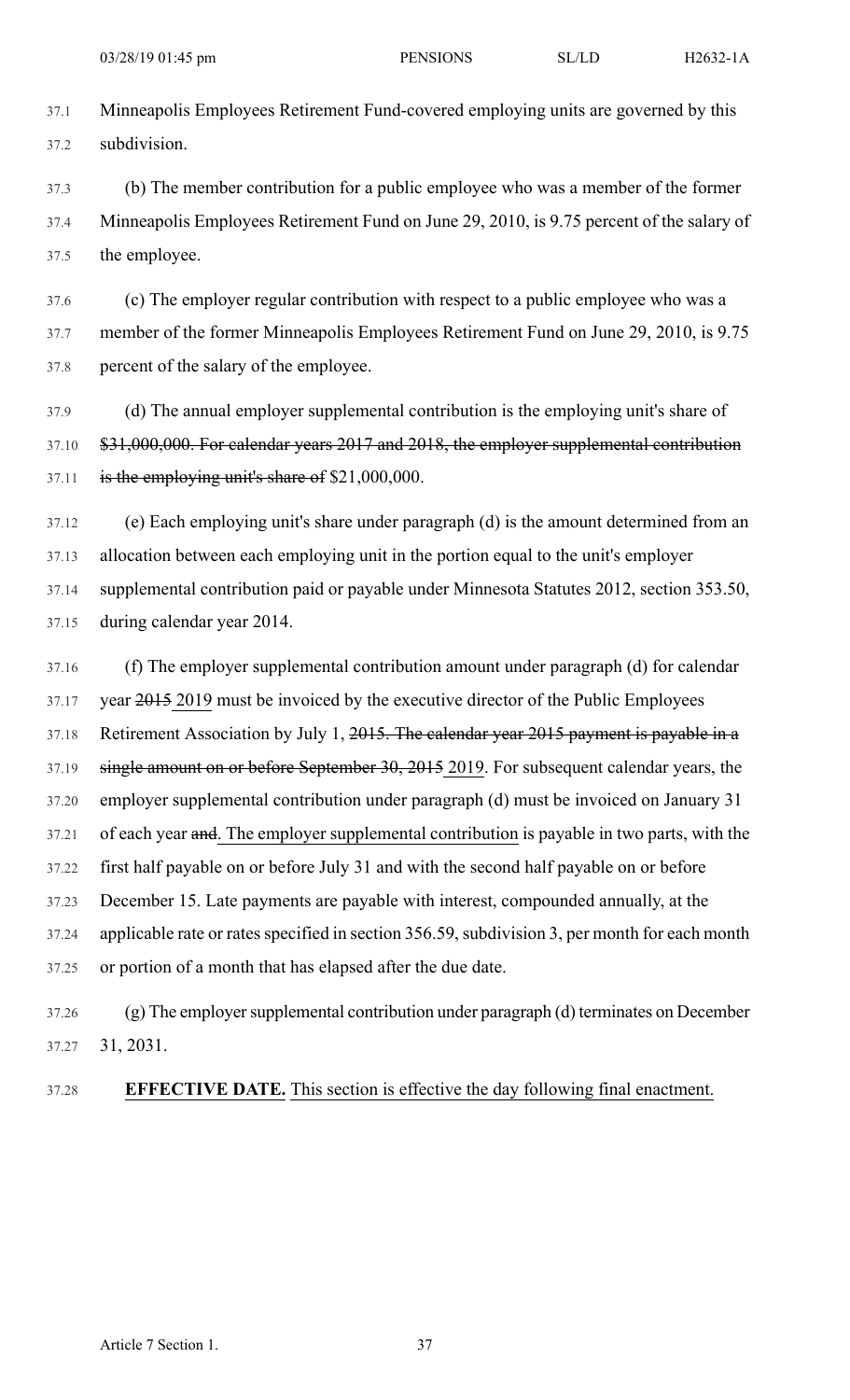| 38.1           | Sec. 2. Minnesota Statutes 2018, section 353.505, is amended to read:                                                                                          |
|----------------|----------------------------------------------------------------------------------------------------------------------------------------------------------------|
| 38.2           | 353.505 STATE CONTRIBUTIONS; FORMER MERF DIVISION.                                                                                                             |
| 38.3           | (a) On September 15, 2019, and annually thereafter, the state shall pay to the general                                                                         |
| 38.4           | employees retirement plan of the Public Employees Retirement Association, with respect                                                                         |
| 38.5           | to the former MERF division, $$6,000,000 $16,000,000$ .                                                                                                        |
| 38.6           | (b) On September 15, 2017, and September 15, 2018, the state shall pay to the general                                                                          |
| 38.7           | employees retirement plan of the Public Employees Retirement Association, with respect                                                                         |
| 38.8           | to the former MERF division, \$16,000,000.                                                                                                                     |
| 38.9           | $(e)$ (b) State contributions under this section end on September 15, 2031.                                                                                    |
| 38.10          | (c) The commissioner of management and budget shall pay the contribution specified                                                                             |
| 38.11          | in this section. The amount required is appropriated annually from the general fund to the                                                                     |
| 38.12          | commissioner of management and budget.                                                                                                                         |
| 38.13          | <b>EFFECTIVE DATE.</b> This section is effective the day following final enactment.                                                                            |
| 38.14          | <b>ARTICLE 8</b>                                                                                                                                               |
| 38.15          | <b>STATE AID TO LOCAL GOVERNMENTS FOR</b>                                                                                                                      |
| 38.16          | <b>EMPLOYER CONTRIBUTIONS TO PERA</b>                                                                                                                          |
| 38.17          | Section 1. Minnesota Statutes 2018, section 273.1385, subdivision 4, is amended to read:                                                                       |
| 38.18          | Subd. 4. Aid termination. The aid provided under this section terminates on June $30$ ,                                                                        |
| 38.19          | 2020. continues until the earlier of:                                                                                                                          |
| 38.20          | (1) the last day of the fiscal year immediately following the fiscal year in which the                                                                         |
| 38.21          | actuarial value of assets of the general employees retirement plan of the Public Employees                                                                     |
| 38.22          | Retirement Association first equals or exceeds the actuarial accrued liabilities of the plan                                                                   |
| 38.23          | as reported in the annual actuarial valuation prepared under section 356.215; or                                                                               |
| 38.24          | $(2)$ June 30, 2048.                                                                                                                                           |
| 38.25          | <b>EFFECTIVE DATE.</b> This section is effective the day following final enactment."                                                                           |
| 38.26          | Delete the title and insert:                                                                                                                                   |
| 38.27          | "A bill for an act                                                                                                                                             |
| 38.28          | relating to retirement; making administrative changes to the Minnesota State                                                                                   |
| 38.29          | Retirement System; revising the requirements and eliminating the expiration date<br>for the Public Employees Retirement Association phased retirement program; |
| 38.30<br>38.31 | revising the municipal contribution to the public employees police and fire                                                                                    |
| 38.32          | retirement plan related to the former Minneapolis firefighters and police relief                                                                               |
| 38.33          | associations; increasing member and employer contributions for the higher                                                                                      |
|                | education individual retirement account plan; authorizing the termination of plan                                                                              |